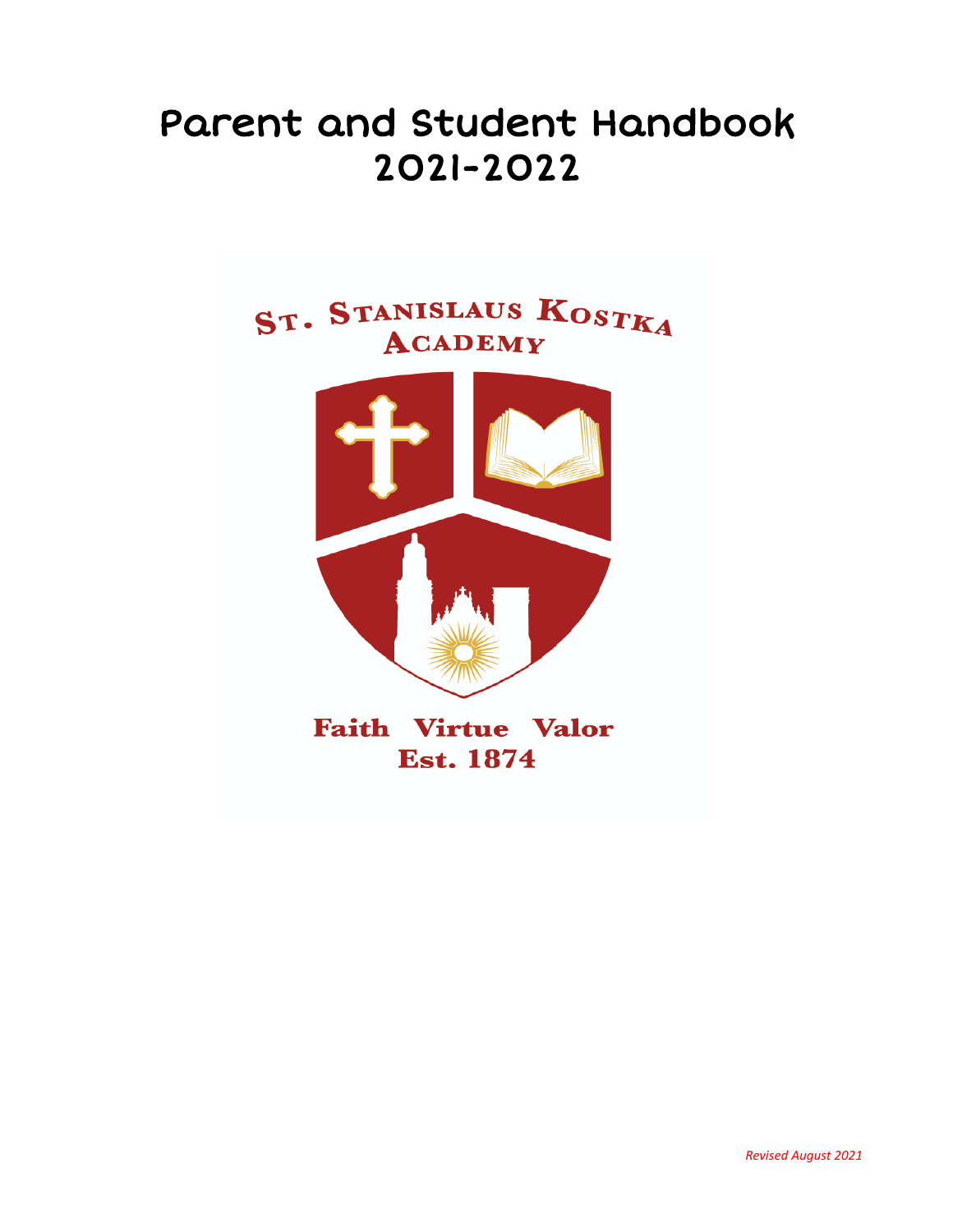# <span id="page-1-0"></span>**TABLE OF CONTENTS**

|                                     | $.5-9$ |
|-------------------------------------|--------|
| Welcome                             |        |
| Mission                             |        |
| <b>Core Values</b>                  |        |
| Vision                              |        |
| About St. Stan's                    |        |
| The St. Stan's Difference           |        |
| Catholic School For Leadership      |        |
| Theme                               |        |
| Accreditation                       |        |
| Compliance                          |        |
| <b>Advisory Board</b>               |        |
| Right to Amend                      |        |
| Handbook Acknowledgement            |        |
| Nondiscrimination Statement         |        |
|                                     |        |
| <b>Calendar Requirements</b>        |        |
| Hours                               |        |
| <b>Change of Address</b>            |        |
| <b>Attendance Policy</b>            |        |
| Tardiness                           |        |
| Vacation During the School Year     |        |
|                                     |        |
| <b>Admissions Process</b>           |        |
| <b>Transfer Requirement</b>         |        |
| <b>New Student Probation Period</b> |        |
| Tuition & Fees                      |        |
| Financial Aid                       |        |
| Transferring Records/Withdrawal     |        |
| <b>Student Information System</b>   |        |
|                                     |        |
| . 17-28                             |        |
| Core Academic Program               |        |
| Religious Education                 |        |
| Technology                          |        |
| Technology Use Outside of School    |        |
| Cell Phones & Electronic Devices    |        |
| <b>Field Trips</b>                  |        |
| Recess                              |        |
| <b>School Pictures</b>              |        |
| <b>Student Records</b>              |        |
| <b>Reporting Students Progress</b>  |        |
| <b>Grading Scale</b>                |        |
| Homework                            |        |
| <b>Standardized Assessment</b>      |        |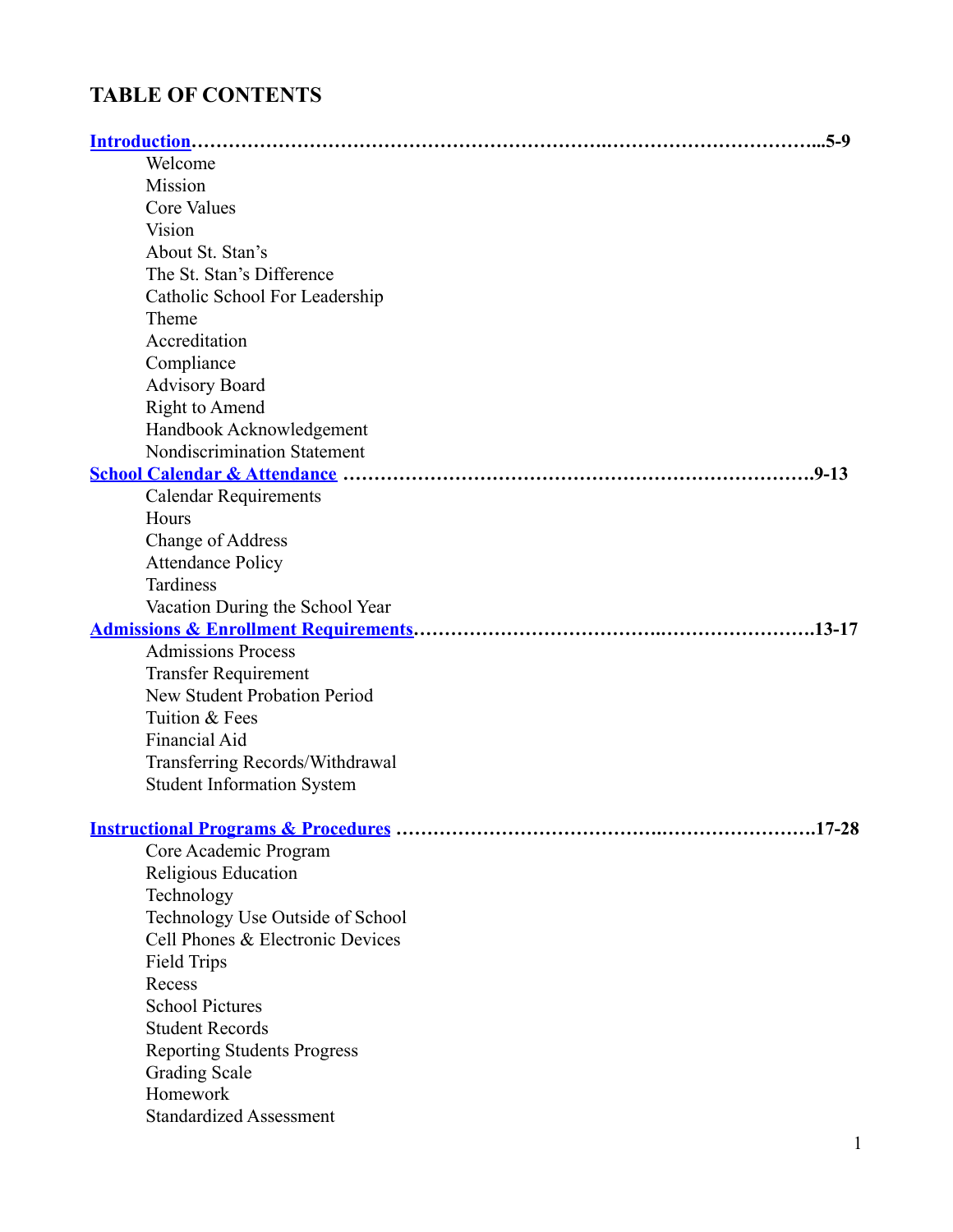| Summer School                                                |
|--------------------------------------------------------------|
| Retention of a Student                                       |
| <b>Graduation Requirements</b>                               |
| $.28 - 29$                                                   |
| <b>Counseling Services</b>                                   |
| Multi-Tiered System of Supports                              |
| <b>Special Needs Testing</b>                                 |
| <b>Individual Catholic Educational Plan</b>                  |
| $.29 - 32$                                                   |
| Before & After Care                                          |
| Athletics                                                    |
| Clubs & Extracurricular Activities                           |
| Co-curricular Agreement                                      |
| Birthdays/Celebrations                                       |
| $.32 - 41$                                                   |
| Code & Consequences                                          |
| <b>Bullying</b>                                              |
| <b>Dress Code</b>                                            |
| <b>Entrepreneurial Activity</b>                              |
| Gang Activity                                                |
| Harassment                                                   |
| Hazing                                                       |
| Social Media                                                 |
| <b>Substance Abuse</b>                                       |
| <b>Suspension of Students</b>                                |
| <b>Expulsion of Students</b>                                 |
| Weapons                                                      |
| Resolving Disagreements/Conflict                             |
| Withdrawal of Students Based Upon Conduct of Parent/Guardian |
| $.42 - 44$                                                   |
| Between Home & School                                        |
| <b>Emergency Contact Information</b>                         |
| .44-47                                                       |
| <b>Building Security</b>                                     |
| <b>Safety Drills</b>                                         |
| <b>Firearm Free Environment</b>                              |
| Smoke & Drug Free Environment                                |
| Loitering                                                    |
| Supervision                                                  |
| Video, Photos, & Website                                     |
| <b>Cancellation of School</b>                                |
| $.44 - 52$                                                   |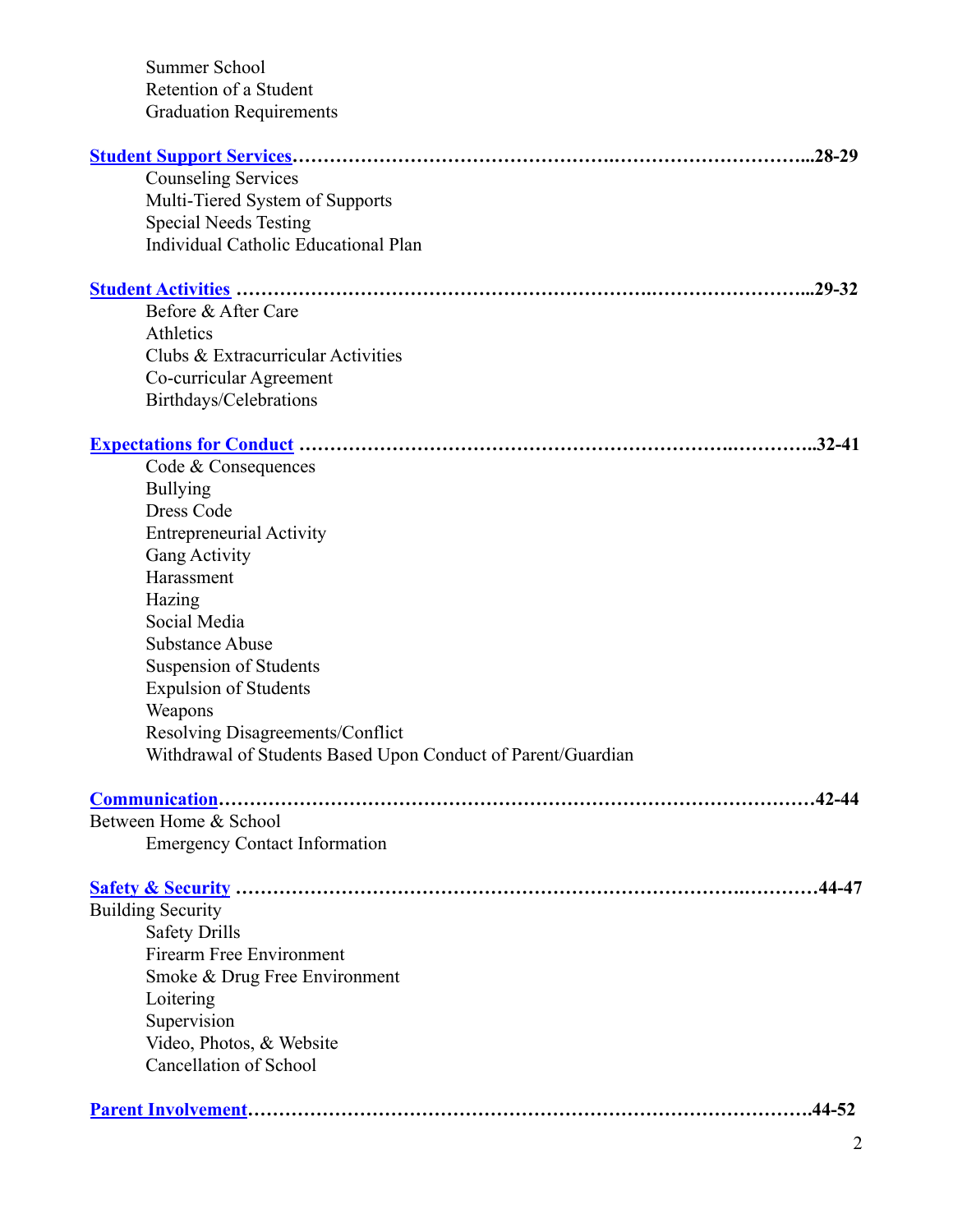| <b>Guiding Principles</b><br>Parent & School Covenant |
|-------------------------------------------------------|
| Parent/Guardian Conduct                               |
| <b>Parent-Teacher Conferences</b>                     |
| <b>Family Mass</b>                                    |
| <b>Volunteer Requirements</b>                         |
| Protecting God's Children                             |
| Family and School Association                         |
| Parent Ambassador Program                             |
| Room Parent                                           |
| $.52 - 54$                                            |
| Care of Property                                      |
| Searches of School Property                           |
| Lost and Found                                        |
| Lost or Late Library Books                            |
| Valuables                                             |
| Vandalism                                             |
|                                                       |
|                                                       |
| Child Abuse, Neglect, & Allegations                   |
| Child Custody                                         |
|                                                       |
| <b>Wellness Policy</b>                                |
| Hot Lunch Program                                     |
| Immunizations, Injury, & Medications                  |
| Insurance                                             |
| <b>Student Mental Health</b>                          |
| Asthma Guidelines                                     |
| Allergies                                             |
| EpiPen Guidelines                                     |
| <b>Exemption From Liability</b>                       |
| Concussions                                           |
| Diabetes                                              |

|--|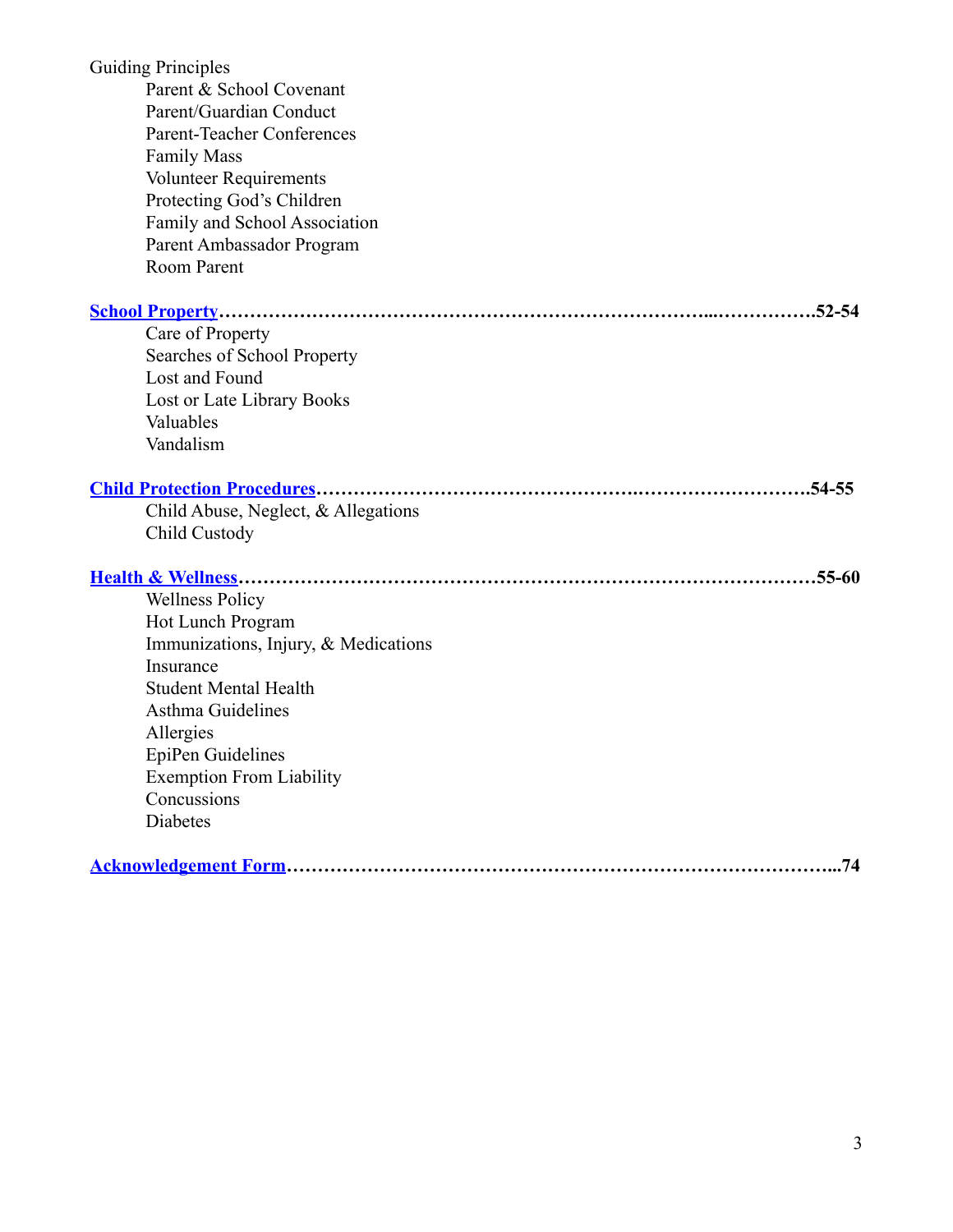# **St. Stanislaus Kostka Academy**

1255 N. Noble St., Chicago, IL 60642 School Main Telephone Number – 773-278-4560 School Fax Number – 773-278-9097

### **Administration**

**Pastor** – Fr. Anthony Buś, CR **Principal** -- Mr. Robert Vickman **School & Parish Operations Director** -- Mr. Frank Duarte **Administrative Assistant** – Ms.Abigail Torres **School Accounting –** Parish Operations Systems (POS)

# **St. Stanislaus Kostka Parish**

Parish/Rectory – 773-278-2470 Parish Secretary – Ms. Jazmine Juarez

# <span id="page-4-0"></span>**Welcome**

We are so excited to begin another new year of learning, leadership, and Faith involvement with your child. Our school philosophy is built on the premise that parents and guardians are the primary educators of our children. You have entrusted us to share in this important responsibility. Only by parents and the school working together with mutual respect can we hope to achieve what is best for each child at St. Stan's. Please support this alliance and take advantage of every opportunity to work with the school so that together we may foster a loving, spiritual, and academically challenging environment for all children.

Father, pray our children seize what they need to know and learn and develop the skills for understanding and wisdom, as we work together, in an exciting year ahead.

### **Mission**

St. Stanislaus Kostka Academy commits to challenging our students to achieve academic and social excellence, lead by action and example, and to serve and love God through others.

### **Faith Virtue Valor**

# **Core Values**

*At St. Stanislaus Kostka, we believe that. . ..*

- God is at the center of our lives; therefore, we provide a Christ-centered environment fostering a love for our Catholic faith, family and the global community.
- Children flourish in an atmosphere of care, support and respect.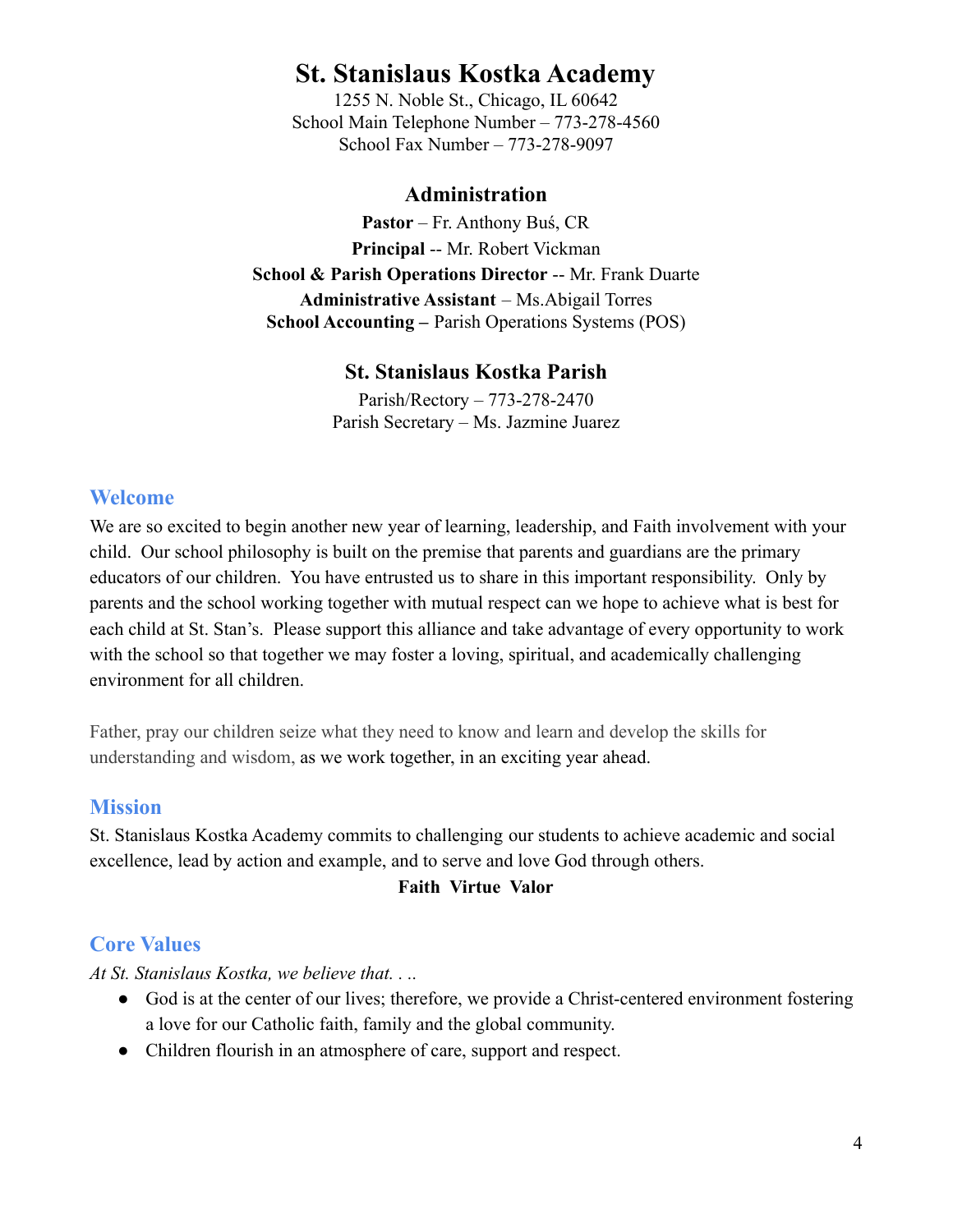- Social/emotional learning (recognizing and managing emotions, developing care and concern for others, establishing positive relationships, making responsible decisions and handling challenging situations) is as important as academics.
- Students must be prepared for a future of rapid change; therefore, we will foster the ability to reason, to solve problems and to think creatively and critically.
- Learning should be active, meaningful, challenging and connected to students' lives and the world.
- The academic success and spiritual formation of each student requires a commitment from the entire learning community--students, parents, teachers, administration, and pastor.

# **Vision**

At St. Stanislaus Kostka Academy we strive to prepare all students for lives of excellence.

# **About St. Stan's**

Established in 1874 and located minutes from downtown Chicago, Saint Stanislaus Kostka Academy is committed to preparing children to live lives of excellence in a respectful and supportive environment by living out our mission of providing a rigorous education centered in Christ. We are a vibrant and growing Catholic school with a dedicated faculty and staff.

St. Stanislaus Kostka Academy is a Catholic School for Leadership. We are proud to be recognized as Chicago's first Stephen Covey Lighthouse Leader In Me School. As a *Leader in Me* School, students will discover and practice a set of leadership and life skills from Stephen Covey's book The 7 Habits of Highly Effective People ™. *Leader in Me* Schools receive national recognition for its emphasis on developing leadership in young children. Incorporating *Leader in Me* practices within our school's environment and curriculum will help our students succeed in the 21st Century, with critical skills and characteristics such as: trustworthiness, strong work ethic, motivation, problem-solving skills, goal setting, effective interpersonal skills, a sense of teamwork, academic achievement and diversity in a global market. By developing the WHOLE-child; socially, emotionally, academically and ethically, students can identify their own unique talents and abilities so that they can make a positive difference in the world.

# **The St. Stan's Difference**

It is our priority to provide our students with an unsurpassed Catholic educational opportunity. Our dedicated faculty and staff employ time-tested methods of learning, innovative teaching techniques, and advanced technology to foster each student's success. We expect all students to work diligently to achieve their potential. By being a part of such an inspiring culture, your child will:

### **Faith**

We inspire students to be faithful followers who learn the teachings of the Catholic Church and allow their faith to be vibrant and permeate all they are and do. Supported by our parish and community, our school is rooted in strong tradition. The culture in place at St. Stan's ensures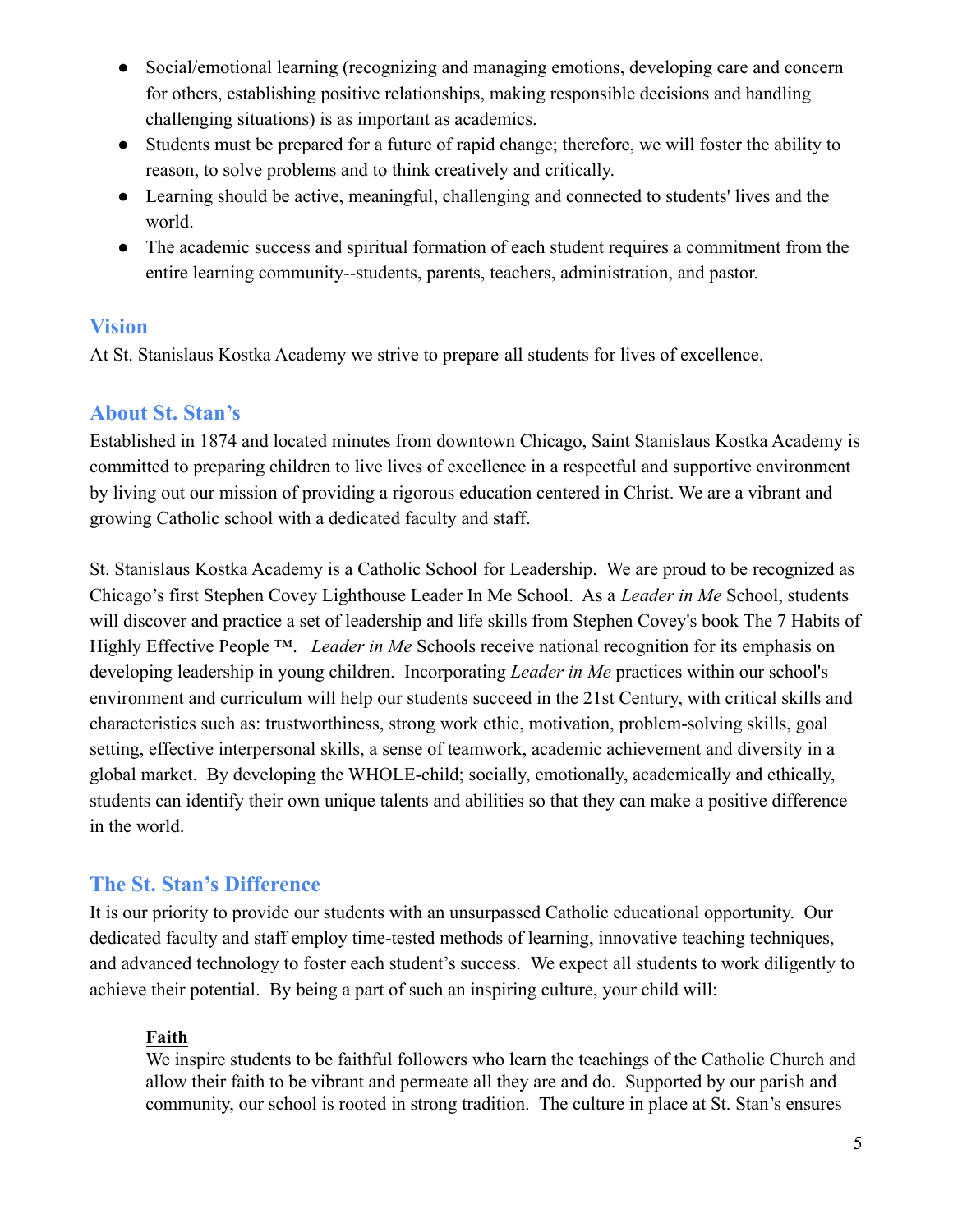every child embraces their gifts and talents and experiences the fullness of God's love every day.

#### **Virtue**

To meet the challenges of the  $21<sup>st</sup>$  century, it is essential children develop strong social/emotional IQs through education and effort with the help of grace. The ability to think creatively, respect diversity and life balance, take initiative, solve problems, and set and reach big goals are all necessary to the success of a child. Nurturing the habits to do the good and give the best of yourself takes root in our Catholic Virtues; through, with, and for God. As well, providing the intentional teaching of Stephen Covey's, The 7 Habits of Highly Effective People*,* our students lead with courage and conviction and are ready to make a difference in the world.

#### **Valor**

St. Stan's is a Catholic school that believes students have the strength, courage, and passion to work collaboratively and innovatively. Our students meet their full academic and leadership potential through the latest research-based curriculum and the loving care and expert knowledge of dedicated teachers. We challenge students' thinking and embrace learning as a process of engagement, deep understandings, and goal setting; not just a recitation and memorization of facts.

### **Catholic School for Leaders: Faith. Virtue. Valor**

St. Stan's Catholic Identity is the top priority in the school's planning and operations. The school provides regular opportunities for students to participate in liturgies, religious activities, and service projects. School masses are celebrated weekly. Prayer is integrated throughout the school day, and each school day begins with a prayer. We integrate this faith life seamlessly with leadership training through the following:

#### **Our Catholic Foundational Leadership Perspective with The 7 Habits**

- 1. Observe carefully, the Commandments, for thus will you give evidence of your wisdom and intelligence. Deuteronomy 4:6 **Be Proactive:** *Stop, think, and make good choices. Take responsibility for your actions.*
- 2. Whoever abides in me and I in him, he it is that bears much fruit, for apart from me you can do nothing. John 15:5 Begin with the End in Mind: Set a goal and make a plan on how you're going to meet that *goal.*
- 3. Seek first the kingdom of God and his righteousness. Matthew 6:33 **Put First Things First:** *Prioritize and do the most important thing first.*
- 4. For God so loved the world that he gave his only Son, so that everyone who believes in him might not perish but might have eternal life. John 3:16 **Think Win-Win:** *Have an "everyone-can-win" attitude*.
- 5. Do to others whatever you would have them do to you. This is the law and the prophets. Matthew 7:12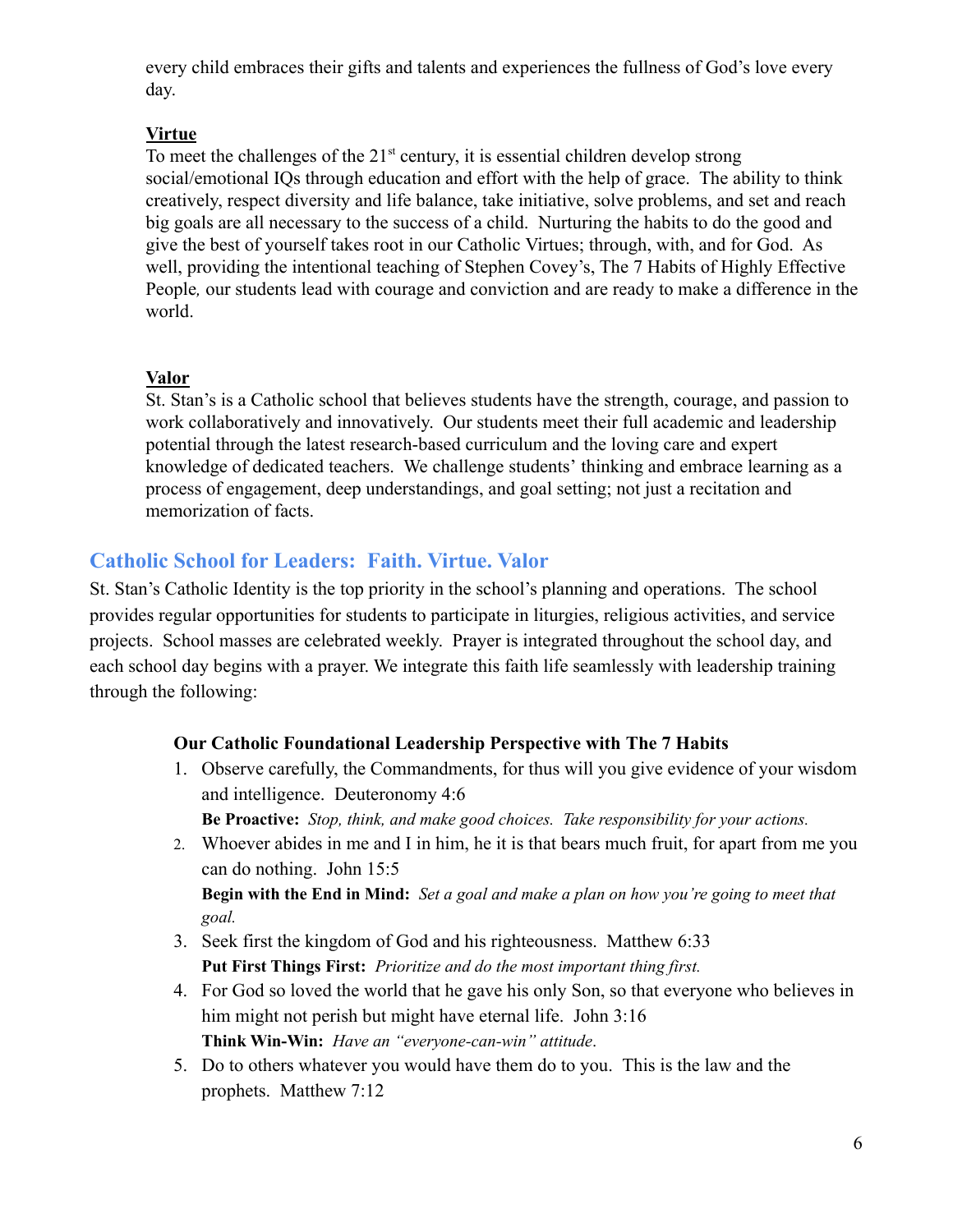**Seek First to Understand, Then to be Understood:** *Listen with your eyes and heart not you're your ears. Listen to the other person's point of view before sharing your own.*

- 6. As each one has received a gift, use it to serve one another as good stewards of God's varied grace. 1 Peter 4:9 **Synergize:** *Work together to achieve more*.
- 7. May the God of peace himself make you perfectly holy and may you entirely; spirit, soul, and body, be preserved blameless for the coming of our Lord Jesus Christ. 1 Thessalonians 5:23

**Sharpen the Saw:** *Take care of yourself. Make it a priority to renew and strengthen your mind, body, heart, and soul on a regular basis.*

### **Accreditation**

St. Stanislaus Kostka School is registered with the State of Illinois and is recognized by the Illinois State Board of Education (ISBE). School communities and their principals must comply with these requirements to maintain ISBE recognition. These requirements include meeting administrative deadlines as determined by ISBE to ensure compliance and recognition.

# **Compliance**

As an Archdiocese of Chicago School, St. Stan's adheres to all applicable Archdiocesan policies and procedures, and applicable state, and federal laws and regulations to the extent such laws do not conflict with Catholic teaching, divine, or Canon Law. The regulations and procedures to be found in this book are an expansion on the local level of those policies and guidelines.

# **Advisory Board**

St. Stan's Advisory Board is a leadership group within the ministry of the Catholic school. The board models a faith community in the spirit of cooperation with the principal and pastor and in adherence to Archdiocesan policies that enable the school to fulfill its mission. Members use their talents, gifts and insight for the common good of the school and parish community to promote the mission and goals of Catholic education.

# **Right to Amend**

Statements in this handbook are subject to amendment with or without notice. The school principal will attempt to keep the school families and staff informed of all changes as soon as practical. Some changes might have to be made immediately due to unforeseen circumstances

# **Handbook Acknowledgement**

Families are expected to familiarize themselves with the Parent-Student Handbook. All parents must sign the acknowledgement form attesting that they and their children have read the Handbook and will support the policies of the school. The signed form should be turned in to the office by the First Day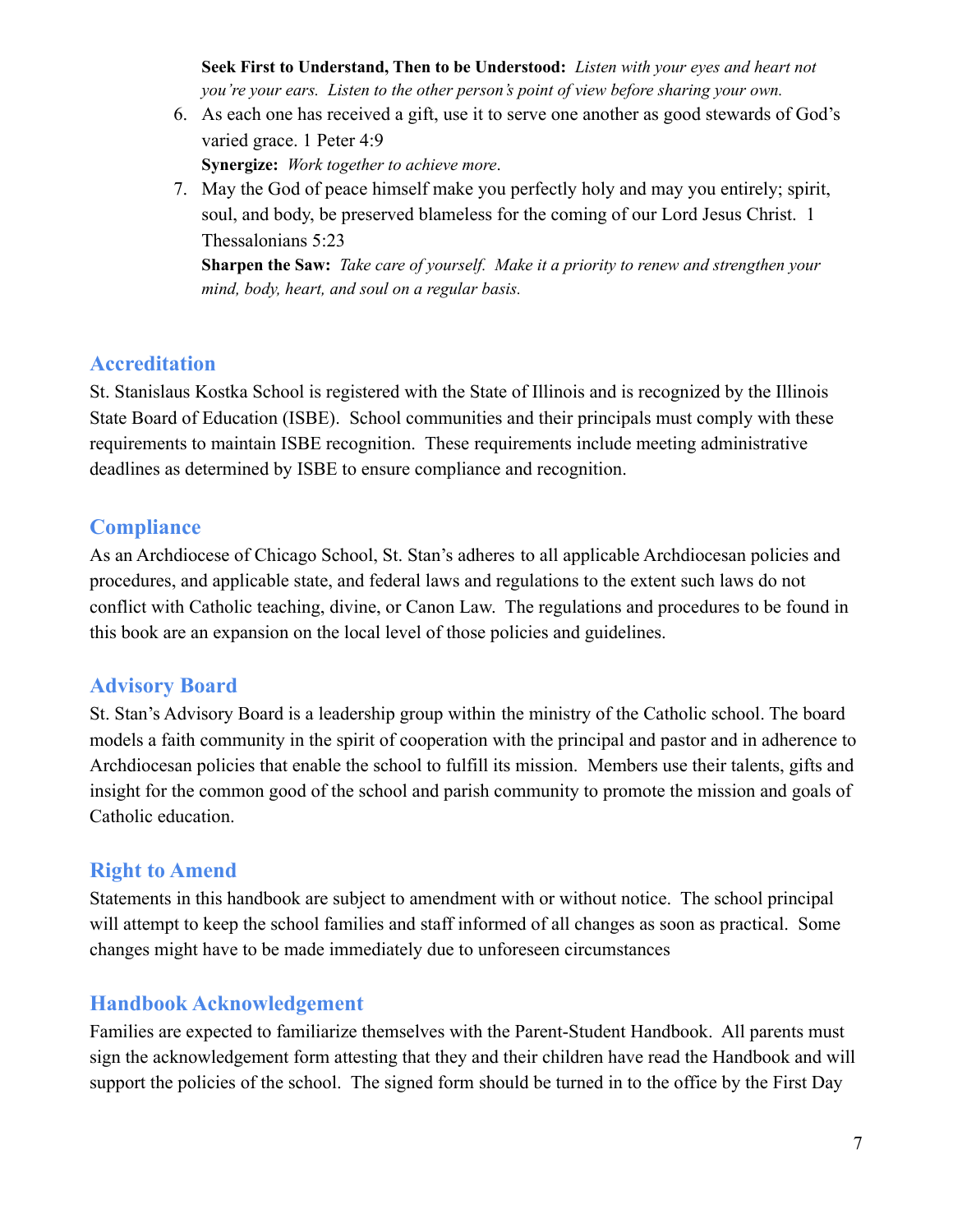of Classes. If you need clarification regarding a section of this handbook, please submit your inquiry on the acknowledgement form and we will respond immediately.

### **Nondiscrimination Statement**

St. Stanislaus Kostka School is operated under the auspices of the Catholic Bishop of Chicago, a corporation sole, in the Archdiocese of Chicago. St. Stanislaus Kostka School admits students of any race, color, sex, national or ethnic origin to all the rights and privileges, programs, and activities generally accorded or made available to students in the school.

St. Stanislaus Kostka School does not discriminate based on race, color, sex, national or ethnic origin in the administration of educational policies, admission policies, athletic, or other school administered programs. St. Stanislaus Kostka Academy embraces the racial and cultural diversity of the family population evident within the school.

It is the policy of St. Stanislaus Kostka Academy to provide equal opportunity in employment to all employees and all applicants for employment. No person shall be discriminated against in employment because of such individual's race, color, sex, national origin, age, military discharge, marital status, mental or physical handicap unrelated to the ability to perform the duties of the position, except when of these characteristics is a necessary qualification of a position.

# <span id="page-8-0"></span>**SCHOOL CALENDAR & [ATTENDANCE](#page-1-0)**

### **Calendar Requirements**

Illinois State Code requires that the school be open for 180 full instructional days. The Archdiocese regulations also require a minimum of 4 days be set aside for teacher in-service days. Our school calendar meets these requirements. See the website and the principal's weekly emails for up-to-date details on the current calendar.

### **Hours**

| $7:30 AM - 4:00 PM$     |
|-------------------------|
| $7:45-8:00 AM$          |
| $8:15 \text{ AM}$       |
|                         |
| $2:45$ PM (PK)          |
| $2:55$ PM (K-2 Grade)   |
| 3:00 PM (3rd-8th Grade) |
|                         |

\*Any student not picked up by 3:15 will be directed to after-care and parents will be charged \$25.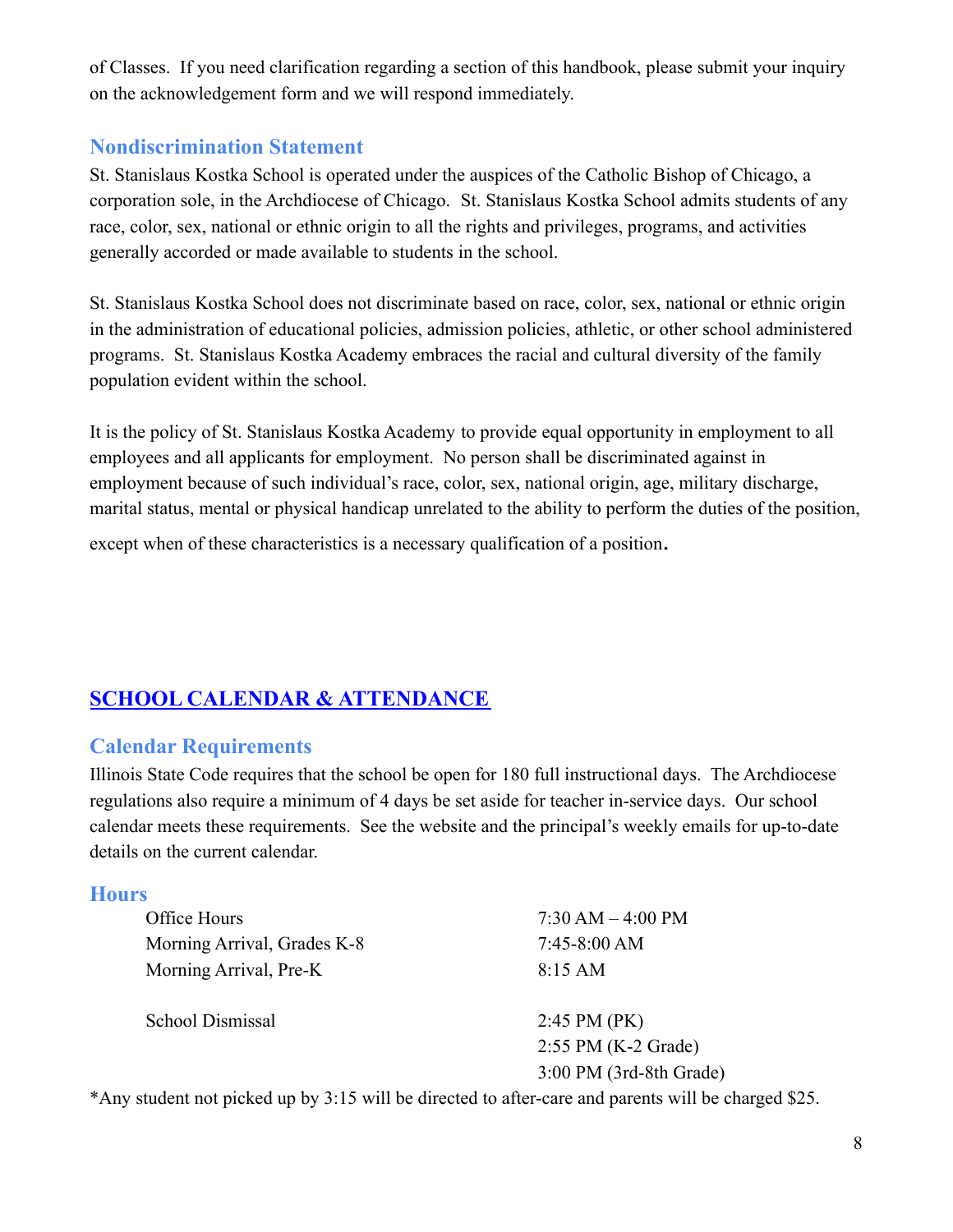| Half Day Dismissal             |           | 11:30 AM                  |
|--------------------------------|-----------|---------------------------|
| Early-Release Day              |           | 1:30 PM                   |
| After-Care Hours (fee charged) |           | From dismissal to 6:00 PM |
| Lunch/Recess Hours             | PK-K      | $11:00-11:45$             |
|                                | $1st-4th$ | $11:30-12:15$             |
|                                | 5th-6th   | 12:00-12:45               |

### **Change of Address**

Please notify the school office immediately if there is a change in your address, telephone number or other personal information so we can maintain accurate school records. Should an emergency arise, it is extremely important that we can contact parents/guardians in the quickest manner possible.

### **Attendance Policy**

One of the major goals of St. Stan's is to provide an academically excellent environment for our school. To accomplish this goal, the teachers need every minute of the day for instructional time. The school day entrance starts at 7:45-8:00 AM for K-8th and 8:15 AM for PK. Children are permitted to be dropped off at school beginning at 7:45 AM.

Dismissal occurs at 2:45 for students in PK-K, 3:00 for students in grades 6th-8th and 3:15 for 3rd-5th. All students will not be dismissed unless the teacher sees an authorized adult to pick up the student or the child has a walker permission slip on file. Any student not picked up by 3:15 will be sent to after-care and will be charged.

On regular days of full attendance, students arriving after 9:15 AM will be marked absent for one-half a day. Students leaving before 1:15 PM will be marked absent for one-half of a day. Consistent attendance and punctuality is key to academic success. The basic responsibility for regular attendance and punctuality of the student lies with the student and parents/guardians.

**Please call in student absences by 8:15 AM to 773-278-4560 x3.** When you call, please be prepared to give the following information:

- 1. Student's name
- 2. Name of the person calling and the relationship to the student
- 3. Reason for the absence
- 4. Whether someone will pick up the homework at 2:30 PM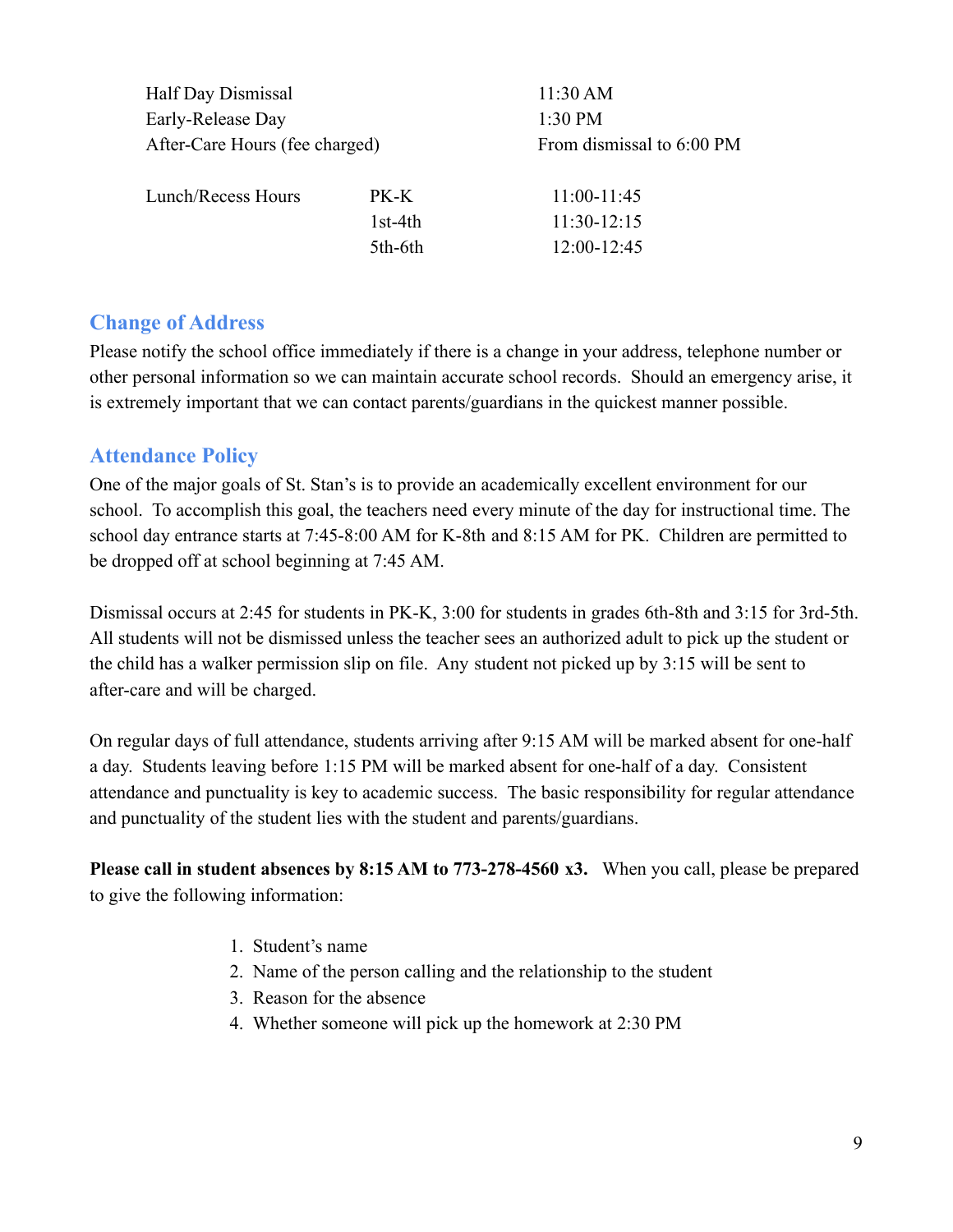If a parent does not notify the school office, school staff will call the home or work numbers to verify the absence. When a student is absent from school, he/she is not to participate in any after-school activities that day or evening.

- 1. A note, signed by the parent or guardian is required upon returning to school. This note should include the cause of absence from school.
- 2. If absence is due to a communicable disease, or if a student has been absent for three consecutive days, a doctor's release is necessary.
- 3. Cases of excessive absence and/or patterns of unverifiable absences/tardies will be handled by school officials on an individual basis. In extreme cases, where a substantial percentage of school instruction has been missed because of absences or tardies, it may be necessary to recommend a remediation plan for the student which could include the repetition of a grade.
- 4. Truancy is absent from school without permission. Such absence is serious and will be treated as such.
- 5. If it is necessary for your child to be excused from school for medical/dental appointments or other emergencies a note must be sent to the teacher for approval prior to the time of appointment.
- 6. If you need to speak with a teacher, please do so between  $7:30 7:45$  AM or following dismissal. It is advisable to call and set up an appointment. Parents are not permitted in the classrooms after 7:45 AM.
- 7. In the event of an emergency, the child must be picked up at the school office by the parent or legal guardian. A parent or legal guardian must also sign the student early dismissal log documenting the time and reason the child is dismissed from school.

As a guideline, students who miss more than ten days of school a year are excessively absent (an average of one day per school month).

**School Work Missed During an Absence:** In all cases, students who are absent from school are responsible for all school work missed. A student will not be penalized for an absence, whether excused or unexcused, and will be allowed one day per day of school missed to make up missing school work (to a maximum of five school days).

# **Tardiness**

Punctuality is an important life skill. Being on time teaches students the importance of responsibility, respect, and the value of their education. At St. Stan's, we work in partnership with parents to provide an academically and socially challenging curriculum. We want to make every minute count so that students can reach their fullest potential. On time arrivals give students the chance to hear important announcements, organize their belongings, and confer with teachers one-on-one before the day gets started.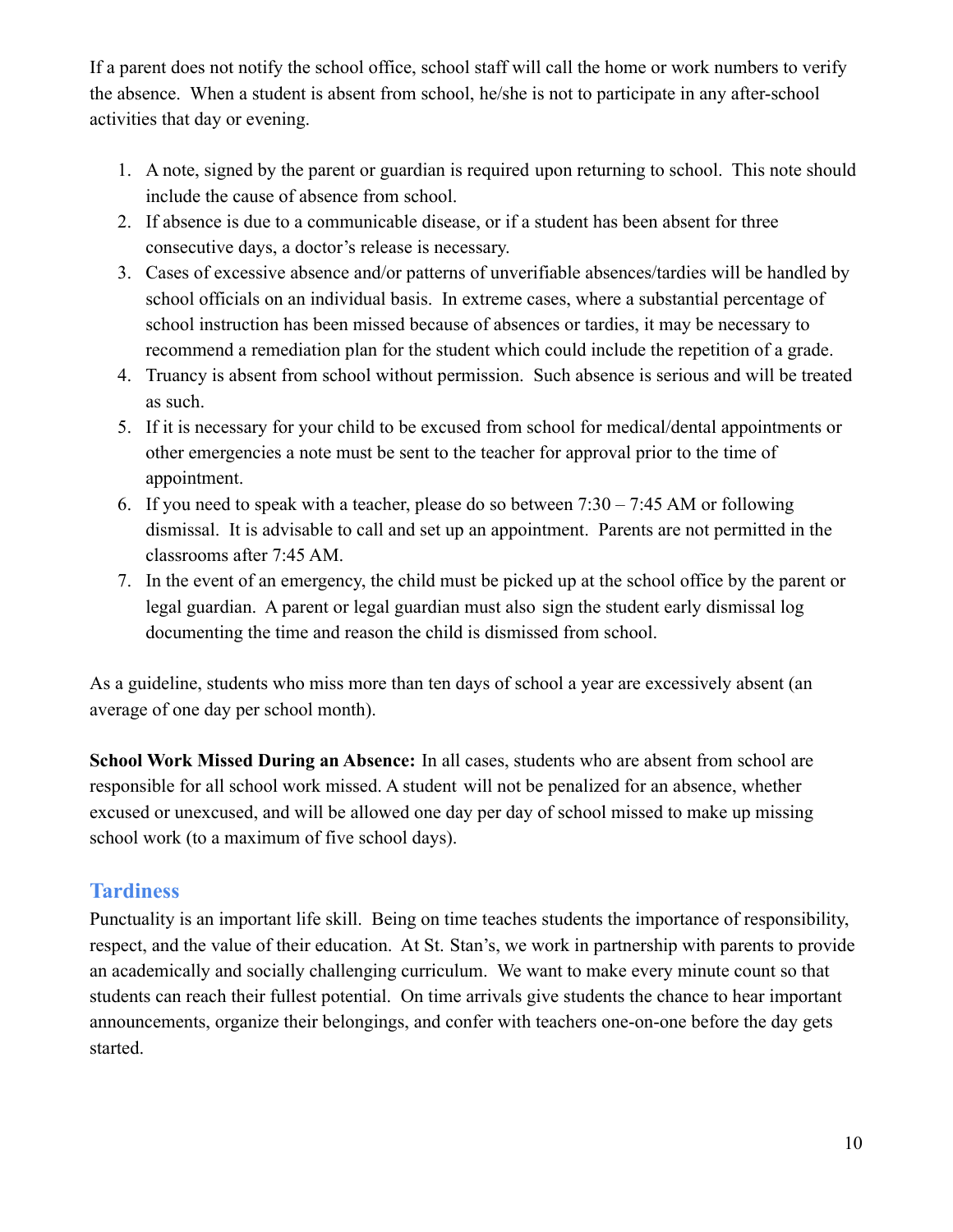When students are late, it doesn't just cause them to feel a step behind, but it disrupts classroom instruction. Habitual tardiness is not acceptable and families should adjust their bedtime and morning routines to ensure students arrive on time.

Late students will not be admitted to class without a tardy slip.

Tardies will be marked in two categories:

- ➢ **Excused tardies:** Medical/Dental appointments, religious holidays, funerals, appearance in court, school sponsored activity (will only be marked excused with appropriate documentation)
- ➢ **Unexcused tardies:** Traffic, weather, waking up late, lost keys/shoes/backpacks/etc.

Students who arrive more than 20 minutes late without a legal, valid reason will have their record marked as "Unexcused Excessively Tardy" ("UET"). These marks remain on the student's permanent record.The following procedures and expectations are to be followed for the protection of your child.

**ILLNESS:** If your child appears ill before the start of the school day, the child should remain at home. If a child becomes ill during the school day, parents will be called at home or work. Parents are responsible to have the child picked up and taken home. The child will not be dismissed from school without an authorized adult to accompany him/her home. The parent or authorized adult must sign the child out in the school office.

Students, employees, and volunteers with any illness symptoms will be sent home and may not return until he/she is symptom free.

- Individuals will remain in the Health Office until picked-up.
- COVID symptoms: Check current COVID protocols for return details.

**If your child has been vomiting, diarrhea, sore throat, earache, a heavy discharge from the nose, skin rash, eye infections, or an elevated temperature of 100 degrees or above, he or she should be at home.** Temperature must be normal, without medication, for 24 hours, and there must be no vomiting for 24 hours before returning to school. To protect your child and his/her classmates, it is important to cooperate with the school following the rules of the Board of Health for Isolation and Quarantine Requirements of Communicable Diseases.

- 1. **Strep Throat.** Keep children at home until medication prescribed by a doctor has been given for a 24-hour period. Remember to send medication to school with a doctor's written note describing the amount and time of dosage.
- 2. **All Communicable Diseases.** Children must remain home during the quarantine period, three or more days, and a doctor's note is required for the student to return to school. Communicable diseases include: chicken pox, scarlet fever, German measles, mumps, measles, and whooping cough. Have a doctor see the child and notify the school. Children who have been in contact with disease need not be kept at home. Parents of other children will be notified.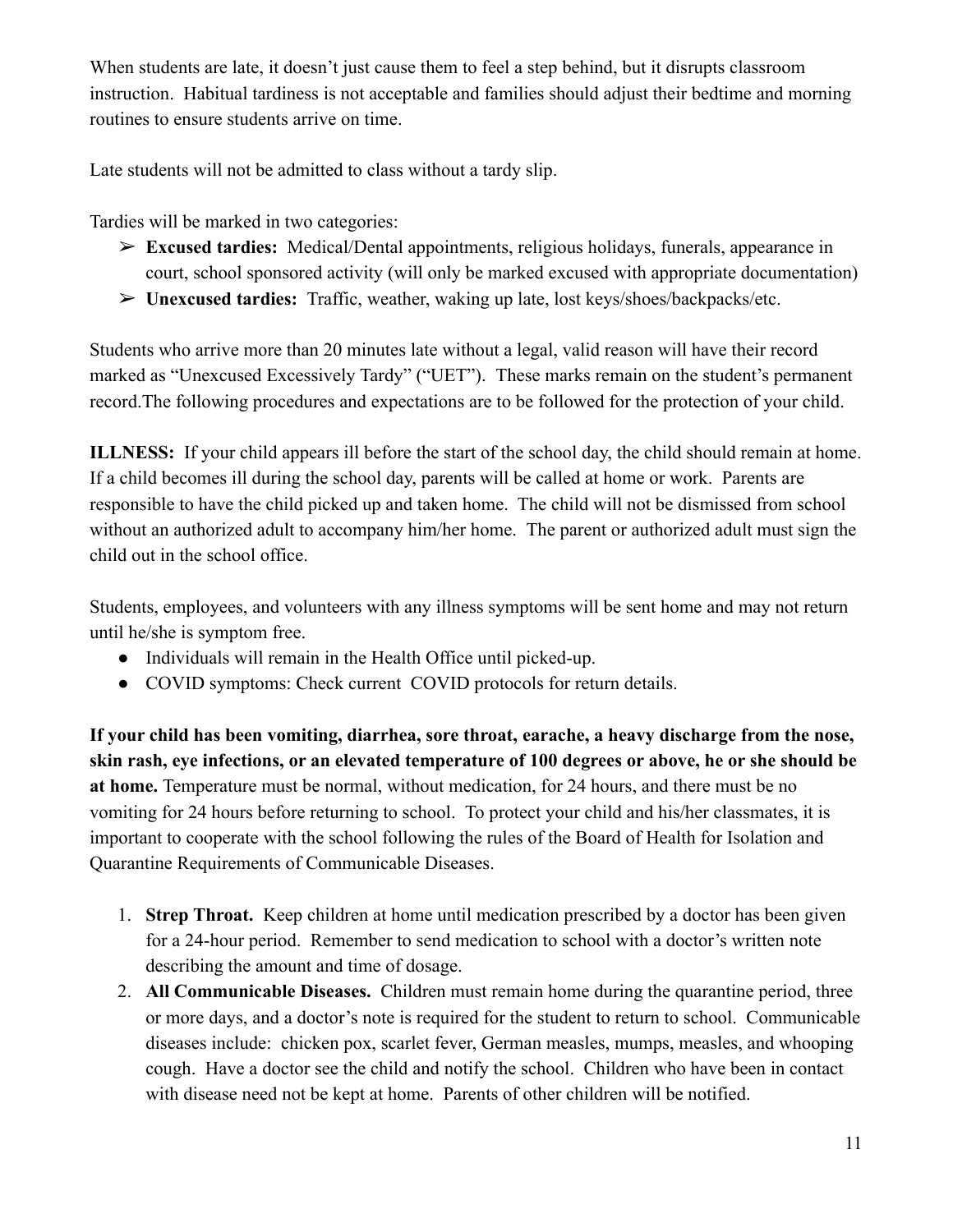- 3. **Worms and Lice.** Keep children at home until symptoms disappear, including the eggs. Children must be nit free to return to school. Lice require careful, special shampooing and house cleaning.
- 4. **Impetigo.** Have your child seen by a doctor and keep your child home until symptoms disappear.
- 5. **Conjunctivitis.** Keep your child home until the symptoms disappear.

# CHILDREN MUST HAVE A NOTE FROM THEIR DOCTOR IF THEY ARE TO REMAIN INDOORS DURING GYM OR RECESS.

**HEAD LICE:** The following will be required of a student who suffers from head lice:

- 1. Provide proof of treatment -- i.e., container or box from the medication used.
- 2. Present to the school a signed statement from a physician or nurse that the student is no longer afflicted with head lice.
- 3. For a student to return to school,
	- a. There must be an absence of crawling forms,
	- b. All nits must be removed

# **Vacations During the School Year**

The St. Stan's calendar is published with scheduled vacations. Parents are asked to schedule family vacations within these time periods. Because of the serious disruption to a child's learning process, vacations during the school year are strongly discouraged. "Making up the work" never substitutes for the actual classroom experience and the expert instruction of a teacher.

If parents do arrange such a vacation, however, advance written notice should be given to the main office, stating the exact days the child will be absent. The school takes no responsibility for the learning missed during the absence, nor are teachers required to prepare work to be done during the trip. When the child returns, he/she is to ask each teacher what work/test has to be made up. It is the responsibility of the parents to see that the child learns the material, makes up the work, and prepares for the tests.

# <span id="page-12-0"></span>**ADMISSIONS & ENROLLMENT [REQUIREMENTS](#page-1-0)**

Outside of the family, school is the most important influence on a child. Therefore, your school choice is critical in shaping who your child will become.

St. Stan's is fully committed to diversity along many dimensions--racial, ethnic, religious and socioeconomic. We know that it is in the context of such a community that our children best experience God's love. It is our vision to gather families reflective of Chicago's rich racial and cultural heritage so that our students are moved, challenged, enriched and changed. Therefore, we seek families who can contribute to and benefit from St. Stan's education.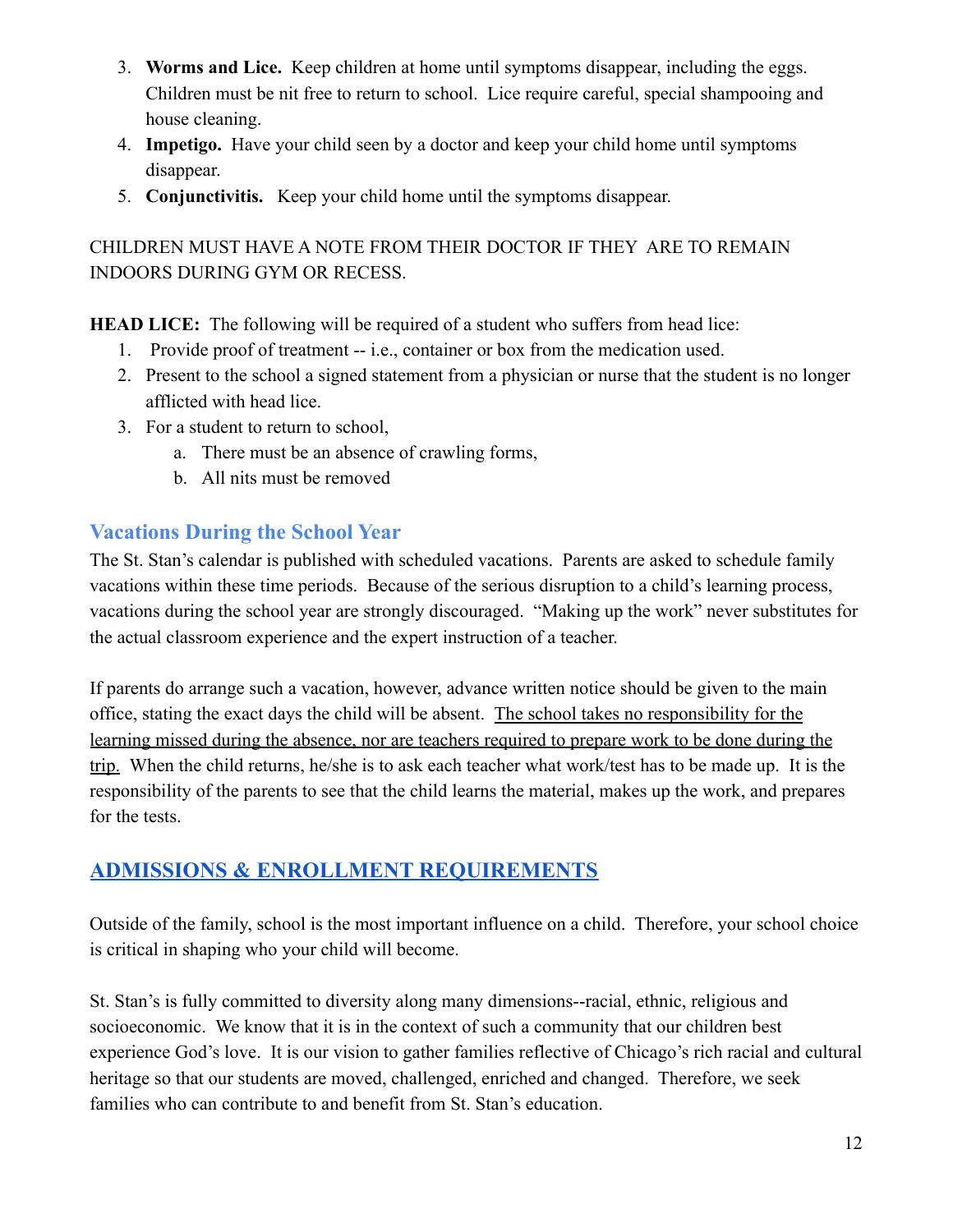Our objective throughout the admissions process is to ensure a good match between our program and our students, and to guarantee that our parents are knowledgeable about, comfortable with, and confident in our philosophy and practice.

# **Admissions Process**

If a family believes St. Stan's may be the place for their child and family, the following steps should be taken:

- 1. A tour or open house visit is the first step to admission. It is during this time a prospective family will learn more about St. Stan's approach to teaching and learning. A tour can be scheduled or an RSVP given for an open house by calling our school at 773-278-4560.
- 2. Schedule a playdate or shadow day*.* Children entering Preschool or Kindergarten need to schedule a half hour block of time, preferably in the morning, to spend in their respective classroom. Parents are welcome to join their child, but if possible we would like the children to be on their own for at least 15 minutes. It isn't always possible, but we try to give it a go!

### **Preschool and Kindergarten:**

In accordance with the *School Code of Illinois*, students entering PK and Kindergarten must meet the following age requirements:

- PK 3—Age 3 by September 1st
- PK 4—Age 4 by September 1st
- Kindergarten—Age 5 by September 1st
- All children must be fully potty trained
- 3. After your visit if you feel your values and views on education align with St. Stan's, then the prospective family must apply with the following documentation:
	- Your child's original birth certificate (will be photocopied and returned)
	- Copy of baptismal certificate (if applicable)
	- Your child/ren's report cards for the past two years and any standardized test scores
	- $\circ$  IEP &/or 504 service plans (if applicable)
- 4. Families will be notified within 5 days regarding enrollment.

St. Stan's does not regularly accept transfer students into 8th grade. Exceptions are made at the discretion of the principal and the Office of Catholic Schools.

In all cases, the school retains the right to determine, at its sole discretion, whether to select a student for admission. Once an admission decision has been made and acceptance has been granted, the following documentation is needed at the time of registration: non-refundable deposit, tuition contract, Leader in Me commitment form, and FACTS tuition enrollment.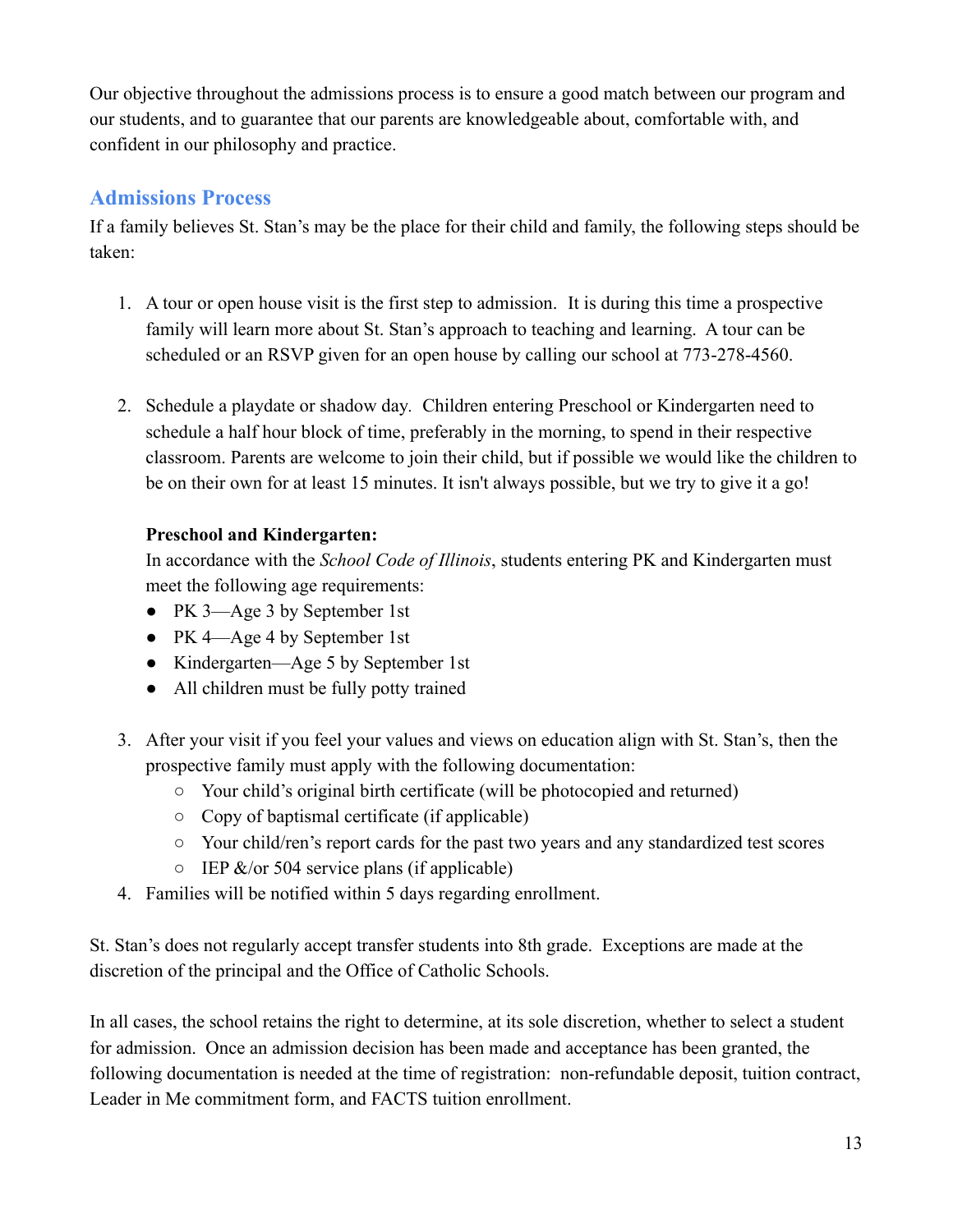# **Transfer Requirement**

Parents are expected to submit with the application **ALL** previous education and documentation. This includes, but is not limited to, academic, physical, medical, psychological, dietetic, and behavioral concerns, diagnosis and evaluations.

# *\*\*Failure to provide ALL records will be considered a breach of agreement and may jeopardize student matriculation.*

# **New Student Probation Period**

All new and transfer students are accepted on a probationary period of 90 school days at St. Stan's. During this probationary period, students are expected to maintain passing grades, have no major disciplinary issues or require accommodations that the school physically or financially is incapable of supporting. *Students with special learning needs may be accepted if the school has the staff and ability to make the necessary accommodations for the child's academic growth and success.* During the 90-day period, if the school determines the student is unable to perform with adequate growth in this environment any prepaid tuition will be prorated and refunded.

Returning Students: Every student must be registered each year he or she attends St. Stanislaus Kostka School. An annual signed tuition contract must be completed before a child is officially registered. The registration fee must also accompany the tuition contract.

### **Tuition & Fees**

### *Financial Overview*

The actual cost to educate a child at St. Stanislaus Kostka Academy is over \$12,000 per year! It is important that parents and guardians realize the tremendous amount of work that is done on the part of the school administration to subsidize this actual cost to make tuition affordable through financial aid to the parents. Such efforts must be matched with parental cooperation in the following areas:

- Keeping financial obligations current
- Volunteering in various ways throughout the year
- Cooperating with administration and staff
- Participating actively in all fundraising events

### *Tuition and Fees*

Tuition, fees and incidentals are listed on the parent/guardian contract and information forms available in the school office. Parents must pay the registration fee when registration takes place.

St. Stanislaus Kostka Academy has partnered with FACTS to process and collect our families' tuition and fees for the 2021-2022 school year. All families must register with FACTS. All information can be accessed online. Payments for the 2021-2022 school year will be processed through FACTS.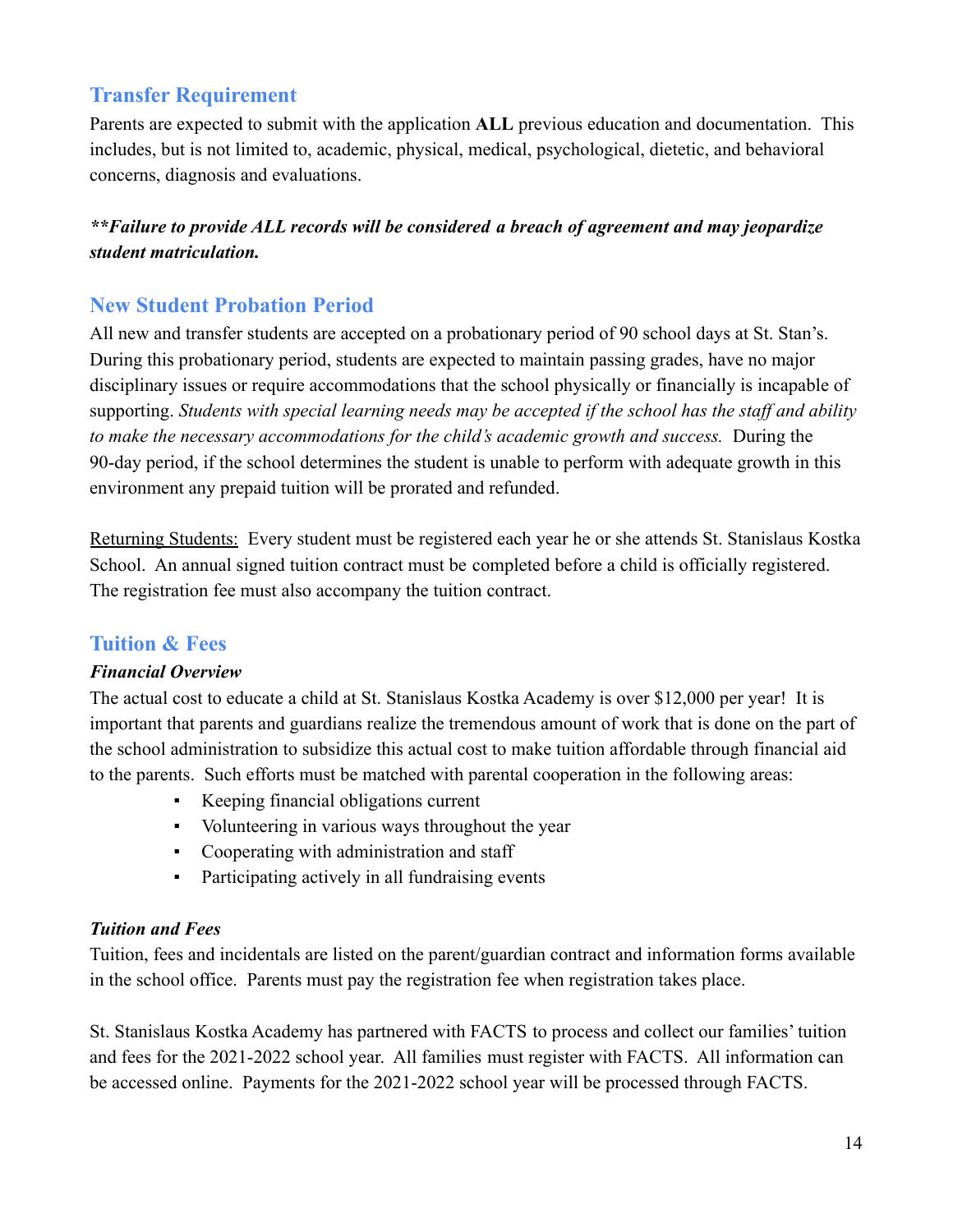Payments will be applied to the oldest outstanding bill. For example, if money is owed for summer camp or after-care, a payment will be applied to these outstanding bills before the first tuition payment.

Parents are expected to have payments up-to-date by the end of each month or your child can be excluded from school until the monthly payment is made. Failure to pay on time will result in a late fee from FACTS.

#### *For all other payments*

Checks returned unpaid for non-sufficient funds will be assessed an additional \$30 (per check returned). Payment of the returned check and fees must be made by money order. In instances where we receive more than one NSF check, the school requires that all future payments be made by credit card or money order.

### *Delinquent Accounts*

In fairness to all families and to continue our mission to educate, we expect families to maintain current tuition accounts. St. Stan's has a history of working in good faith with families in need, but families must communicate with the school, commit to a payment plan that is acceptable to all parties, and fulfill the terms of the approved payment plan.

If a family misses their monthly payment, a notice is sent home in the family folder on the Thursday closest to the  $10<sup>th</sup>$  of the following month. Families will be made aware of the minimum payment that must be paid within two weeks. Failure to make such a payment can result in your child/ren being excluded from school. A return to school will not be granted until the minimum payment is received. Please note, this could result in missed field trips and other important learning opportunities.

Students may be withdrawn if their parent/guardian fails to fulfill their financial/tuition obligations to the school. Transcripts, report cards, awards and diplomas are the property of the School and will not be issued to the student (or the parents of the student) if your account is delinquent.

### **Financial Aid**

St. Stan's tuition is based on per-child rate. However, we never want the cost of a Catholic education to deter a family from considering our school. Our goal is to fill our classrooms with families who believe in our mission and want an education rooted in faith, diversity, challenge, and leadership.

Any family interested in seeing if they qualify for financial assistance, must submit an application and all documentation on FACTS. Once the application is complete, a committee made up of board members and administrators reviews the application and the recommendation made by FACTS. The final decision is made by the committee. A letter is sent home to the parents providing the family's tuition amount as well as contract requirements. Parent's failure to comply with these or other application requirements may jeopardize any potential financial aid.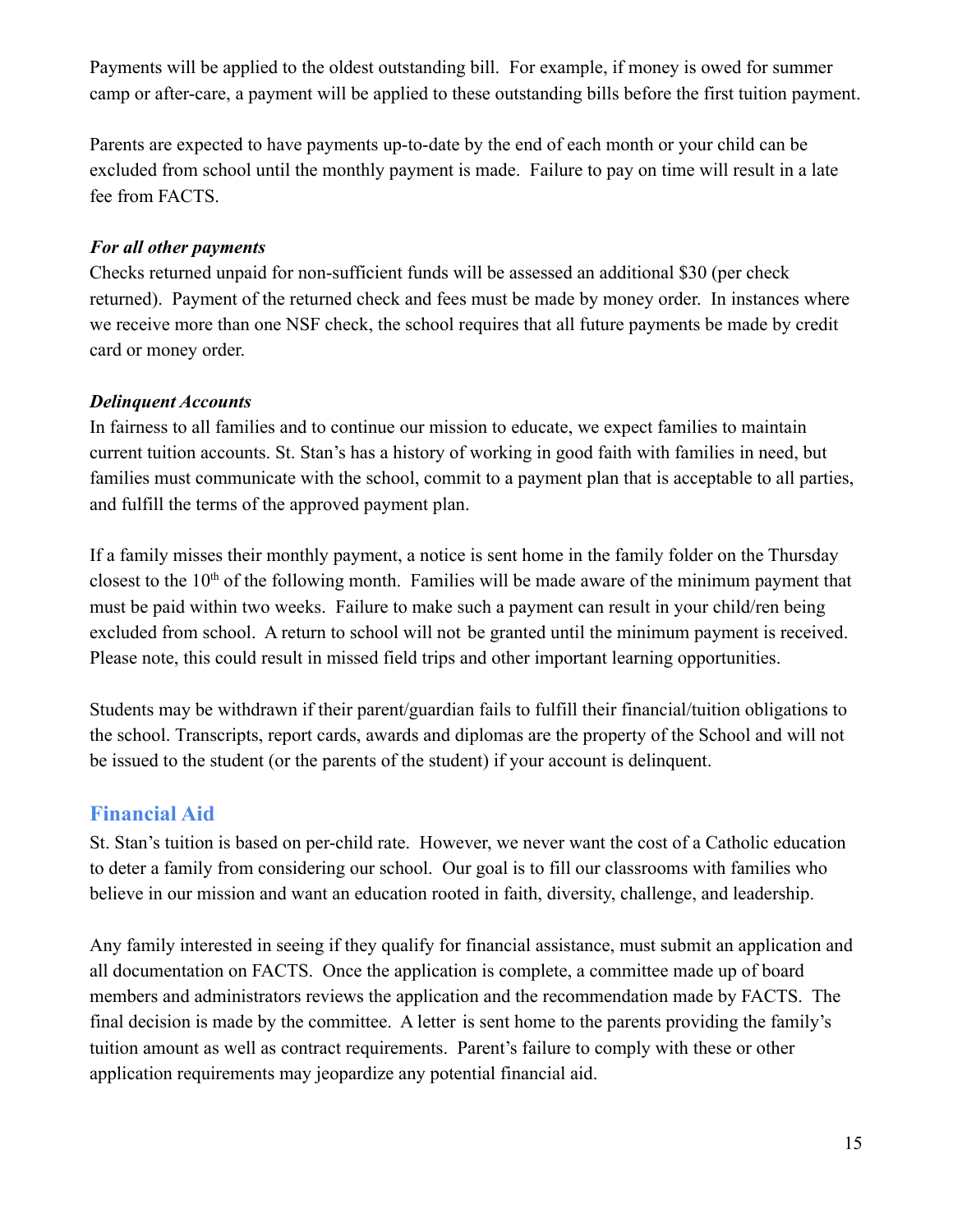If a newly created tuition amount is still unrealistic to a family's budget, there is an option to appeal the decision to the committee. Simply submit a written or typed letter to the principal detailing your reason for the appeal.

- $\triangleright$  The contract or appeal letter is due two weeks from the receipt of the letter.
- $\triangleright$  Priority is given to families who apply by the end of March.

# **Transferring Records/Withdrawal**

When a student transfers to another school, the school office should be notified at least two weeks in advance. It is necessary to know the name and address of the receiving school, as well as the new address of the family. All permanent records will be forwarded directly to the receiving school within ten days of the request by the receiving school. All financial accounts must be completed before records will be forwarded and the student must be in good standing.

St. Stanislaus Kostka Academy will release student records to another school when an official request is made for the records with the parent's signature.

# **Student Information System**

### *POWER SCHOOL*

Robust student information systems facilitate both emergency and routine communication with parents/guardians, give transparency to student data, and allow accurate recording of grades, course work, discipline, and attendance. The information system serves as a repository for parent/guardian contact and emergency information and demographic information required for the Illinois State Board of Education (ISBE), AdvancED, and the National Catholic Educational Association (NCEA).

The assignment of a unique student code in a student information system allows the integrity of student data across schools, assists with funding, and aids in needed research.

All elementary schools under the governance of the Archdiocese of Chicago are required to use the PowerSchool student information system.

# <span id="page-16-0"></span>**[INSTRUCTIONAL](#page-1-0) PROGRAMS & PROCEDURES**

### **Core Academic Program**

The principal, as the instructional leader of the school, works with the faculty to develop locally written curriculum that is infused with Gospel values, and is consistent with the curriculum design and framework of the Office of Catholic Schools.

The required areas of academic learning include: religion, English language arts, fine arts, physical education, human ecology and health, human sexuality, understanding of the abandoned newborn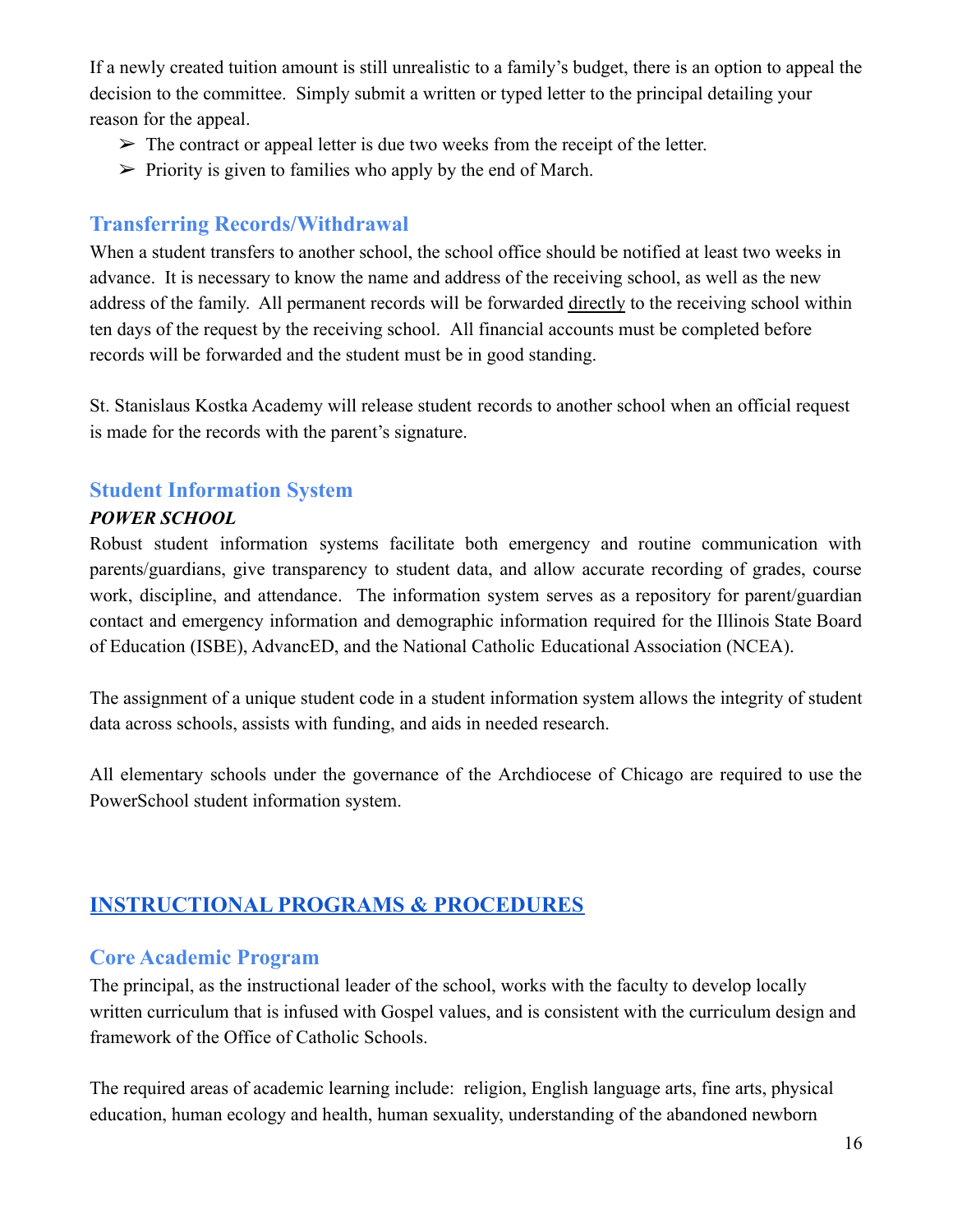protection act, mathematics, science, social studies, and technology. Catholic Social Teachings, as well as areas that address societal ills, i.e., substance abuse, communicable diseases, mental health and personal health habits, violence, etc. are integrated into the curriculum.

Instruction includes the content, skills, values and processes necessary for students to master curriculum goals and objectives and the support for each student to be successful. The instructional program at St. Stanislaus Kostka Academy is evaluated and revised, as needed, to maximize student progress and learning opportunities. The basis for curriculum and instruction include:

- English Language Arts (ELA) and Mathematics Common Core State standards
- Next Generation Science Standards
- National Standards for Health Education
- ACT's College Readiness Standards
- Archdiocese Religion Curriculum Priority Standards with focus on Social Justice
- Social Emotional Learning
- Digital Citizenship

### **Supplemental Programs**

- **Physical Education** Gym classes are conducted twice a week. Instruction includes exercises for healthy body, skills development, games that allow for continued motor and skill development, and Health Units of Study (Spring Trimester for  $3<sup>rd</sup>-8<sup>th</sup>$ ).
- **World Language** Twice a week, children in PS-8<sup>th</sup> grade will receive instruction in Spanish and Mandarin language.
- **Music Program** Weekly music classes provide instruction in voice and theory, as well as the basic elements of rhythm and harmony.
- **Visual Art** The art program encourages students to explore and implement ideas and imagination through various media and across cultural techniques. Instruction in the elements of design, line, color, shape, form, texture, and space is emphasized. This is done through the study of various artists, their media, and through practical application.
- **Title I Math and Reading Program** This federally funded program provides small group instruction and individual tutoring for students in grades K-8 who need additional instruction and reinforcement of math and reading skills.
- **Academic Counseling** Students are referred to the counselor by parents, teachers, and administration.

# **Religious Education**

### **Family Life Education**

Catholic schools of the Archdiocese of Chicago implement the Archdiocese of Chicago Religion Curriculum, PK – 12. The curriculum follows the guidelines of the United States Catholic Conference of Bishops (U.S.C.C.B.) and is centered on six domains, with grade level appropriate learning outcomes for each domain.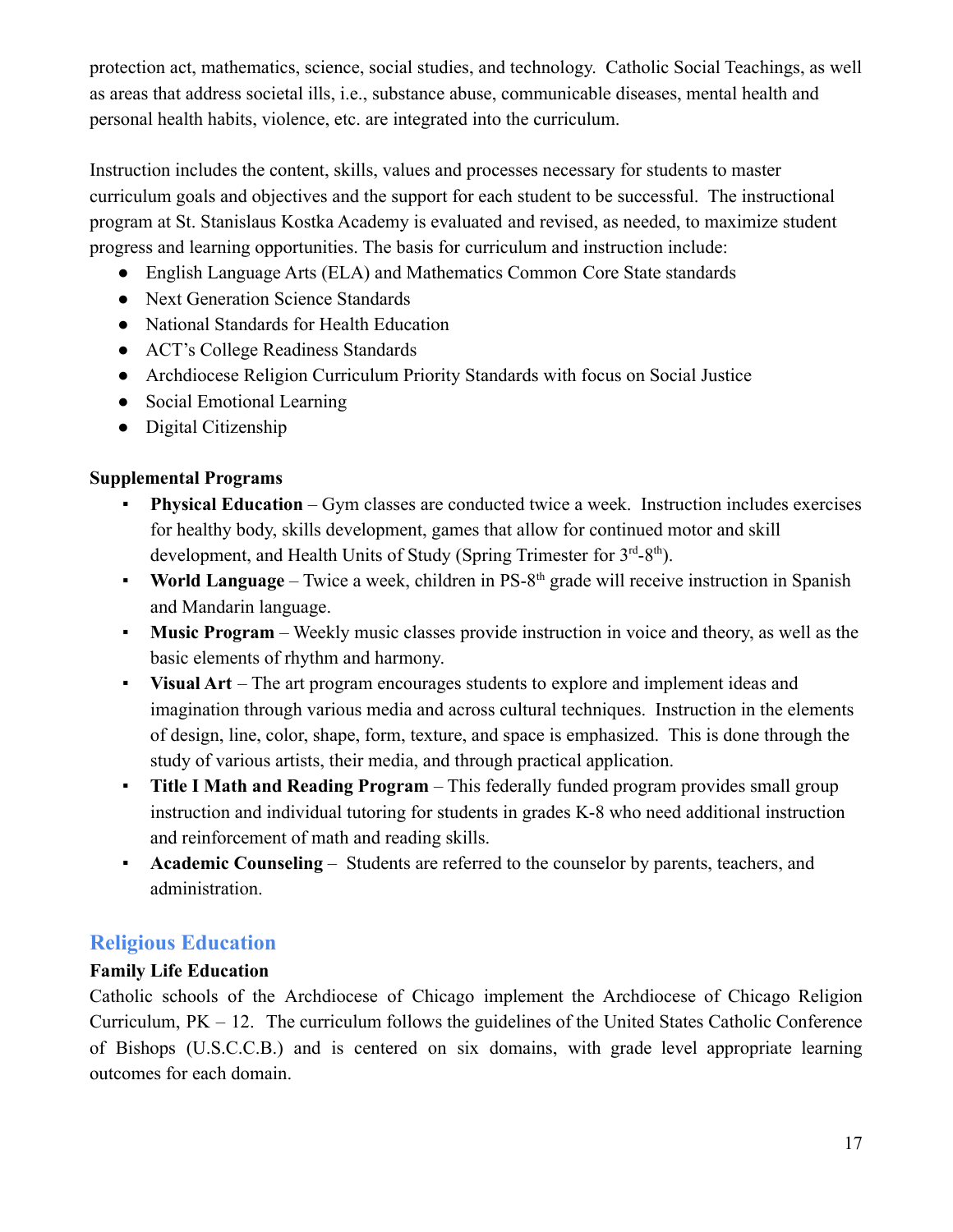- 1. Sacred Scripture and Traditions: Who is God?
- 2. Catholic Creed: What is the Church and what do we believe?
- 3. Catholic Prayer, Liturgy and Sacramental Life: How do we worship God?
- 4. Christian Living: How does God want us to live?
- 5. Living Discipleship: How do we journey towards God in faith and service?
- 6. Religious Diversity and Christian Unity: How do we live well with others?

The St. Stanislaus Kostka Academy religious education program emphasizes the building of a community of faith by teaching students to understand and to live in accordance with the doctrine and practices of the Catholic Church, to participate actively in Catholic liturgical life, and to dedicate themselves to serving others. All students are required to participate in all aspects of the religious education program including all prayer and worship services.

In accordance with Archdiocesan policy in teaching human development, St. Stan's incorporates the authentic Catholic teachings regarding social responsibilities of family living, human sexuality, and sexual morality (abstinence) into both its religion and science curricula in a manner appropriate to the age and maturity of the students. Parents/Guardians may exercise their right to present the human growth and development lessons rather than having their child participate in the lessons at school.

#### **Prayer**

Prayer is an essential and daily part of each day at St. Stan's. The day begins and ends with prayer and students pray frequently throughout the school day. Prayer services are scattered throughout the year as marked on the yearly mass calendar. Students in  $3<sup>rd</sup>-8<sup>th</sup>$  grade have opportunities to receive the Sacrament of Reconciliation. Students also participate in Eucharistic adoration on a regular basis. Mass is celebrated once a week for students in  $1<sup>st</sup> - 8<sup>th</sup>$  grade and PS-Kinder are visited by Fr. Anthony at least once a month.

#### **Sacramental Instruction**

Students in second grade are prepared for the sacraments of Reconciliation and Eucharist. Seventh and eighth grade students prepare for the sacrament of Confirmation. Confirmation is received during your child's 8th grade year. Parents are required to attend informational meetings during the year in which their child is being prepared to receive a sacrament. Participation in these meetings will strengthen the efforts of all. Failure to attend these meetings may disqualify the child from receiving the sacrament.

### **Service**

Students assist in liturgical celebrations through lecturing, altar serving, and gift presentation. During the year, different classes participate in various projects. The purpose of these projects is to encourage students to be aware of those in need and to practice responding to those needs in compassion.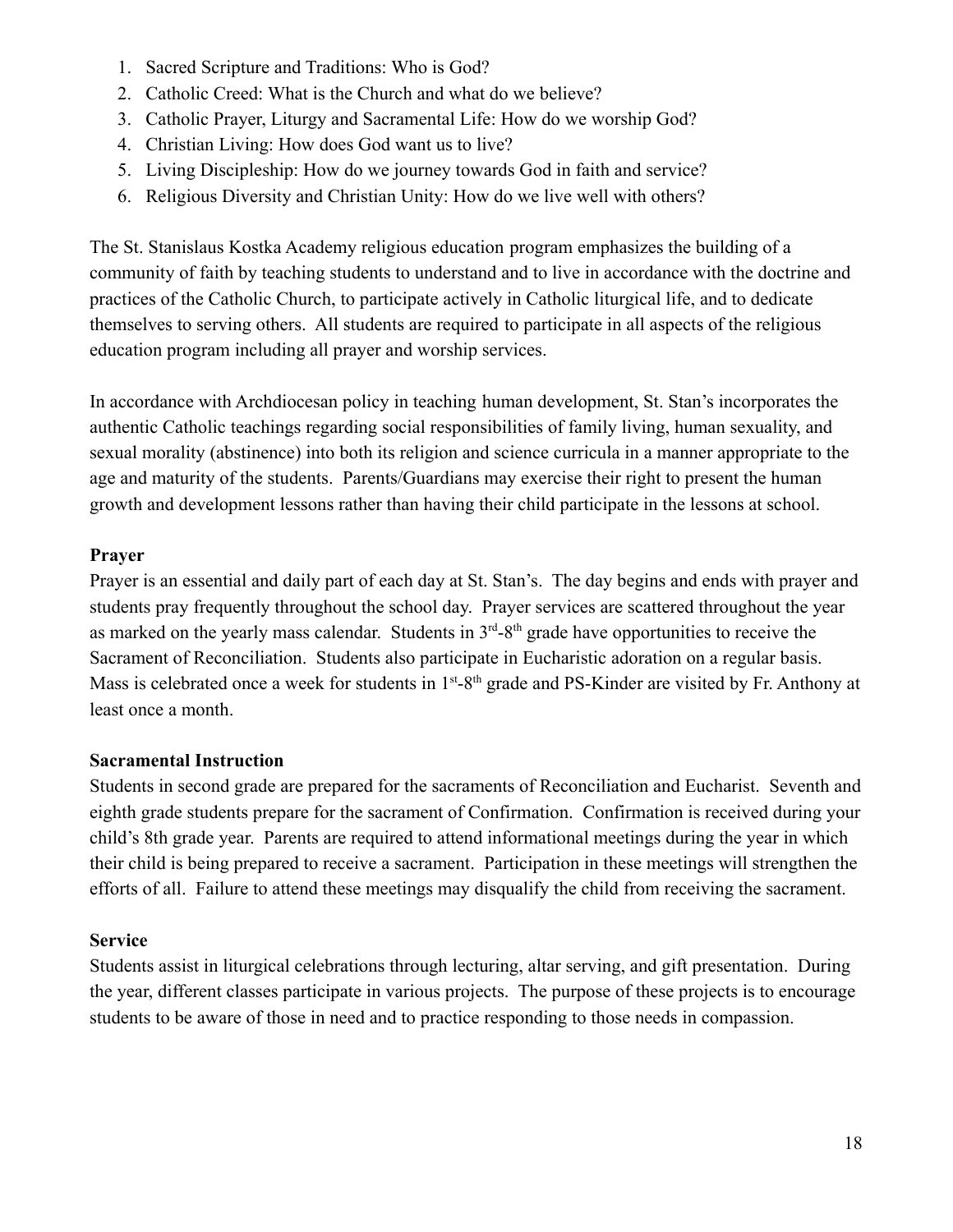#### **Parents' Role in Faith Formation**

Religious formation goes far beyond the formal instruction of Catholic doctrine and traditions. It involves leading our young people to a life centered on Christ. This is where our partnership is essential. Parents are the first and foremost educators of their children. They are the first to communicate the faith to their children through example and instruction.

Non-Catholic students are welcomed at St. Stanislaus Kostka Academy. The non-Catholic student is expected to understand and agree that St. Stan's exists to educate in the framework of Catholic values. Non-Catholic students must participate in the Religion classes but liturgical services scheduled for students during the school year are optional.

# **Technology**

#### **Introduction**

St. Stan's recognizes that technology and electronic informational literacy skills are integral components of contemporary education. In order to prepare students to meet the state and national educational standards required to live and work successfully in the 21st century, St. Stan's provides access to available technology, to the school network, to the Internet, and to electronic communications for activities that comply with the stated educational mission, goals, and objectives of the School. The computer network, software, hardware, applications and Internet applications are provided to support the instructional, administrative, and informational needs of students, staff, parents/guardians, faculty, and administration. All use of technology is limited to furthering the educational and personal goals of users consistent with the mission of St. Stan's and its policies. Prior to gaining access to the available technology, every user and his/her parent or guardian must read, sign the Archdiocese of Chicago Acceptable Use of Technology form, and return it to the school office.

The use of the internet is a privilege, not a right, and inappropriate use or violation of any of the following standards will result in serious consequences and could result in suspension or expulsion from school. All students, faculty and staff are required to follow our guidelines for using technology.

- The use of computers is for school related activities and are consistent with the goals of our school.
- The internet will be used to support the school curriculum, the educational community, projects between schools, communication, and research for school students, teachers, and administrators. The school administration will determine what is inappropriate computer use.
- The administration, faculty and staff of the school may request the suspension of specific user access for information-related abuses.
- Any technology user at St. Stan's should report any violations, misuse or illegal computer activity.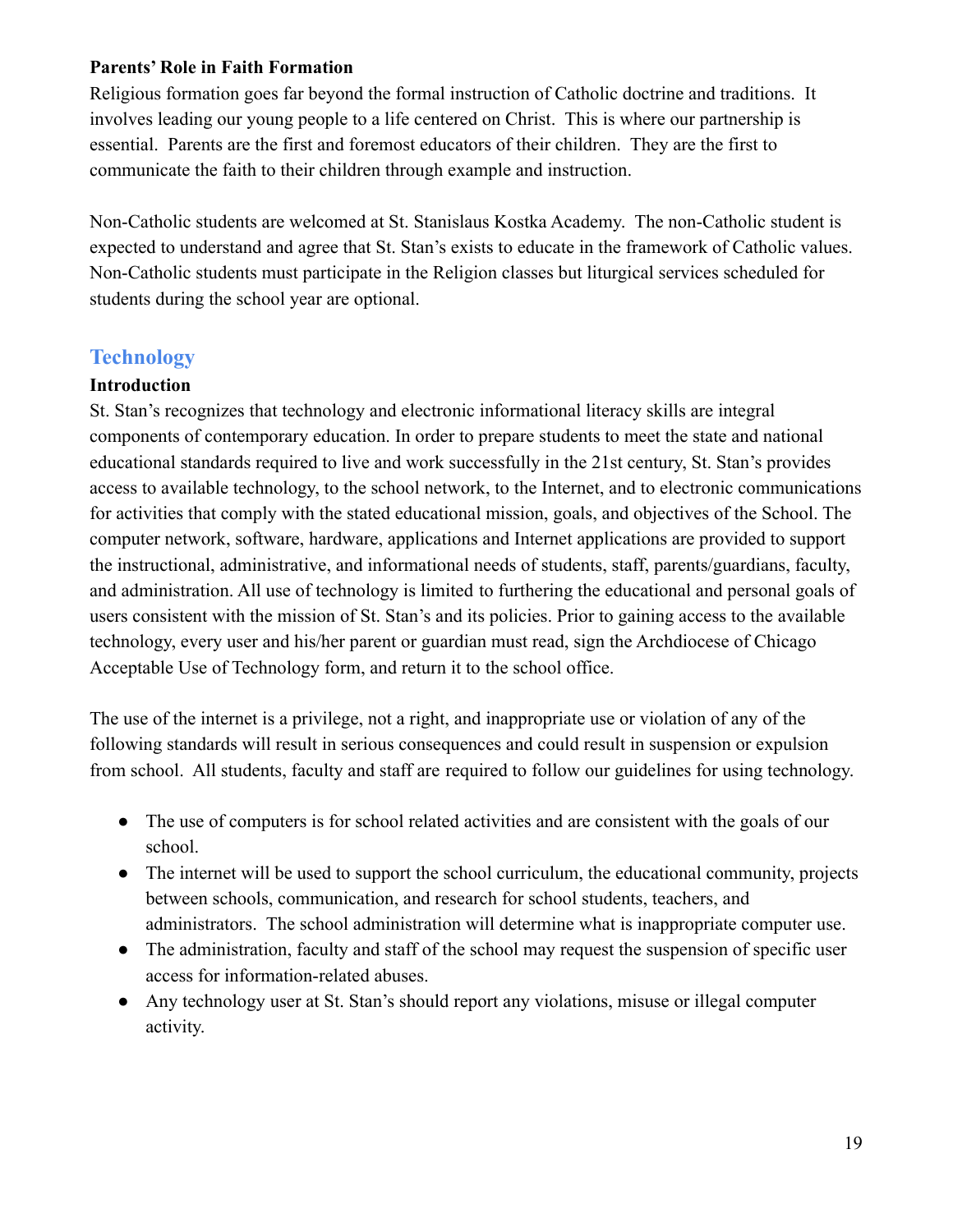All students are given instructions for care of use of the equipment. Students are responsible for appropriate behavior while using the school equipment. Parents or guardians must replace any equipment damaged by a student.

### **General rules on safe and ethical use of online services at school:**

- Students should never use their own or anyone else's name, address, phone number, city, or any other personal identification when using any online service.
- It is understood that the school has a right to monitor internet activity and review any files, data or information stored on, scanned or printed using St. Stan's technology resources and to report misuse to the principal.
- Users of email should be aware that it is never private.
- Material viewed on online services and the internet should be age appropriate. This includes appropriate viewing material on a computer monitor for others nearby. No viewing of the following types of materials is allowed at the school: offensive materials, hate mail, discriminating remarks, or obscene or pornographic material.
- If students encounter material on a network/bulletin board that is not appropriate (vulgar jokes, statements of belief that some might consider immoral, etc.), the student is responsible for not pursuing this material and reporting the matter to appropriate school personnel.
- Users of computer equipment must be polite. This means no writing or sending abusive messages or inappropriate language.
- Students may not access chat rooms or newsgroups from the school's computers unless for a specific assignment given by a faculty member.
- Students must be responsible stewards of the equipment they are using. Students should not waste or take supplies such as paper, printer cartridges, headphones, etc. that are provided by the school.
- Students are not allowed to use another student's ID or password nor use a computer that another user is logged in to.
- Transmission of any material in violation of any US or state regulation is prohibited. This includes, but is not limited to: copyrighted material, threatening or obscene material, or material protected by trade secrets. The use of school computers and networking resources for commercial activities is not permitted. Their use for product advertisement or political lobbying is also prohibited.
- Unauthorized costs incurred for online purchases charged to the school are the responsibility of the student and her/his family.

# **Technology Use Outside of School**

Parents/Guardians are primarily responsible for the student's appropriate and ethical use of technology outside of school. However, the inappropriate use of technology outside of school may subject the student to disciplinary action. Inappropriate use of technology may include, but is not limited to harassment of others, use of the school name, remarks directed to or about teachers and staff, offensive communications including videos/photographs and threats. The school, however, does not actively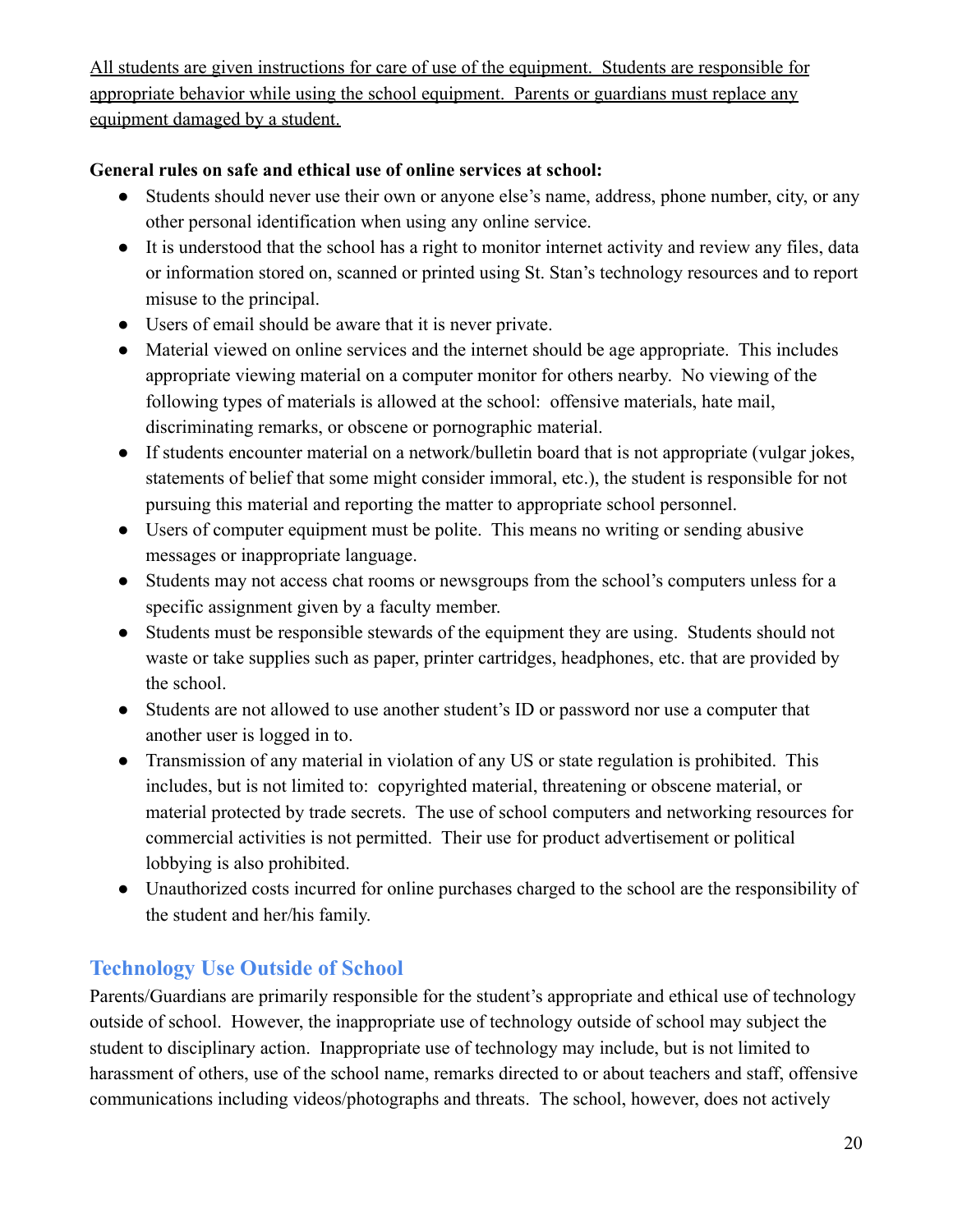monitor student use of technology (Internet blogs, chat rooms, Facebook, etc.). While our filtering system establishes some parameters for appropriate use within our building, students and parents/guardians are primarily responsible for the appropriate and ethical use of technology, especially in the home. While St. Stan's does not seek to enforce the following guidelines for families, we take seriously our responsibility to keep children safe from situations which may prove injurious to their emotional or physical well-being.

Suggested guidelines for technology use to maximize the protection of children:

- Limit children's use of computers to the common area of the home where it is easier to supervise the sites which are being visited.
- Talk with your children about the risks of using the internet and instruct them as to how to immediately turn off the computer in the event something is perceived to be dangerous.
- Regularly check the "history" of your child's internet usage as well as their "phone history".
- Caution children to never arrange to meet someone they have met on the internet unless it is first approved by a parent and the parent agrees to accompany the child.
- Creation of a "Family Internet Contract" can clearly establish guidelines for usage and be signed by each member of the family.
- Use Filtering programs on every computer to which a child has access.
- Images should never be uploaded or personal information sent over the internet without their parent's permission.
- Cell phones should be given to parents prior to the child going to bed at night.

# **Cell Phones & Electronic Devices**

We understand that parents sometimes decide to allow their children to have a cell phone; however, it is not necessary for students to bring cellphones or other electronic devices to school. Students are always allowed to make a phone call to a parent from the school office, even after "normal" school hours. The administration, faculty and staff highly discourage parents from allowing students to bring cell phones or electronic devices to school, much less keep them in your child's backpack.

If a student is caught on school grounds, either during school hours or after school hours, with a cell phone or other electronic device (electronic games, headphones, CDs, MP3s, IPods, pagers, cameras, etc.) it will be confiscated immediately and it will be returned to the parent upon pick-up. If a second occurrence happens, \$50 will be charged and the student will serve an in-school suspension.

Any child who brings a cell phone or electronic device to school must check it in the office each morning. If your child does not collect it at dismissal, there is no guarantee they will be able to get it until the next morning when the teacher or office staff arrives. **The school takes no responsibility for lost or damaged cell phones or other electronic devices.**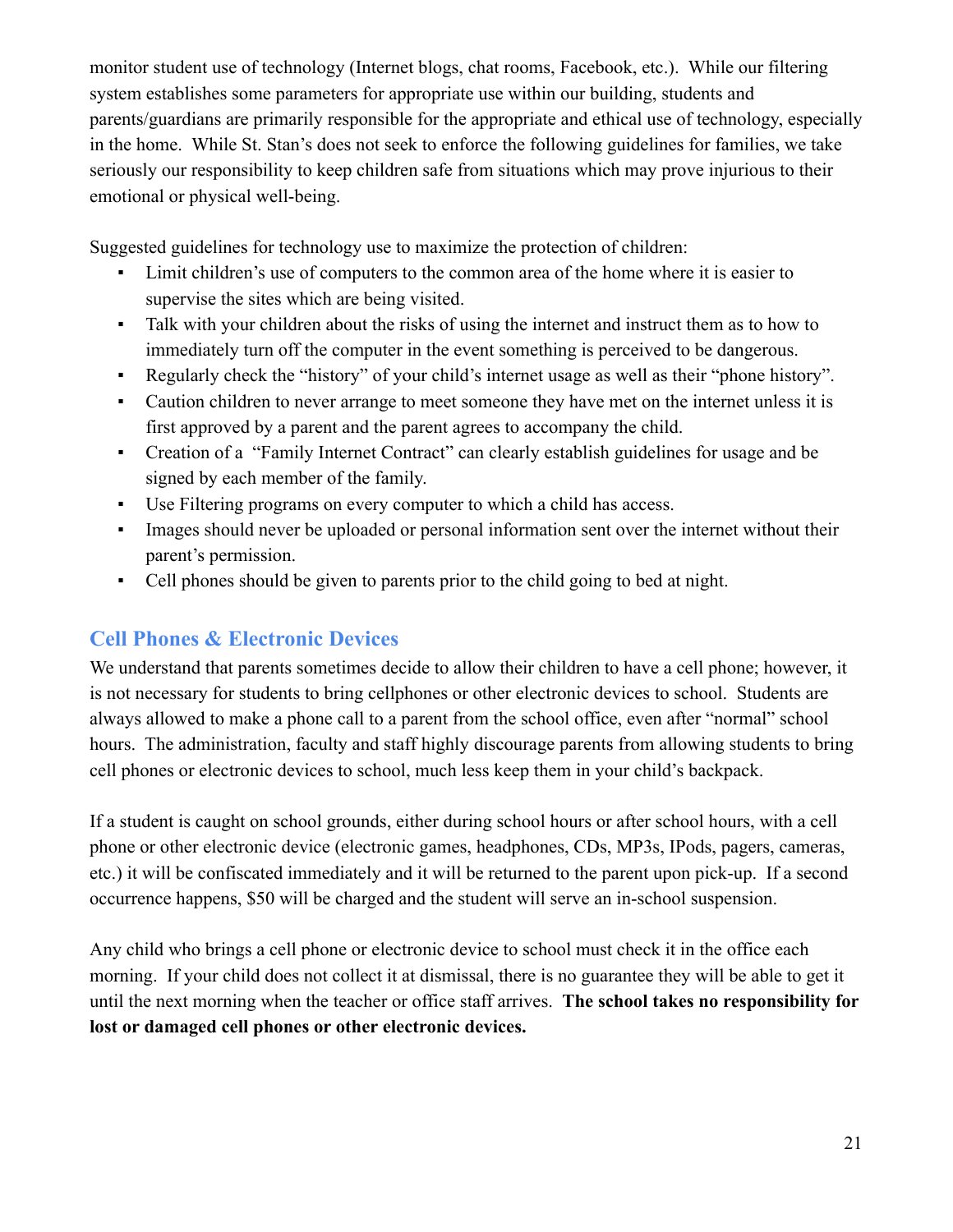#### **Field Trips** *(Given the current covid-19 pandemic, trips are suspended)*

Field trips have educational objectives and are, therefore, an important part of education and not a souvenir shopping event. Field trip participation, however, is considered a student privilege. Students who fail to meet academic or behavior requirements can be denied participation.

St. Stan's requires written consent of the parents before a child is permitted to attend a field trip. A form requesting permission will be sent home well in advance of the trip and should be returned promptly to the child's teacher. A phone call from a parent will not be accepted in place of a signed permission form.

 $\triangleright$  Transportation for field trips will be provided by an IL licensed bus company.

Parents that would like to serve as chaperones must complete all necessary Archdiocesan volunteer requirements in order to be allowed to assist in the supervision of children on field trips.

Some field trips have a limited number of spaces for chaperones based on facility or event. If this is the case, all interested chaperones have two days from the time the permission slip was sent home to state their interest at which time a lottery will be held to determine which parents can attend. Parents will be notified by the homeroom teacher either way.

 $\triangleright$  Due to liability, only children who are registered students at St. Stan's may go on class/school field trips.

#### **Recess**

All students have recess daily. It is our goal to provide students a safe and well supervised environment for outdoor play. Students must remain in designated play areas. Contact games and other non-cooperative, unsafe games are not permitted. If weather does not allow students to go outside, they will be kept inside or will play in our school gym.

➢ **Winter Weather**: When the outside temperature and/or wind chill factor is 20 degrees or below, all children remain indoors. When the temperature is above 20 degrees and the air is generally dry, all children are expected to go outdoors. Please dress appropriately.

### **School Pictures**

All students from Preschool to grade 8 have their individual school photos taken. School uniform is required on fall picture day for students in grades K-8. Preschool students should wear appropriate clothing of any color. Please note, fall pictures are used for St. Stan's annual yearbook.

Students are required to dress **up** for spring picture day (see dress code). Families may opt to have individual shots or a family shot. Students who do not wish to dress up should wear their regular school uniform.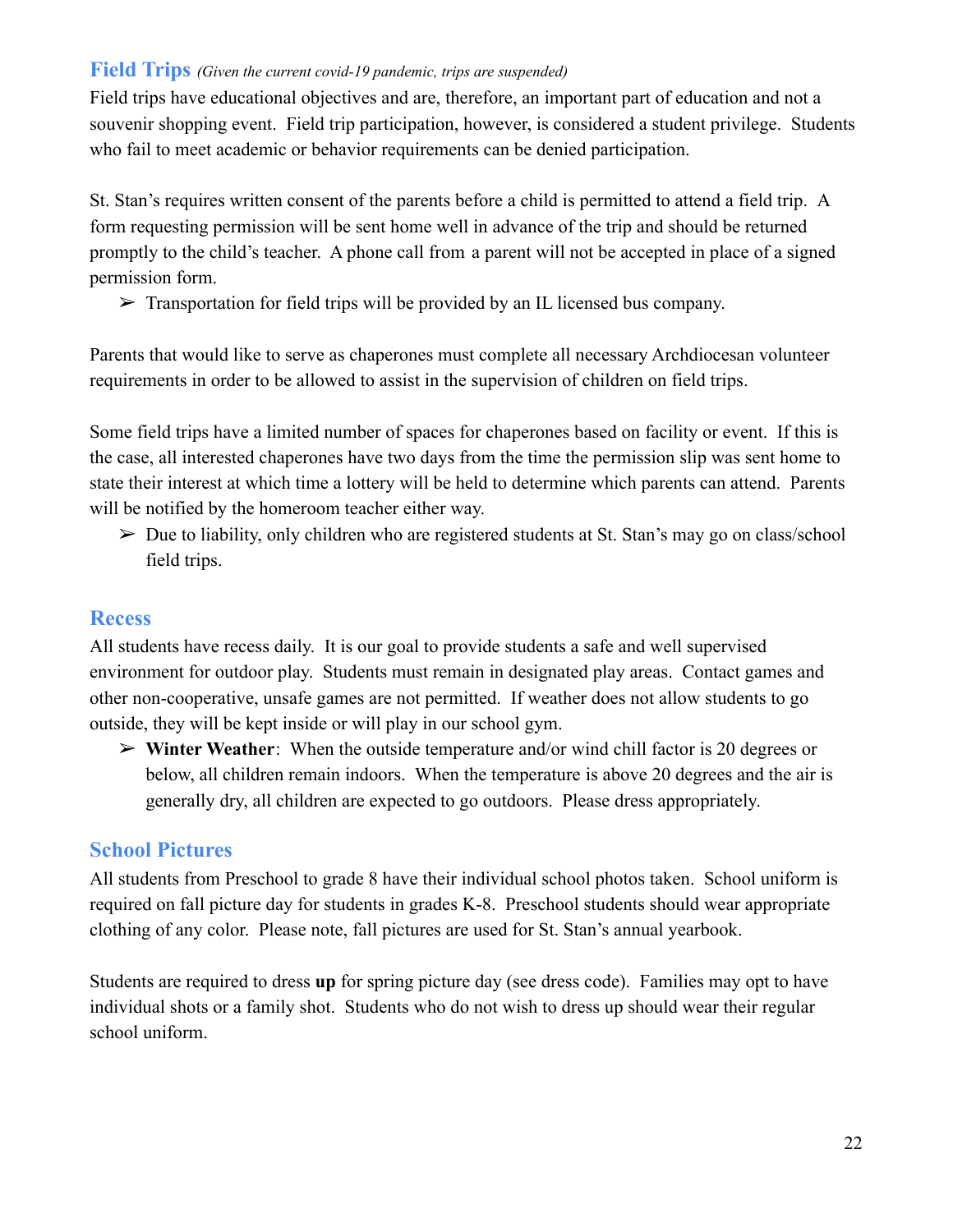# **Student Records**

St. Stanislaus Kostka Academy keeps a permanent record of each student's grades, attendance, and test results. The Buckley-Pell Act, PL 93-358, was signed into law in December 1974. This act provides access on the part of parents/guardians to student records maintained by an educational institution. The Archdiocese of Chicago has adopted Guidelines for School Records as a means to describe what the parents' rights are.

These rights include:

1. The right to look at all of your child's records maintained in the official school file.

2. The right to prevent disclosures: The school will not disclose anything to third parties from your child's records unless

(a) you consent in writing prior to the disclosure, or

(b) the information is directory information which you have not requested be kept confidential,

or

(c) the request for the information meets one of the limited circumstances described in the Guidelines.

3. The right to request correction: You have the right to present evidence that the school should amend any part of your child's record which you believe to be inaccurate, misleading, or otherwise violates the student's rights. If the school decides not to change the record, you may insert an explanation into the record.

 $\geq 0$  once a student turns eighteen, he or she alone obtains all the above rights.

Your request to view the records must:

1. Be in writing

2. State the specific record desired

3. State the reason for the request. Within fifteen (15) days of the receipt of the request, an appointment will be made with one of the authorized school personnel to interpret the record for the parent/guardian.

### **Reporting Students Progress**

Report cards, progress reports, and parent/teacher conferences provide parents/guardians with tangible evidence of student development and achievement, promote mutual understanding, and facilitate communication between home and school.

### **Progress Reports and Report Cards**

Progress reports will be sent home in the middle of each trimester in the student's Thursday folder. For students in grades 3-8, grades/scores on assignments, tests/quizzes, projects, etc. are posted weekly by Monday night in PowerSchool. Teachers post student grades on a regular basis but parents should not expect grades to be posted immediately. A username and password are sent home at the beginning of the year.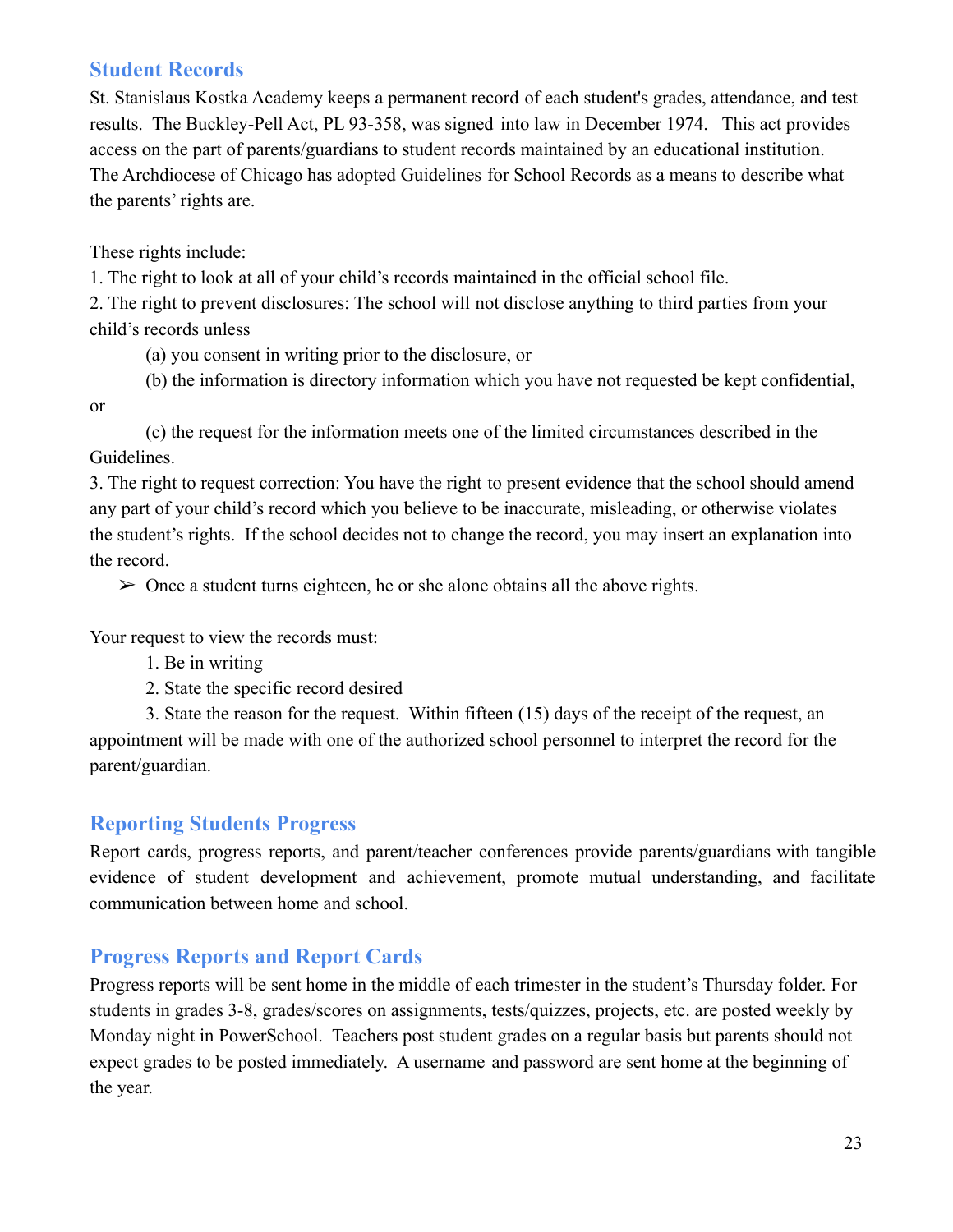Report cards are issued three times a year. Parents pick up their child's 1st and 2nd trimester report card at scheduled parent/teacher or student-led conferences in December and March. Third Trimester report cards are sent home on the last day of school.

# **Grading Scale**

The following codes are to be used on progress reports and report cards: *Achievement mark (3<sup>rd</sup>-8<sup>th</sup> grades):*

| $A+$ = Superior      | $A+$  | 99-100    |
|----------------------|-------|-----------|
| $A =$ Superior       | A     | 95-98     |
| $A -$ = Superior     | $A -$ | 93-94     |
| $B+ = Above Average$ | $B+$  | 91-92     |
| $B =$ Above Average  | B     | 87-90     |
| $B =$ Above Average  | $B -$ | 85-86     |
| $C+$ = Average       | $C+$  | 83-84     |
| $C = Average$        | C     | 79-82     |
| $C = Average$        | $C-$  | 77-78     |
| $D+$ = Below Average | $D+$  | 75-76     |
| $D =$ Below Average  | D     | $71 - 74$ |
| $D = Below Average$  | D-    | 69-70     |
| $F =$ Unsatisfactory | Ħ     | 68 and    |
|                      |       | below     |

**Note: Any grade entered in a teacher's grade book below a 50 will be averaged as a 50 when figuring out a student's grade at report card time.**

*Achievement marks for Gym, Art, Music, and Spanish/Mandarin and for standards based report cards for students in*  $K - 2^{nd}$  *grade:* 

| <b>Exceeds</b> expectations |
|-----------------------------|
| Meets expectations          |
| Needs improvement           |

*PS and PK marks:*

|   | Exceeds expectations |
|---|----------------------|
| м | Meets expectations   |
|   | Needs improvement    |
|   | Not expected yet     |

### **Homework**

Homework is an extension of learning that is essential for students to fully digest new material. It provides preparation for the introduction of new material and reinforcement and practice of newly learned skills. Homework is assigned on a daily basis from Monday-Friday, with infrequent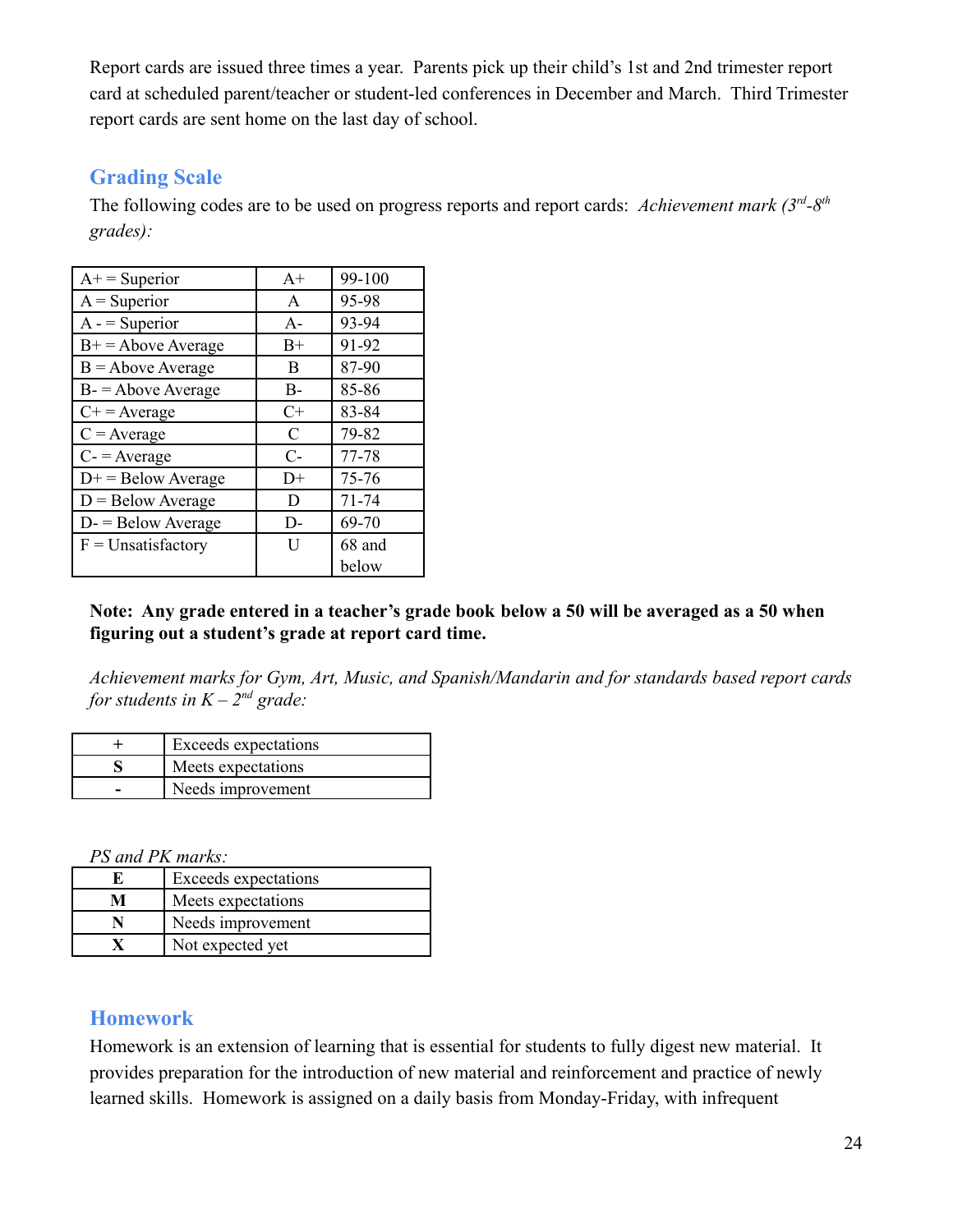homework assigned over the weekend for students in  $1<sup>st</sup> - 8<sup>th</sup>$  grade. Homework assignments will be written on the board or overhead for all grades. Each day students are to write down all of their homework in an assignment book. This is one way for teachers to communicate with parents. Parents are asked to review the assignments and completed work.

The following chart indicates the amount of homework to be expected daily in each grade: total

| $1st$ Grade – 10-15 minutes | $5th$ Grade - 50 minutes |
|-----------------------------|--------------------------|
| $2nd$ Grade – 20-25 minutes | $6th$ Grade – 60 minutes |
| $3rd$ Grade – 30 minutes    | $7th$ Grade – 70 minutes |
| $4th$ Grade - 40 minutes    | $8th$ Grade – 80 minutes |

The above homework time does **not** include independent reading time.

If a student is receiving considerably less or more than the suggested times above, parents are strongly encouraged to discuss the matter with the child's teacher and the principal.

# **Academic Excellence**

Students in grades 3-8 are eligible for the honor of academic excellence. To qualify for the award, a student must have all 'A's and B's on their report card with no check marks in any of their special classes.

# **Standardized Assessment**

The Office of Catholic Schools requires its schools to give annual standardized assessments for the purpose of measuring student achievement and to assist in improving student curriculum and teacher instruction.

All K-8th classrooms will be utilizing I-Ready lessons and diagnostic testing sessions. The purpose of these assessments is to respond to individual student learning needs and informal instructional decisions throughout the school year. These diagnostic assessments will be given in the fall, winter, and spring of each school year.

# **Summer School**

Satisfactory progress in all major content areas is a requirement for every student to pass to the next grade level. If a student does not make satisfactory progress, summer school is required before a student is allowed to pass to the next grade. The following conditions warrant required summer school:

- 1. A second-grade student is reading at a K reading level or below at the end of the school year
- 2. A student receives an overall grade of an F either in reading and/or math
- 3. A student receives a D or an F in both the second and third trimester for any major subject area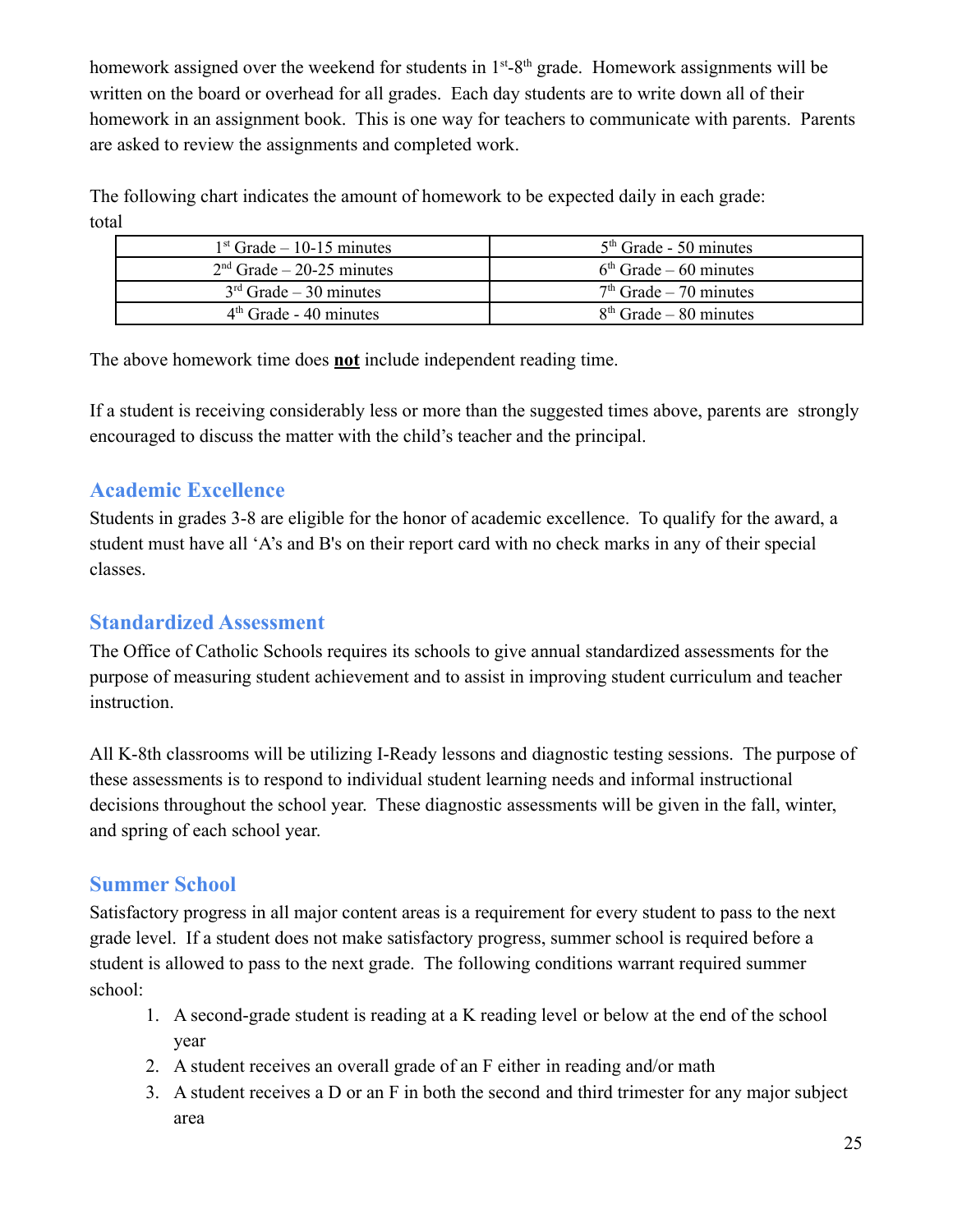Teachers can also recommend summer school for students who are teetering and may need the extra help over the summer.

If summer school is recommended or required, you may choose our summer school program, or you may register your child in an accredited American parochial, public, or private school. Your child is to attend all classes for the full session. Submission of official transcripts or documentation verifying passing grades in summer school, are required by the school. If the principal deems it necessary (due to low multiple D and/or F averages), you may be advised that your child will require being retested in August at St. Stanislaus Kostka before being advanced to the next grade. If your child attends summer school at St. Stanislaus Kostka, all the same rules and regulations in effect during the school year apply in the summer session with the sole exception of the school uniform.

### **Retention of a Student**

Assessment of a child's ability to learn concepts and educational material needed to have success at the next grade level is a serious responsibility of the professional staff. Staff members base their decisions about student advancement and ability to learn, in the student's best interest.

Teachers of Kindergarten through  $8<sup>th</sup>$  grade will meet with parents of students within the first six to nine weeks of the school term to assess student progress and advise and recommend to parents the student's progress, ability and probability for success. Early intervention to assist students' learning is our goal. Parents are encouraged to consult with their child/children's teachers often in regard to their progress. Any student that is experiencing a serious lack of ability to learn or master educational concepts will be referred for evaluation to determine needs for special or prolonged assistance. Retention after grade one is not encouraged, but the use of "special services" to help students be successful will be encouraged.

# **Graduation Requirements**

A diploma is issued to an eighth-grade student who achieves a passing grade point average for the entire school year in each subject area. A 'Certificate of Attendance' will be issued in lieu of a diploma for any student who does not meet the requirements. All assignments, both academic and disciplinary, must be completed before a student participates in the graduation ceremony. All tuition and fees must be paid by the last day of class.

All 8<sup>th</sup> grade students, regardless of religious affiliation, must complete the required service hours in order to successfully graduate from St. Stan's and participate in the graduation ceremony. Requiring service is meant to educate students of their ability to improve the world around them, develop Gospel values, promote personal growth and moral development, and to improve the quality of life for those served. More information is given on this at the Open House Night.

All students must pass the U.S. and State Constitution test with a minimum 70% prior to the end of their eighth-grade year (this test is typically taken in the  $7<sup>th</sup>$  grade year at St. Stan's). If a student does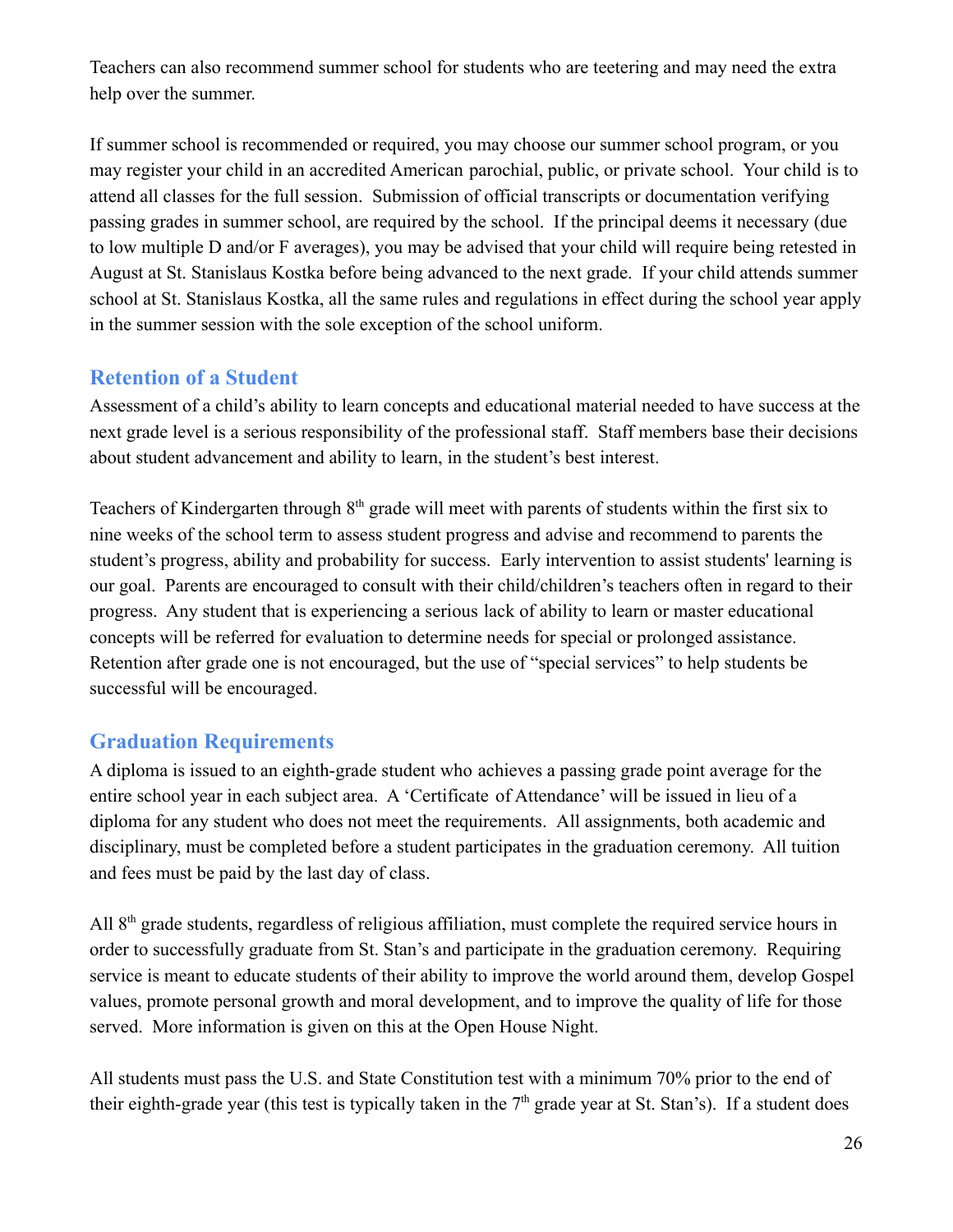not pass on the first try, they will be given a second opportunity two weeks later. If this attempt is not successful, the family must seek private tutoring over the summer. A third attempt at the exam will be given to the student the week prior to the start of school. Failure to achieve a minimum 70% at that time will result in the student's transfer to another school.

#### Elementary Promotion and Graduation

Students in elementary schools are promoted to the next grade in accordance with the stated policies and curriculum of the school. Promotion relates to students matriculating in their second (or third) year of preschool, or advancing to kindergarten through 8th grade. Graduation relates to students who are advancing beyond eighth grade. Students may not be promoted or graduate unless they have successfully completed the curricular and behavioral expectations of the school. Curricular expectations must reflect the required time allotments of the Archdiocese. Schools shall not exclude a student from promotion due to outstanding financial obligations to the school.

### Elementary Promotion and Graduation Ceremonies

Elementary schools may wish to recognize students who are advancing to the next grade or are graduating from eighth grade. Such events shall be simple, and generally should be in conjunction with a school Mass. Eighth grade graduations shall be held no sooner than one week prior to the end of classes for the school.

# <span id="page-27-0"></span>**STUDENT SUPPORT [SERVICES](#page-1-0)**

St. Stanislaus Kostka Academy will do its best using all available resources to provide programs for students with special needs. If a student's needs exceed our capabilities, St. Stan's will make every effort to assist parents in finding an appropriate school to meet those special needs.

# **Counseling Services**

St. Stan's offers the services of counseling/academic counselor to all students in PS-8th grade who may need extra support in order to be successful in the classroom. The academic counselor also assists in preparing students for high school placement. In addition, the counselor works with teachers, parents, and students to create plans that are intended to foster the greatest possible success the student is capable of achieving, and works with all outside providers in order to provide additional services to meet student's needs.

# **Multi-Tiered System of Supports (MTSS)**

MTSS is a systematic, continuous improvement framework in which data-based problem-solving and decision making is practical across all levels of the educational system for supporting students. At St. Stan's we are grounded in differentiated instruction and meeting and challenging the needs of all our learners academically and social emotionally in the classroom (tier 1), through targeted grouping and Title 1 services (tier 2), and individualized plans (tier 3).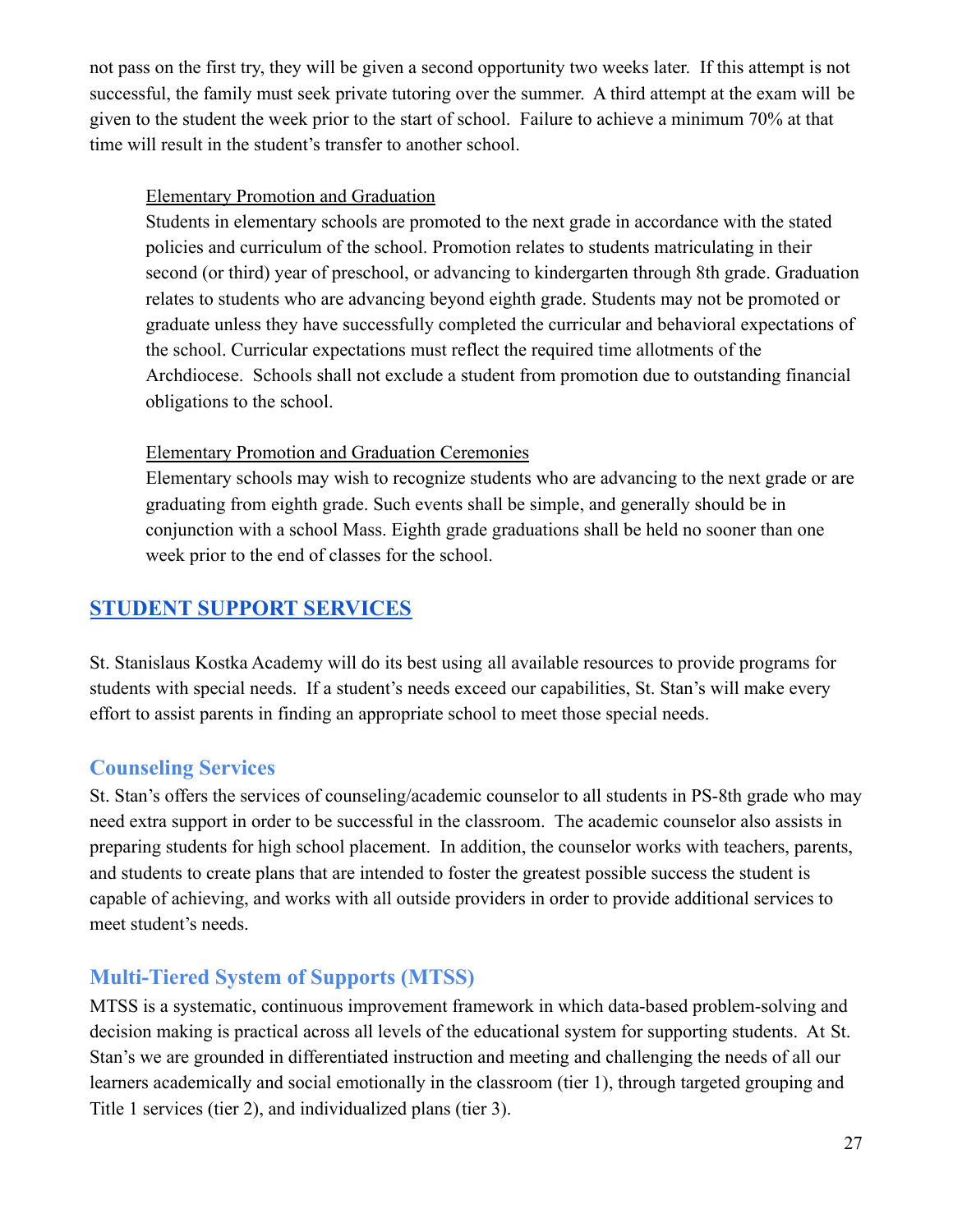As a Catholic school in Chicago, we receive Title 1 funding that assists the school in providing additional interventions through the Superior Chicago Tutoring program.

# **Special Needs Testing**

St. Stan's academic counselor coordinates an intervention process that includes teachers, parents and school administrators when any of these parties is concerned about a student's academic or behavioral development. If the need is warranted, parents will be asked to have their child tested. If testing is performed, complete test results must be shared with the principal, academic counselor, and the child's teachers. Testing services are available through the Chicago Public Schools.

Parents may also elect to have the testing done by a professional in a private practice. If testing is done through CPS and a student qualifies for an IEP, the academic counselor will work with the Archdiocese of Chicago Office for Inclusive Education to create an Individual Catholic Educational Plan (ICEP). With the creation of this plan, certain services can be provided at St. Stan's for the student. In the past, students have been able to receive speech, LD support, and behavior therapy. Funding for these services are provided by CPS through the IDEA Act.

If a parent elects to have private testing done, an Individual Catholic Education Plan (ICEP) can be created and accommodations recommended, but services cannot be provided through IDEA.

# **Individual Catholic Educational Plan (ICEP)**

An Individual Catholic Educational Plan (ICEP) is developed for students who have been diagnosed with defined learning/behavior needs that require educational accommodations/interventions. ICEPs outline the nature of the special need(s) and strategies, accommodations, and interventions that may be implemented. ICEPs represent a mutual agreement for services between the parent/guardian and the school. Catholic schools are not legally obligated to implement all services recommended on an IEP. ICEPs should be reviewed and modified when necessary, on an annual basis.

If a student is enrolled for the first time with an existing IEP or ICEP from another school, the principal (or designee) shall meet with the parents to discuss the IEP/ICEP, and formulate a new, local ICEP.

# <span id="page-28-0"></span>**STUDENT [ACTIVITIES](#page-1-0)**

**After Care** St. Stan's offers after-school care to our school families on days when school is in session. All parents must complete the registration form for these services. The program begins the first full week of school. The after-care program begins at dismissal and ends at 6:00 PM. Students left after 6:00 PM will be charged a rate of \$5 for every five minutes late. Parents that disregard the 6:00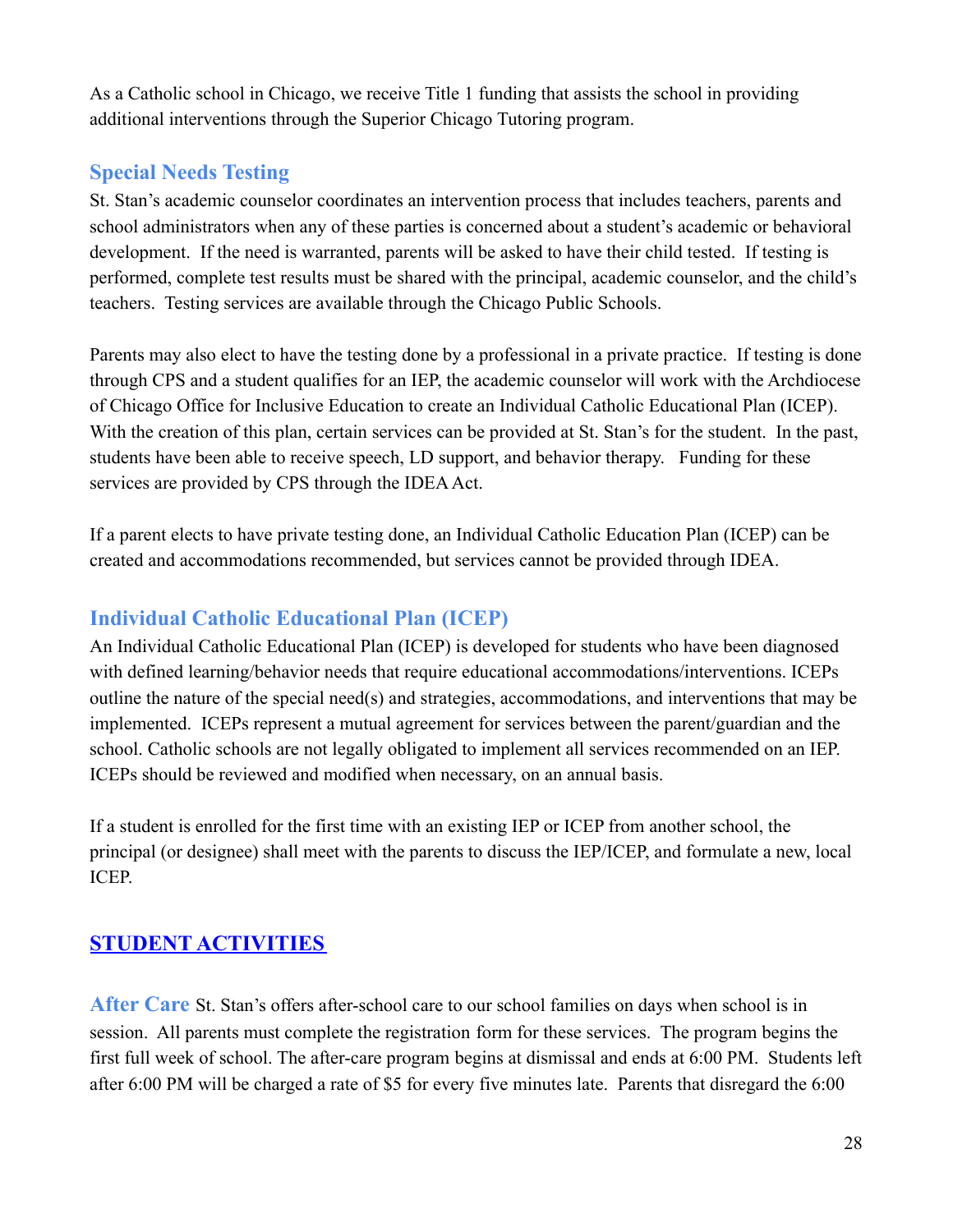PM pick-up or do not pay the late fee will result in suspension of service for their child. To contact the After Care Director, please call the main school number—773-278-4560 then dial x5.

 $\triangleright$  After-care is not available on half days of school.

### **Athletics**

Our athletic program is an integral part of St. Stan's experience. We view the athletic activities on the playing fields and courts as an extension of the classroom. It is in this context that students of all skill levels develop collaborative skills, strengthen their bodies, and create a healthy competitive spirit. Various sport teams are available in the fall, winter, and spring seasons for students in grades  $3<sup>rd</sup>$ -8<sup>th</sup>. To participate, a child must have written parental permission, proof of insurance, a physical examination and pay an athletic fee which covers the cost of referees, field rental fees, uniforms, and equipment. At least one parent must attend any held Athletic Committee Parent Meeting each season.

In order to participate on a sports team students must maintain academic eligibility (C average or higher) and exhibit positive behavior. Students receiving a D or below in any core content area will be put on probation until the grade is raised with confirmation from the student's classroom teacher.

Students must attend school 60% of the school day in order to participate in or practice for school related activities scheduled for that day or night. Exceptions to this policy may be made at the discretion of, and with the specific approval of the principal. Situations such as visits to a doctor, or attending a funeral would be examples of qualifying exceptions. Documentation of such circumstances is necessary.

### *Biddy Sports*

Biddy Sports was created for students to connect and try out different sports. It is for students in K-3rd grade. Biddy Sports emphasizes basic skills and promotes teamwork, commitment, a sense of belonging, and physical fitness in a fun setting.

### **Clubs & Extracurricular Activities**

St. Stan's is proud to host a variety of extracurricular and enrichment programs for our students after school hours. Depending on the nature of the activity, there may be an additional fee required. These programs include student leadership, altar servers, and various creative and academic clubs. Programs for which additional staff compensation or the purchase of materials are necessary will incur an additional cost. After school programming changes from year to year based on interest, but in the past, dance, art, imaginative play, music lessons, and chess have all been offered. Please contact the school office, visit our website, or check your Thursday Family Folder for more information on current costs and schedules.

### **Co-Curricular Agreement**

In order for students to participate in athletics, clubs or other after-school activities, they must adhere to the participation agreement below. All coaches and club leaders must also sign the agreement.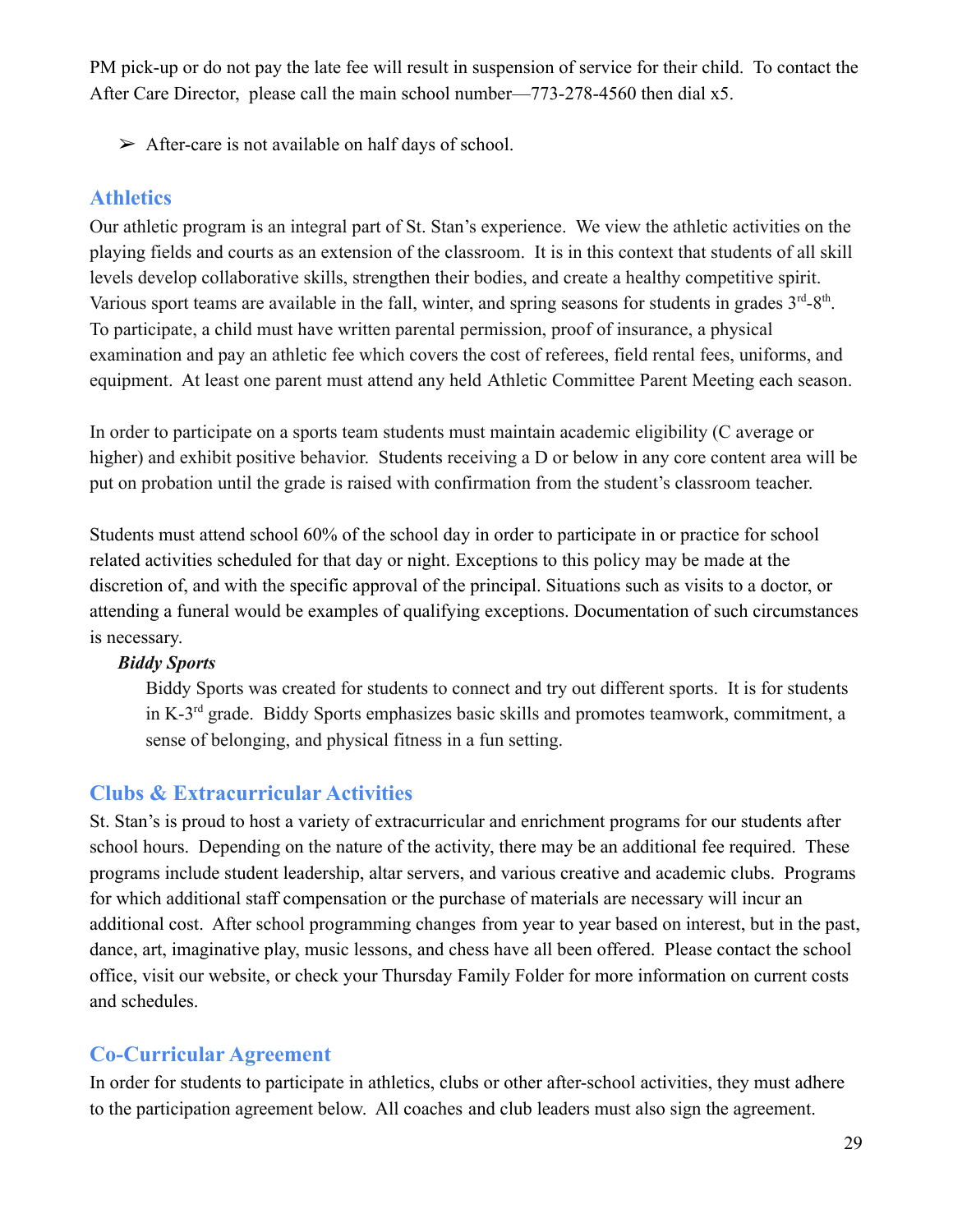### **As students, parents, and activity leaders in the St. Stanislaus Kostka Academy Co-Curricular Activity Program, we agree to the following:**

As a student, I will:

- 1. Remember at all times that Jesus Christ is the reason for our school and that Jesus is the model for our lives.
- 2. Be a positive role model.
- 3. Respect coaches, leaders, teammates, opponents, parents, officials, judges, and spectators.
- 4. Put my studies first by devoting as much time as necessary to schoolwork.
- 5. Show up on time for all practices and events.
- 6. Respect my school by keeping equipment and other property in good condition, returning it on time and keeping activity areas in order.
- 7. Understand that discipline may be necessary if my actions are unacceptable at practices, games, or events.
- 8. Play fair and have fun.

As a parent, I will:

- 1. Remember at all times that Jesus Christ is the reason for our school and that Jesus is the model for our lives.
- 2. Be a positive role model.
- 3. Respect coaches, leaders, teammates, opponents, parents, officials, judges, and spectators.
- 4. Make a good faith effort to have my child on time for practices and events.
- 5. Know and apply the policies set forth in the St. Stanislaus Kostka Handbook.
- 6. Support and participate in any disciplinary action that may be needed.
- 7. Agree that an unexcused absence will result in one game/match penalty for my child.
- 8. Communicate with coaches and leaders in a proper manner by being open and honest, avoiding criticism immediately after a situation that triggers a concern and discussing the situation at a time and place that allows for a private conversation.
- 9. Understand that the chain of communication regarding concerns begins with the coach or activity leader. Any unresolved concerns should then be communicated to the principal.

As a coach or activity leader I will:

- 1. Remember at all times that Jesus Christ is the reason for our school and that Jesus is the model for our lives.
- 2. Be a positive role model.
- 3. Respect other coaches, leaders, teammates, opponents, parents, officials, judges, and spectators.
- 4. Recognize and encourage the efforts of all students regardless of results.
- 5. Know and apply the policies set forth in the St. Stanislaus Kostka Handbook.
- 6. Know and apply the rules and regulations of the activity.
- 7. Keep competition in the proper perspective.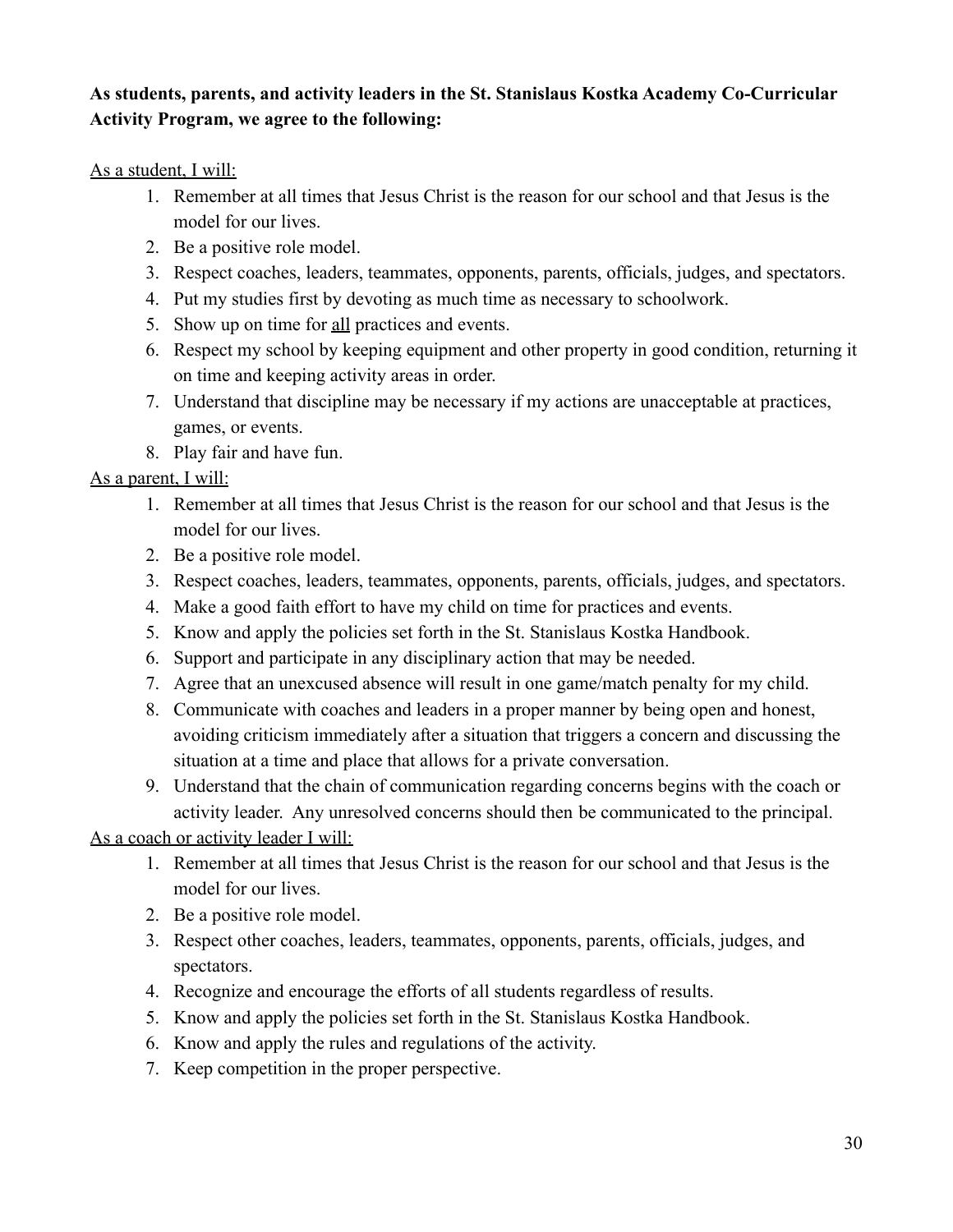# **Birthday Treats/Celebrations**

In order to comply with the **wellness policy & CDC guidelines**, which includes offering students the healthiest foods while at school, students are permitted to bring one small treat for each member of their class. If you're planning to send in birthday treats for your child, the treat **MUST be HEALTHY & INDIVIDUALLY PACKAGED)**. No regular size cupcakes or ordered food are permitted. These treats will be picked up by the classroom students at the end of the school day. Any extra treats must be taken home—they may not be given to siblings, cousins, or friends in other classes.

Unless all the children or all the boys or all the girls are invited, party invitations are not to be passed out at school. Students should not exchange individual gifts at school. This gesture only creates hurt feelings among other students. Balloon and floral arrangements delivered to school will be held in the school office for the student or parent/guardian to pick up at the end of the school day.

# <span id="page-31-0"></span>**[EXPECTATIONS](#page-1-0) FOR CONDUC[T](#page-61-1)**

### **Code and Consequences**

As a community dedicated to helping our children reach their fullest potential in an environment that is inspiring and based on self-discipline, the faculty and staff have created a definition of leadership that provides a clear understanding of what is expected of all students at St. Stanislaus Kostka Academy.

A St. Stan's leader is **confident**, **courageous** and **compassionate, continually** striving to have a positive and lasting impact on others.

Discipline is knowledge and formation that develops self-control and character and fosters service and compassion. The foundation of Christian behavior rests on the words of Jesus, who taught his disciples and calls upon us today to "love one another as I have loved you."

Great effort is made to promote a peaceful, positive, and proactive approach to discipline. We believe the root of discipline is to "Disciple" and draw out the giftedness of each child. All of this begins with the ability to examine one's words and actions in light of our faith and to take personal responsibility to be the person God created us to be.

Students will, therefore, not be allowed to deprive themselves or others of the opportunity to learn in an orderly environment that is conducive to learning. Respect is demanded at all times. Respect does not mean the same thing as affection--while affection refers to one's feelings for someone, respect means understanding how one ought to behave toward another person, regardless of feelings. Respect for teachers, classmates, and the rules of the school and classroom makes this possible; lack of respect hinders the basic functioning of a classroom. Should a student fail to be respectful, disciplinary action will be taken.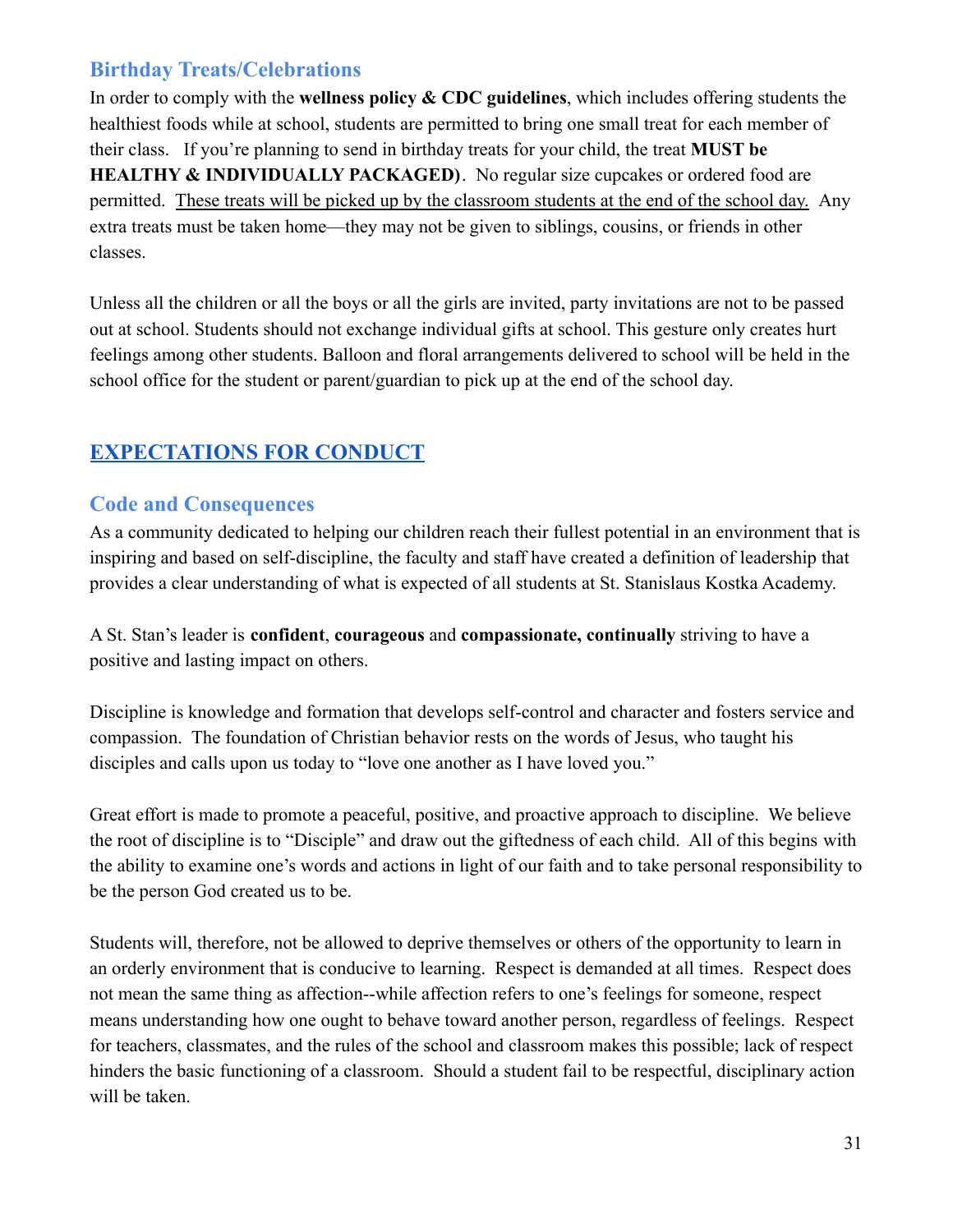At the beginning of the school year, teachers collaborate with students to create a class mission statement, a class code of excellence, and thoroughly explain procedures and expectations. When a student fails to meet the expectation given by an adult in the building, all classrooms adhere to the following Discipline Process:

- 1. One reminder of the expectation; verbal warning; teacher directed timeout
- 2. A behavior mark is recorded on the Disciplinary Referral Form.
- 3. Discipline Referral Form sent to the office.

-This could be an automatic consequence depending on the seriousness of the infraction.

# **Repeated Discipline Issues**

Although our sincere hope is that students will strive to modify their behavior in order to meet the behavioral standards of St. Stan's, we recognize that more severe measures are sometimes required. Three Discipline Referrals will result in a conference and/or in-school/ out-of- school suspension.

Based on the habit of 'Be Proactive' the students of St. Stan's are encouraged to remember:

- 1. I have a circle of control.
- 2. I have more than one choice.
- 3. I have the power to pick the best one.

| Level            | <b>Examples (Not inclusive)</b>               | <b>Possible Consequences</b>         |
|------------------|-----------------------------------------------|--------------------------------------|
| 1-Minor Offenses | --Gum chewing                                 | --Phone call home                    |
|                  | --Uniform violation                           | --Writing of an apology note         |
|                  | --Refusal to do work                          | --Loss of privileges                 |
|                  | --Consistent disregard of school or classroom | --Detention                          |
|                  | rules                                         | --In-school suspension               |
|                  | --Littering                                   |                                      |
|                  | --Throwing snowballs                          |                                      |
|                  | --Drawing of sexually explicit images         |                                      |
|                  | --Passing notes in class                      |                                      |
| 2-Major Offenses | --Blatant defiance of authority               | --In-school suspension               |
|                  | --Destruction of property                     | --1-3 days of out of school          |
|                  | --Harassment of teachers/students             | suspension (record placed in         |
|                  | --Inappropriate/foul language                 | student's file)                      |
|                  | --Continual disruptive behavior               | --Loss of extracurricular activities |
|                  | --Racial slurs                                | and/or social events                 |
|                  | --Plagiarism                                  | --Loss of attending field trips      |
|                  | --Cheating                                    | --Payment for damages or injury      |
|                  | --Forging signatures                          |                                      |
|                  | --Throwing food in cafeteria                  |                                      |
|                  | --Inappropriate or illegal use of technology  |                                      |
|                  | --Leaving school grounds without permission   |                                      |
|                  | $-Theft$                                      |                                      |
|                  | --Pushing/shoving others                      |                                      |
|                  | --Biting                                      |                                      |
|                  | --Possession of explicit literature           |                                      |

### **Possible Consequences for Inappropriate Behavior:**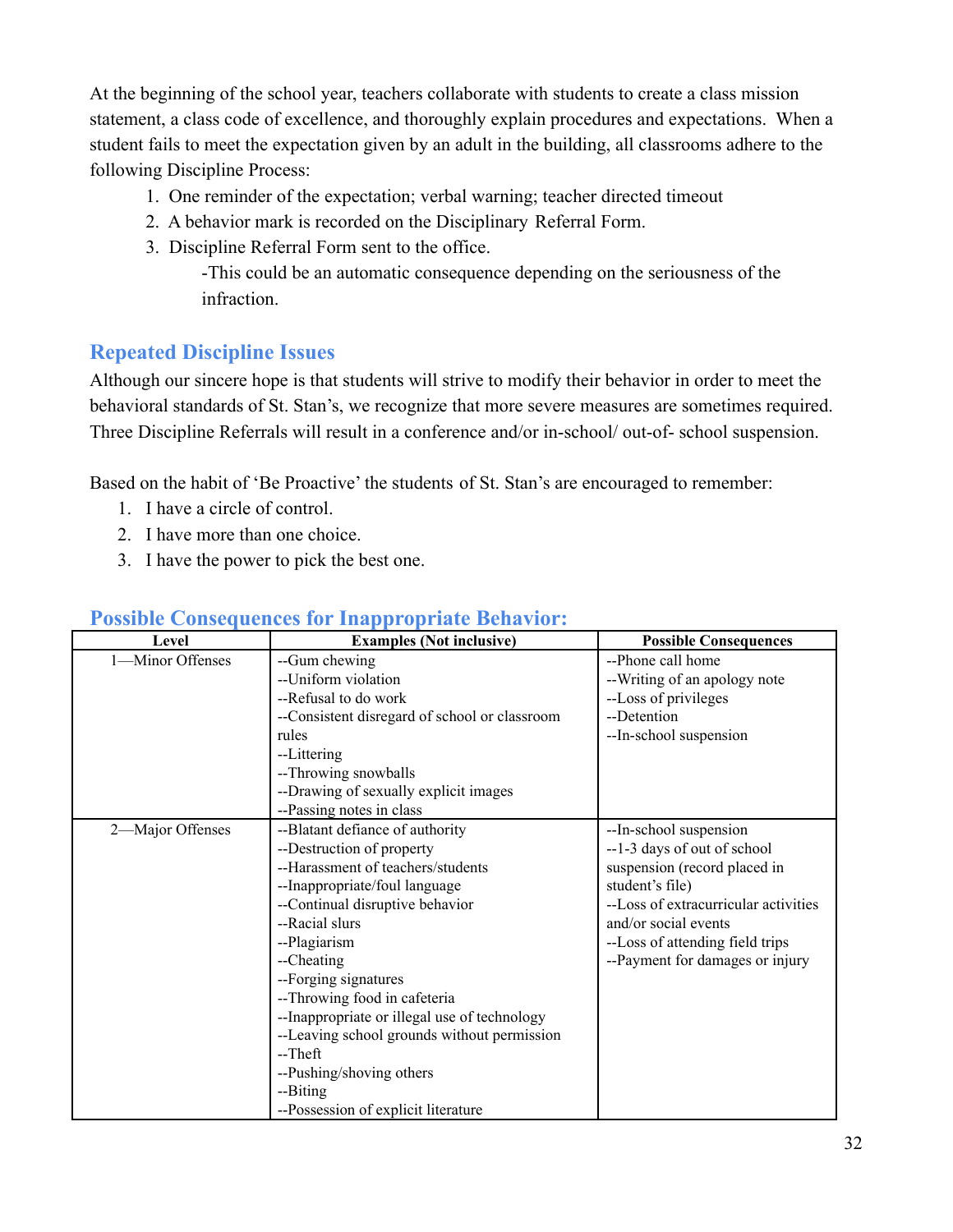|                      | --Verbal or written communication of any<br>threatening or potentially violent story or gossip<br>--Cyber-bullying, in connection to the school<br>--Use of electronic devices<br>$-3rd$ detention |                                |
|----------------------|----------------------------------------------------------------------------------------------------------------------------------------------------------------------------------------------------|--------------------------------|
| 3—Grounds for Out of | --Repeated actions from above                                                                                                                                                                      | --Out of school suspension     |
| School Suspension/   | --Fighting and/or physical abuse of a student                                                                                                                                                      | (marked on student's permanent |
| Expulsion            | and/or teacher                                                                                                                                                                                     | record)                        |
|                      | --Threatening the use of a weapon                                                                                                                                                                  | --Expulsion                    |
|                      | --Possession/sale of weapons, alcohol, drugs                                                                                                                                                       | --Police notified              |
|                      | and/or dangerous instruments                                                                                                                                                                       | --Non-public graduation        |
|                      | --Sexual harassment/                                                                                                                                                                               |                                |
|                      | misconduct                                                                                                                                                                                         |                                |
|                      | --Gang activity                                                                                                                                                                                    |                                |
|                      | --Tampering with fire, matches, or any form of                                                                                                                                                     |                                |
|                      | fireworks                                                                                                                                                                                          |                                |
|                      | --Pulling fire alarm                                                                                                                                                                               |                                |

**Cheating:** Any student found to be cheating on classwork, homework, or tests will receive an automatic zero on their work, be required to attend a conference with the teacher and parent(s), and depending on the nature of the offense, will be required to serve a detention or a suspension.

**Plagiarism:** A piece of writing that has been copied from someone else and is being presented as your own is a serious offense and will not be tolerated. Offenses of plagiarism will result in an automatic reduction in grade, a conference with the teacher and parent(s), and another attempt at the assignment while serving an in-school suspension.

**Forgery:** Any student found guilty of the offense of forgery must attend a conference with the parent(s) and teacher and serve a one day in-school suspension.

The student handbook does not include everything that may possibly happen during the school year. If any situation not specifically covered should arise, the principal will make every effort to act fairly and quickly. The best interest of the student, school and community will be greatly considered. Each situation is different and will be handled on an individual basis.

**Information Reporting:** As per Archdiocesan policy, the school is obligated, as part of its discipline process, to report to law enforcement ANY offense involving possession or use of ANY illegal substance or alcoholic beverage or the possession of a firearm by ANY student which occurs at ANY school function or ANYWHERE on school property.

# **Bullying**

As Catholics, we believe in the dignity and respect of each individual created in the image of God. Bullying is contrary to Gospel values and has no place in the Catholic school community. At St. Stan's, we want to ensure students can learn in a supportive, caring and safe environment without fear of being bullied.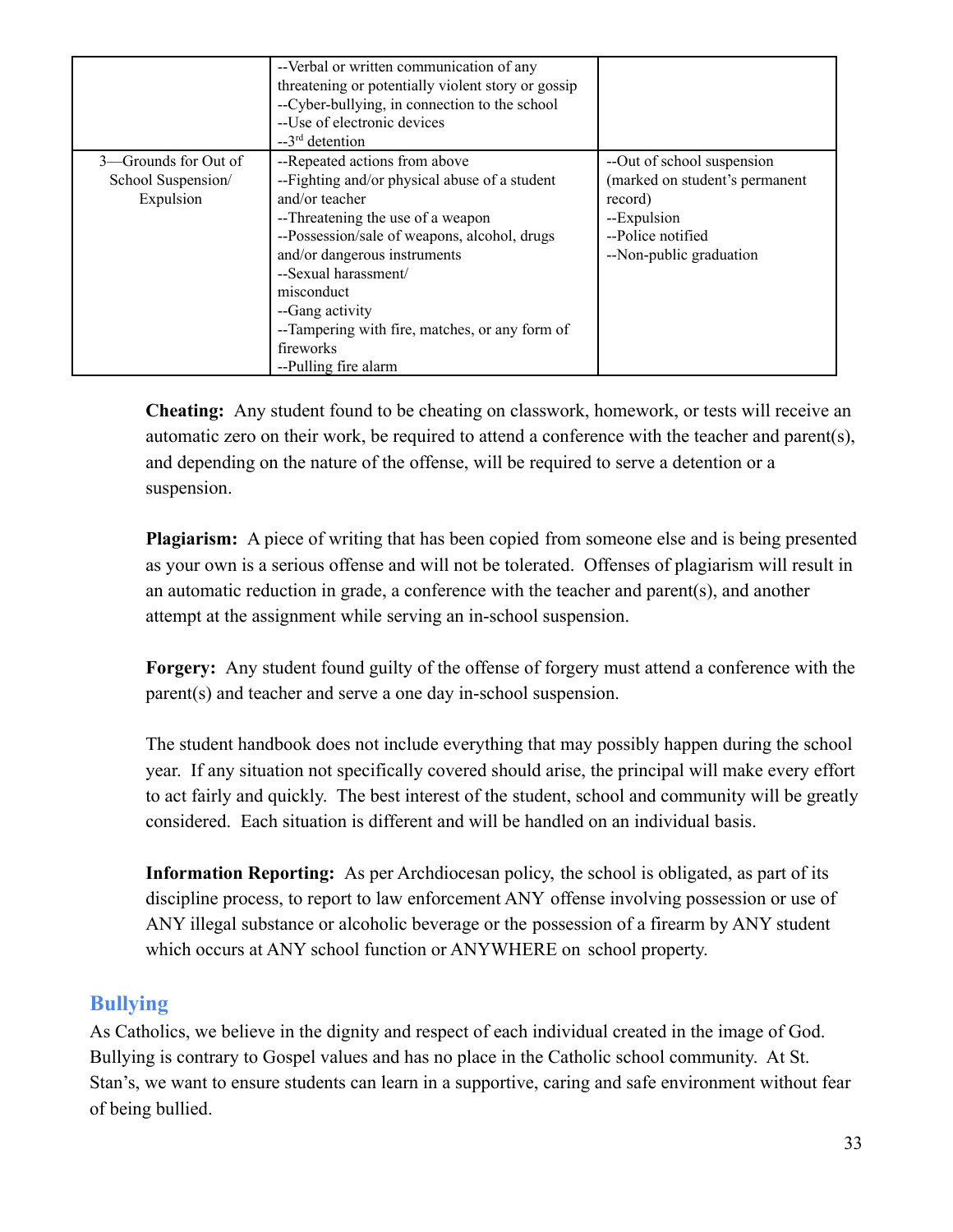Bullying is:

- → Any intentional, repeated, hurtful act or conduct (physical, verbal, emotional, or sexual) including communications made in writing or electronically,
- → Occurring on campus or off campus during school or non-school time,
- → Directed toward another student or students that has or can be reasonably predicted to
	- ◆ Place the student or students in an unreasonable fear of harm to the student or student's person or property;
	- ◆ Cause a substantially detrimental effect on the student or student's physical or mental health;
	- $\blacklozenge$  Interfere substantially with the student's academic performance;
	- ◆ Interfere substantially with the student's ability to participate in or benefit from the services, activities, or privileges provided by the school.

**Bullying** can take many forms, including violence, harassment, threats, intimidation, stalking, cyber stalking, theft, public humiliation and retaliation for asserting or alleging an act of bullying.

**Cyber bullying** includes repeated calling or messaging - specially to threaten someone, hacking into accounts, posting rude/unwanted messages or pictures on a person's social media page, or any activity that could likely damage or ruin someone's reputation.

E-mail, blogs, online messaging, social media, cell phones, and video game networks are all potential vehicles for cyberbullying.

### **Bullying acts or conduct described above can include the following:**

- **• Physical** which includes, but is not limited to, punching, poking, stalking, destruction of property, strangling, hair pulling, beating, biting, spitting, stealing, pinching, and excessive tickling;
- **▪ Verbal** which includes, but is not limited to, name-calling, teasing, taunting, gossip, and threats whether in person through any form of electronic communication and the Internet;
- **• Emotional** which includes, but is not limited to, intimidation, rejecting, terrorizing, extorting, defaming, humiliating, blackmailing, rating/ranking of personal characteristics such as race, disability, ethnicity, perceived sexual orientation, manipulation of friendships, isolating, ostracizing and peer pressure.
- **▪ Sexual** which includes, but is not limited to many of the emotional acts or conduct described above as well as exhibitionism, voyeurism, sexual positioning, sexual harassment and abuse involving actual physical contact or sexual assault.

No student shall be subjected to bullying: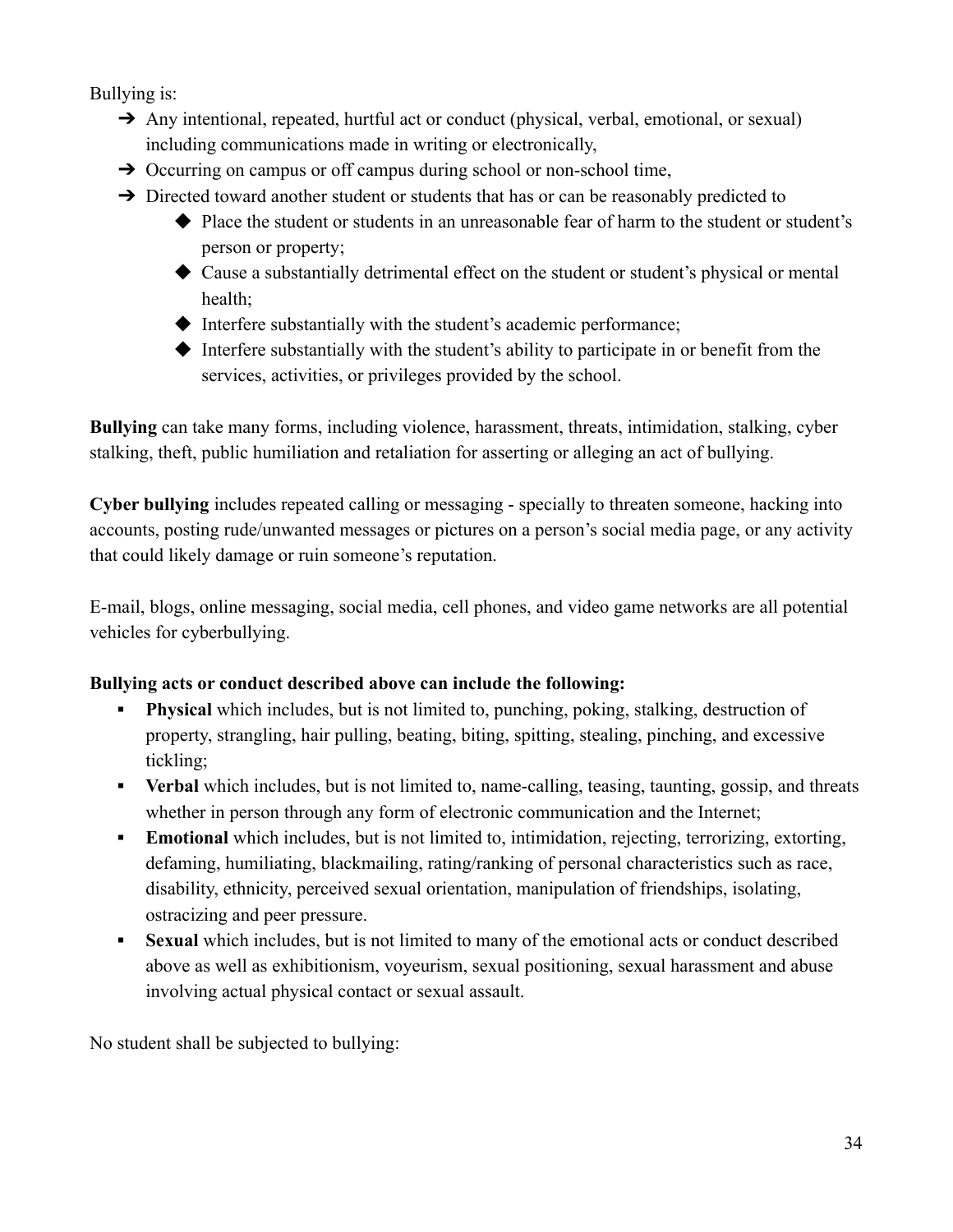- $\triangleright$  During any school sponsored education program or activity, while in school, on school property, on school buses or school vehicles, or at a school sponsored or school-sanctioned events or activities
- $\triangleright$  Through the transmission of information from a school or home computer network, or other similar electronic school or home equipment.

All members of the Catholic school community, parents/guardians, teachers, staff, administrators and others, are expected to work together in preventing bullying and promoting Gospel values in a Christ centered environment.

All allegations and threats of bullying/harassment are taken seriously, investigated and dealt with appropriately. In cases of reported bullying, the principal or designee shall interview all students involved (i.e., the aggressor(s) and the victim(s)) and investigate, as appropriate. This investigation may include interviews with students, parents and school staff; review of school records; and identification of parent and family issues. Any student who retaliates against another for reporting bullying may be subject to appropriate consequences. Appropriate disciplinary consequences will be enforced:

- 1. **If it is determined that a child is bullying, he/she will be placed on an In-School suspension immediately and will be required to complete the day's assignments. In addition, any student participating on an athletic team who is bullying may be suspended from the team.**
- 2. Per Archdiocesan policy, documentation of what happened and the consequence given must be placed in the student's file. The principal will also notify the assistant superintendent of the bullying complaint and the action taken.
- 3. Continued incidences of bullying can result in mandated counseling (both for the student and/or the family) or expulsion.

Illinois Public Act 92-96, S.B. 1026 provides that whoever by threat, menace, or intimidation prevents a child entitled to attend a public or non-public school from attending that school or interferes with the child's attendance at that school is guilty of a Class A misdemeanor.

# **Dress Code**

The dress code is well defined in content. Sometimes "judgment calls" must be made. If your child is not in compliance with the dress code, your child will be given a uniform violation notice which is to be signed by a parent or guardian. All uniform attire must be REGULATION as stated in the dress code. If it is not regulation, it is a violation. Decisions and/or "judgment calls" rest with the administration. Three citations of a uniform violation in one month will result in a child losing the privilege of dressing down on dress down days.

# **Uniform**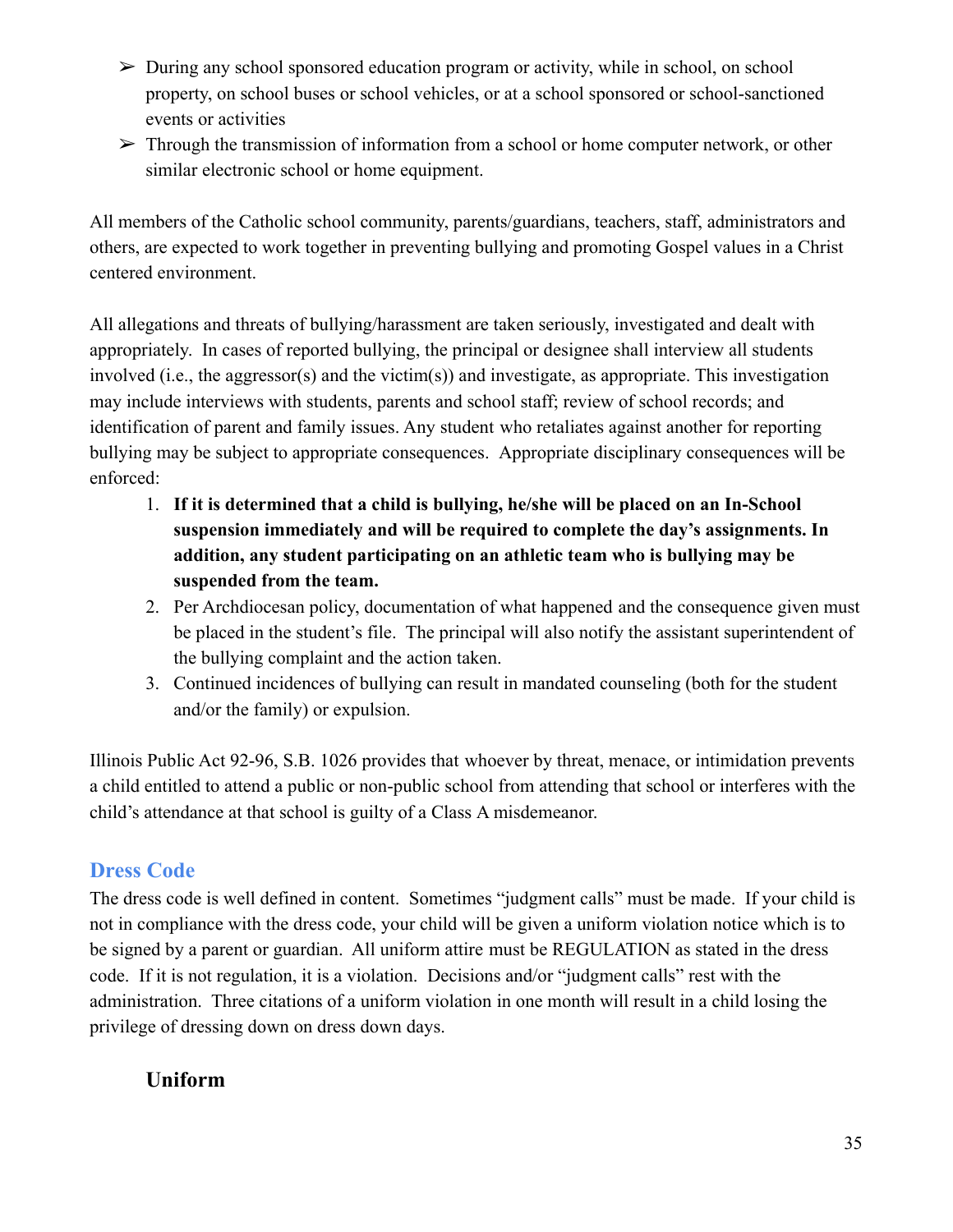A school uniform is an outward sign of a student's duty to live in unity with his or her classmates. A uniform also removes the distractions and competitiveness that tends to accompany free dress, distinguishes St. Stan's students, is an opportunity for them to convey pride in their school, and encourages them to focus more on personality and talents than on externals.

Students are required to be in uniform nearly every day of the school year. The few exceptions are called dress down days. Although every faculty and staff member is charged with enforcing the uniform code, it is primarily and naturally the responsibility of the parents to make sure that their students are properly attired to attend school.

### **Informal Uniform**

### Boys & Girls, Grades K-8

- Regulation red short or long sleeved monogrammed polo shirt (must be tucked in)
- Regulation black walking shorts (not more than  $2<sup>n</sup>$  above knee) or trousers; plaid skirt  $\&$  polo  $(5<sup>th</sup>-8<sup>th</sup> girls)$
- Black belt
- Plain white socks (must go above ankle)
- Black Gym shoes (NO HIGH TOPS) or black dress shoes

#### **Formal Uniform**

Boys, Grades 1-8 (Required for mass days and other announced time; Optional for Kindergarten)

- Regulation black trousers
- Regulation short or long sleeved monogrammed shirt (must be tucked in)
- Red Zipper Tie (Grades K-4)
- Black Tie (Grades 5-8)
- Navy V-neck pullover vest or cardigan sweater (optional)
- Plain black or white socks (**must go above the ankle**)
- Black or brown *dress* shoe **Gym shoes are not allowed.**

#### Girls, Grades 1-4 (Required for mass days and other announced times; Optional for Kindergarten)

- Regulation plaid jumper (**must come to knee**)
- Regulation white round collar monogrammed blouse (short or long sleeved)
- Regulation navy or red round neck cardigan sweater (optional)
- Navy or white **knee-highs** or tights
- Black or brown dress shoes (NO heals) **Gym shoes are not allowed.**

#### Girls, Grades 5-8 (Required for mass days and other announced times)

- Regulation plaid 2-Kick pleat skirt
- Regulation white pointed collar monogrammed blouse (short or long sleeved—must be tucked in at all times)
- Regulation navy tie
- Regulation solid navy sweater-vest
- Regulation navy round neck cardigan sweater (optional)
- Navy or white knee-highs or tights
- Black or brown dress shoes (NO heels) Gym **shoes are not allowed.**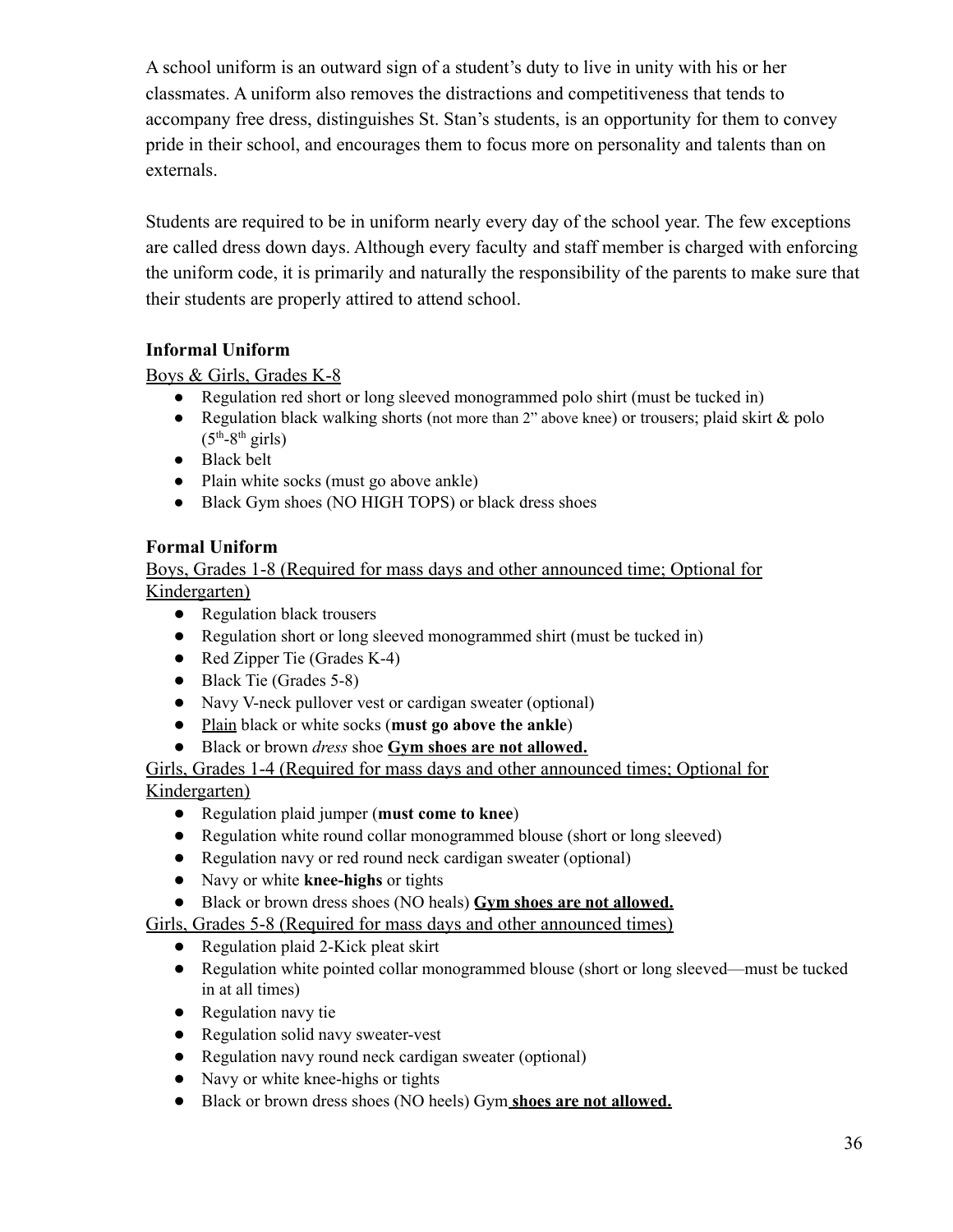#### **Gym Uniform**

#### Boys and Girls, Grades K-8 (Optional for Preschool)

- Red T-shirt with St. Stan's imprint (now purchased through School Belles)
- Red Sweatshirt with St. Stan's imprint (optional)
- Black sweatpants or shorts with St. Stan's imprint
- White socks that go **above the ankle**
- Gym shoes
- St. Stan's Spirit Wear (sport's ordered) may only be worn during gym class

#### The following are **not** allowed:

- $\angle$  Designs or swirls cut into hair.
- ✓ Dyed or artificially colored hair.
- $\checkmark$  Shaved sides and longer length at the top
- ✓ Bangs below the eyebrow.
- ✓ Make-up, glitter.
- ✓ Artificial nails.
- $\angle$  Earrings on boys, mismatched earrings.
- ✓ Boots, light up sneakers or "Heelys".
- $\angle$  Long hair on boys (nothing below chin)

The following jewelry may be worn: Simple post earrings

A simple, religious necklace

A simple watch

**Dress Down Days**: Coming to school out of uniform is a privilege granted to the student. We ask that students come dressed appropriately. Students that attend the scheduled Family Masses in their formal uniform, may participate in a special dress down day Monday following mass. Final decisions concerning the dress code on dress down days comes under the authority of the principal. Parents will be called to bring an appropriate change of clothing if it is deemed necessary.

#### Boys and Girls, Grades K-8

Students must wear appropriate clothing for school. The following are acceptable:

- $\checkmark$  Jeans, slacks, shorts, and tee shirts are appropriate.
- ✓ Clothing should be neat and clean—not torn or cut.
- $\checkmark$  Flip flops and shoes with heels higher than two inches may <u>not</u> be worn.
- ✓ Printed tee shirts must not be derogatory, suggestive, or inflammatory.
- $\checkmark$  Shorts, skirts, and dresses may not be more than two inches above the knee.
- $\checkmark$  Pants, jeans, skirts should not be hip-hugging or low riding styles.
- $\checkmark$  T-shirts, blouses or shirts should be long enough to cover the waistline.
- $\checkmark$  Tank tops or spaghetti straps are not allowed to be worn at any time.
- ✓ Clothing with "cut-out" areas are not permitted.

**Dress Up Days**: Boys should wear dress pants, dress shoes, and shirts with collars. Girls should wear dresses or skirts that are not more than two inches above the knee, are respectable and adherent to all other dress code notations.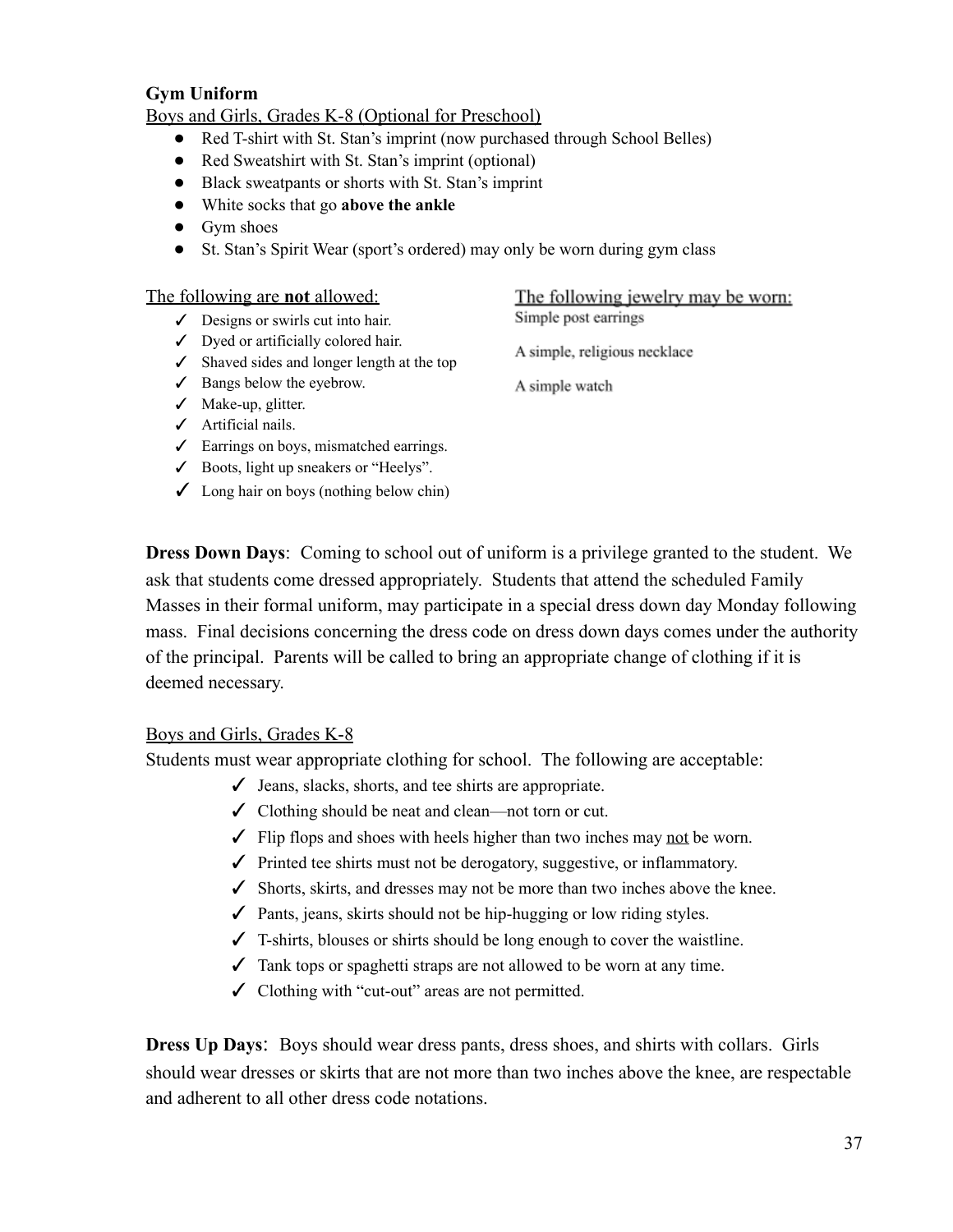#### **Sneakers and flip-flops are not allowed on dress up days.**

Failure to adhere to the official dress code will result in a dress code violation. Repeated violations will result in a loss of privileges.

➢ *Final decisions concerning the dress code are under the authority of the principal.*

#### **Official Uniform Provider**

For the sake of uniformity, all school uniform items are to be purchased at School Belles. No alternative brands, colors, or styles are allowed. Socks and shoes of the appropriate styles may be purchased at any location. A brochure listing the required and optional items available from SchoolBelles is provided every year as a reference. Orders may be purchased online at [www.schoolbelles.com](http://www.schoolbelles.com) or phone orders are accepted by calling 1-888-637-3037. The St. Stanislaus Kostka School ordering number is #1400.

# **Entrepreneurial Activity**

Buying or selling of personal merchandise (trading cards, bracelets, etc.) anywhere on school grounds is absolutely prohibited. The school reserves the right to confiscate any goods used for these purposes.

# **Gang Activity**

Gang-related activities are contrary to Catholic Social Teaching and have no place in the Catholic School. Intimidation and/or disrespect of any person are unacceptable. The following may be subject to disciplinary action:

- **•** Intimidation and threat of physical harm of others
- Symbols that may be gang-related in the manner displayed, including but not limited to jewelry, jackets, sweatshirts, caps or other forms of clothing
- Display of signs/symbols on paper, notebooks, textbooks, and other possessions that may be gang-related
- Conduct on or off premises that may be gang-related

Parents/guardians are notified when their children are either suspected of being involved in gang-related activities or are a victim of gang-related activity.

- $\triangleright$  Gang activity may result in probation, suspension, and/or expulsion.
- $\triangleright$  The principal has the authority and responsibility to investigate and report suspected gang activity to local law enforcement.

### **Harassment**

The Pastor, administration, and staff of St. Stanislaus Kostka Academy believe that all students and employees are entitled to work and study in school-related environments that are Christ-centered and free of harassment. The school will treat complaints of harassment seriously and will respond to such complaints in a prompt, confidential, and thorough manner. Harassment of any type will not be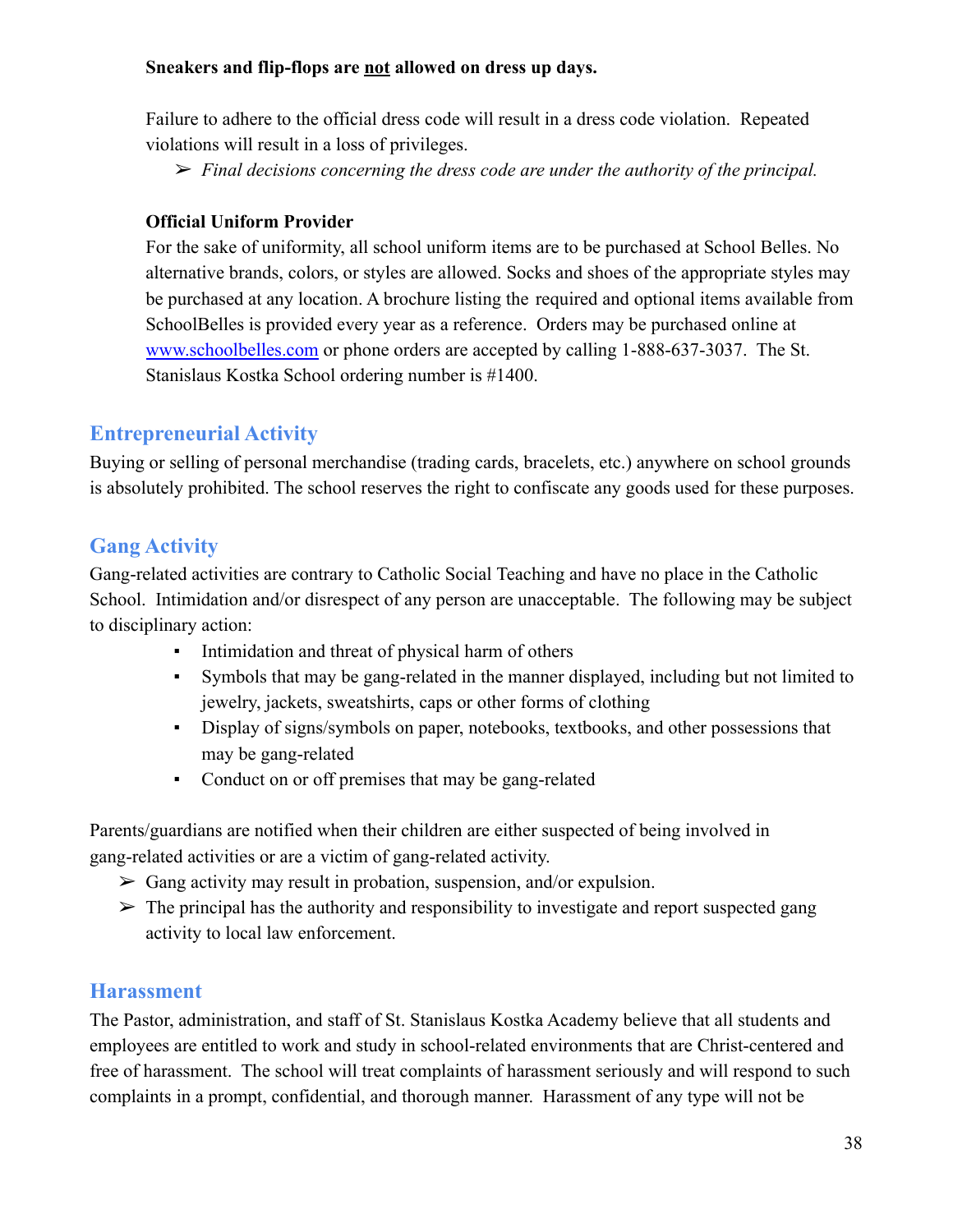tolerated and appropriate disciplinary action will be taken. Disciplinary action may include suspension, expulsion, or termination.

➢ **Sexual Harassment:** Sexual harassment by students is unacceptable conduct that may constitute grounds for expulsion. Sexual harassment may include unwelcome sexual advances, requests for sexual favors or language or conduct of a sexual nature when such activity is sufficiently severe, persistent or pervasive so as to limit a person's ability to participate in or benefit from school programs or so as to create a hostile or abusive educational environment. Any person who has a complaint of a sexual harassment by a student must bring that complaint to the attention of the school Principal. All such complaints will be promptly investigated. If the complainant is uncomfortable for any reason with discussing such matters with the principal, or if the complainant is not satisfied after bringing the matter to the attention of this individual, the complainant shall report the matter promptly to the pastor or the school consultant at the Office of Catholic Schools.

Every effort will be made to maintain the privacy of the charging person and the person or persons complained about. School officials will keep documentation of all allegations and investigations of student sexual harassment confidential and take appropriate corrective action including disciplinary measures if justified to remedy violations of this policy.

Any student who knowingly makes false charges against an employee in an attempt to demean, harass, abuse, or embarrass that individual shall be subject to the sanctions for misconduct set forth above.

#### **Hazing**

Hazing is defined as an instance in which a person knowingly requires the performance of any act by a student or other person in a school for the purpose of induction or admission into any group, organization or society associated with the school where the act is not sanctioned or authorized by the school, and the act can result in bodily harm. Hazing is not tolerated in Catholic schools, and shall be explicitly listed as a violation of the Student Code of Conduct in all promulgated policies. If any school administrators, teachers, support staff, and/or volunteer coaches observe hazing at a Catholic school, they are obligated to report it to the principal and the Principal shall notify their Regional Director as well as local law enforcement if the act of hazing results in death or great bodily harm.

#### **Substance Abuse**

Anytime a student is representing St. Stanislaus Kostka Academy, whether in school, on school grounds, during the school day, or at school sponsored activities extending beyond the regular school hours, substance abuse of any kind is strictly prohibited. Substance is defined as alcohol, illegal drugs, drug paraphernalia, anabolic steroids, tobacco, chemicals, inhalants, solvents, prescription or over-the-counter drugs used for purposes other than those for which they are intended.

### **Suspension of Students for Disciplinary Reasons**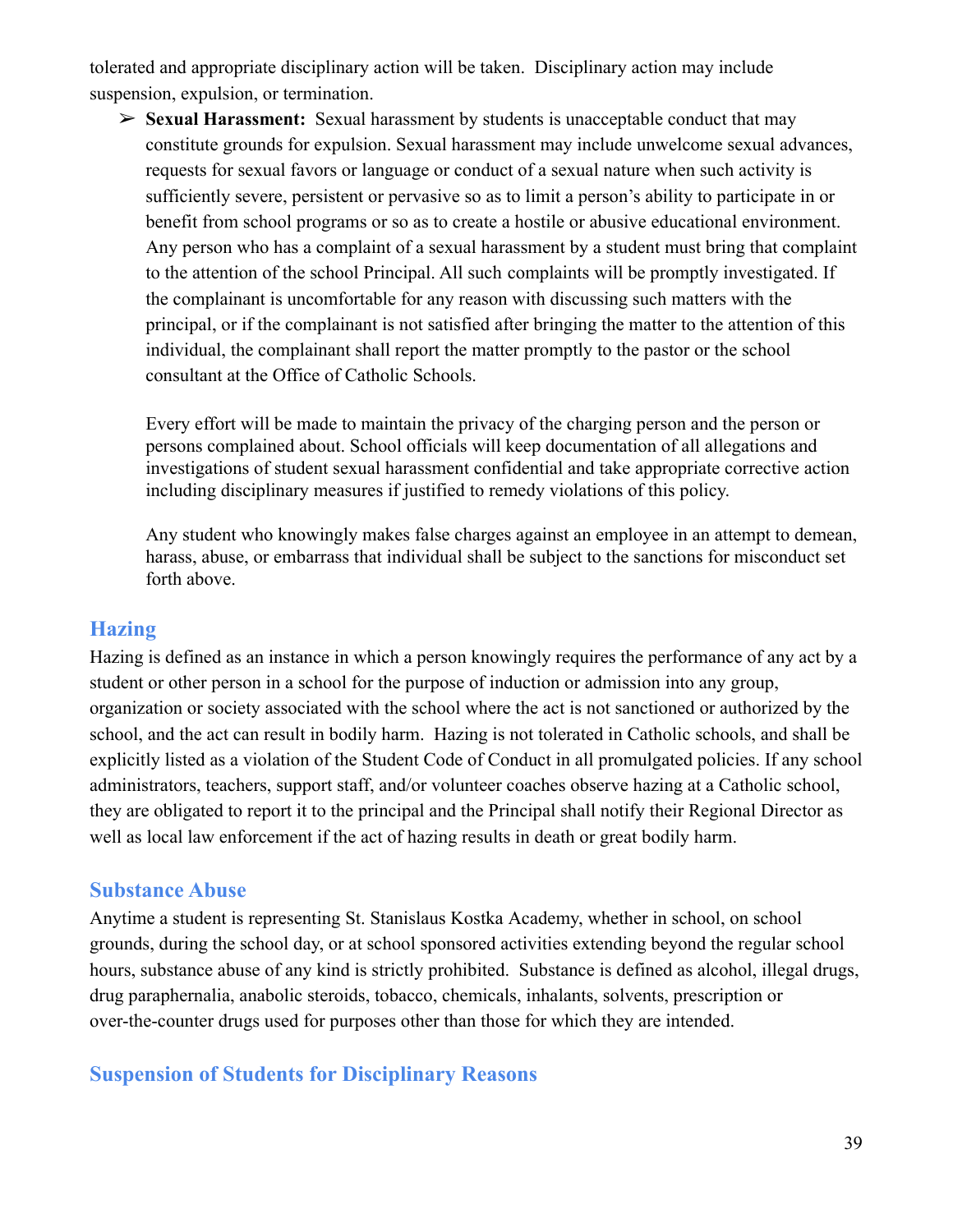Suspensions are reserved for serious or chronic behavior incidents. The following procedures are intended to ensure that the imposition of suspension is fair and consistent.

- $\triangleright$  An investigation of the alleged misconduct by the administration.
- $\triangleright$  A conference between the parent(s)/guardian(s) and principal, as well as other designated and appropriate personnel, to discuss the proposed or actual suspension.
- $\triangleright$  Notification of suspension (typically provided after conference).
- $\triangleright$  Written notification to Regional Director and Pastor (when applicable).

# **Expulsion of Students for Disciplinary Reasons**

A student expulsion is a very serious matter and is only invoked as a last resort, when all other reasonable consequences have failed, or when the safety of a member or members of the St. Stan's community has been unreasonably compromised, or when the student's continued presence would seriously compromise the ability of the school to fulfill its mission or obligations.

Expulsion can be the result of a series of actions on the part of the student or the result of a single, very serious action. The following are examples of the kinds of misbehavior that generally result in immediate expulsion: 1. participation in seriously disruptive or malicious activities as part of a group or gang; 2. possession, use or delivery of narcotics, tobacco, alcohol, or otherwise illegal controlled substance; 3. possession, use, or concealment of a weapon on school property or at a school-related event; 4. threatening bodily harm or assaulting a member of the SSKS community. It is important to realize that this is not intended to be an exhaustive list.

**Expulsion Process:** There can be as many as four steps to the expulsion process. Short of the kinds of misbehavior that required immediate expulsion, a documented conference will be held between the Principal, faculty or staff member, and the student to resolve the problem. If the problem cannot be solved, the student will be suspended. Following the decision to suspend, a documented conference will be held between the Principal, Pastor, faculty or staff member, and the student's parents. If no solution is reached, the Office of Catholic Schools (OCS) and Legal Services is contacted. Parents are notified of the final decision in writing.

Principals are mandated to document and report all instances of substance abuse, firearms, and written complaints of battery committed against school personnel in the school to the proper authorities as directed by Illinois State Law.

### **Weapons**

To uphold the dignity of the human person, the sacredness of human life, and provide a safe, secure environment:

> $\triangleright$  Students, parents, and visitors shall not carry, possess, or use weapons in school, or on school premises.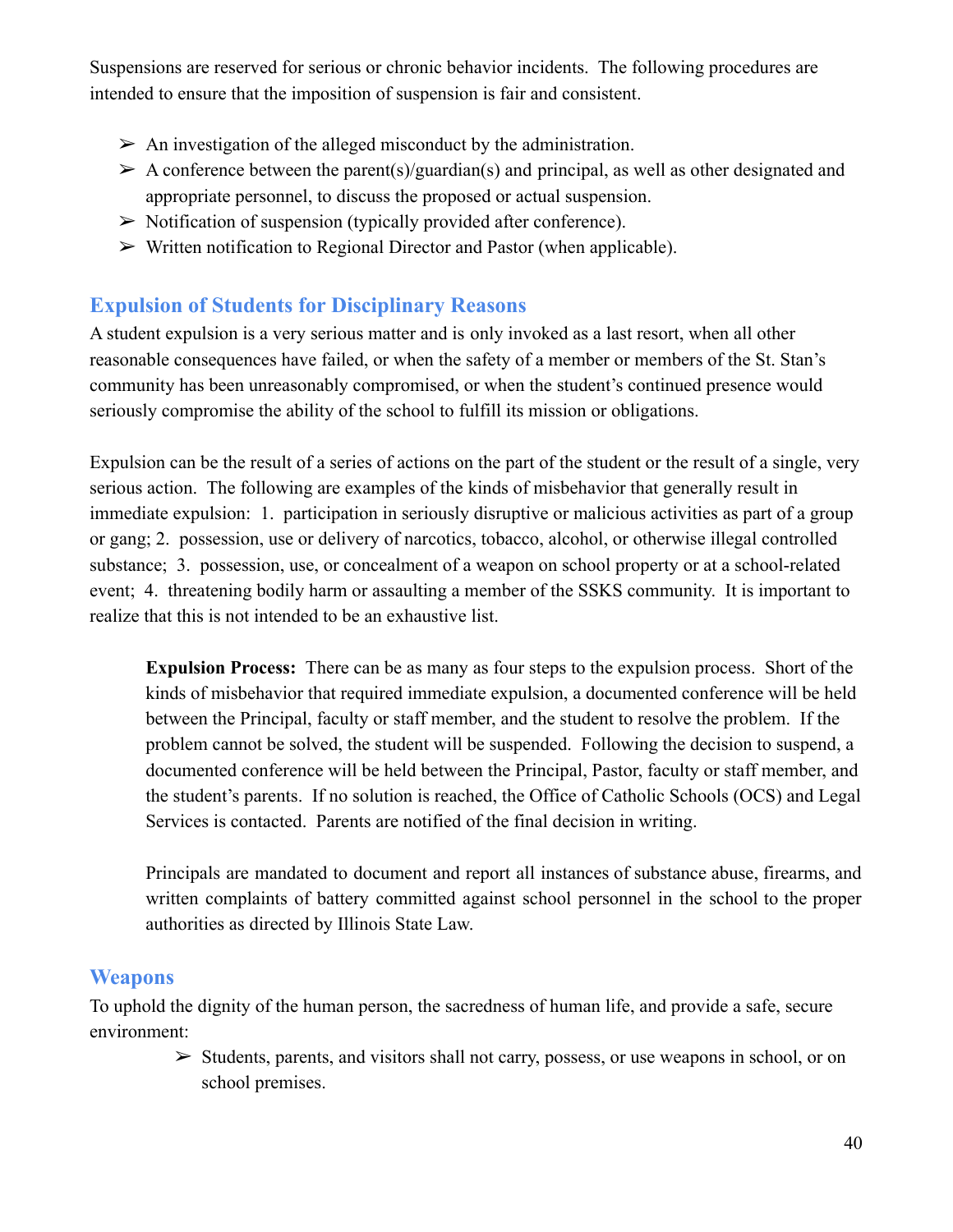- $\triangleright$  Weapons include but are not limited to the following: knives, handguns, brass knuckles, "Billy clubs", bats, pipes, sticks and any other object that causes bodily harm.
- $\triangleright$  Firearms (handgun, rifle, shotgun) are defined as a weapon from which a shot is discharged by gunpowder.

School authorities have the right to inspect and search lockers, desks, parking lots, and school campus property. Parents/Guardians of the students involved shall be notified as soon as possible. Any individual that violates these directives are subject to suspension and/or expulsion.

Incidents involving threats or assaults to school staff and the possession of drugs or firearms in school must also be reported to the IL State Police by the principal on the **Student Information Reporting System (SIRS).** In addition**,** the Office of Catholic Schools is notified within 24 hours.

### **Resolving Disagreements or Conflicts**

Issues between individuals should, first of all, be discussed respectfully. Whether between students, parent and teacher, or parent and parent. All encounters and discussions should maintain the respect of all, with a spirit of openness to God's grace and the healing power of the Holy Spirit. If a parent/student/guardian becomes aggressive or confrontational, a teacher and/or staff member has the right and the obligation to walk away from said confrontation. St. Stan's will not be expected to engage in disrespectful or confrontational behavior.

Arguing and emotional outbursts are non-productive when inappropriate behavior occurs. Matters should be discussed calmly, away from others. Students or parents who wish to discuss an issue with another party should request a mutually agreeable appointment time. The administration should not be approached until the matter has been discussed with the teacher, staff, student or parent.

The appropriate sequence for questions of responsibility of fairness should be:

- 1. Private, scheduled discussion among the people directly involved.
- 2. Administration requested to review the situation, if needed.
- 3. Follow up meetings are available to resolve any outstanding issues.

# **Withdrawal of Students Based Upon the Conduct of Parents/Guardians**

Students may be withdrawn due to the conduct of their parent/guardian. Withdrawals may take place if the conduct of a parent/guardian is directly threatening, hostile, chronically disrespectful, or other behavior that violates the parent code of conduct. In such cases, the Principal shall contact their assigned Regional Director and Pastor (if applicable) before the withdrawal is implemented.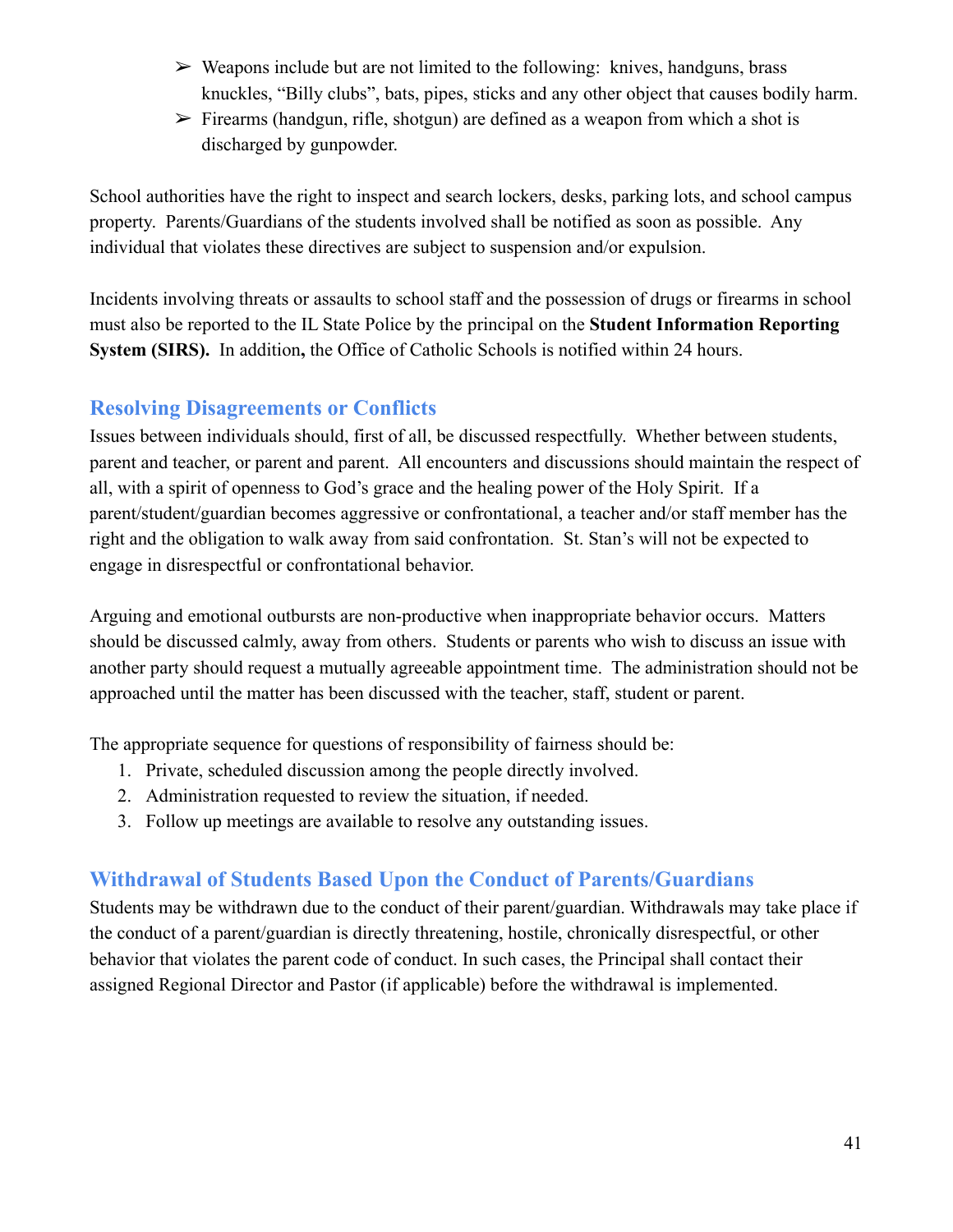# <span id="page-42-0"></span>**[COMMUNICATION](#page-1-0)**

Communication between home and school is a priority. The school pursues different avenues of communication to ensure that parents are informed of what is happening at school.

ANNUAL BACK TO SCHOOL MEET THE TEACHERS NIGHT: Parents are required to attend this annual event at the beginning of the new school year for the purpose of providing parents with the opportunity to receive important information, learn tips on how to make this a successful year, and meet the school faculty.

PARENT INFORMATION NIGHTS: Parents are the first educators of their children. We know the work done here at school must be followed through at home for the greatest success. Therefore, several parent nights are scheduled each year. These parent nights will relate to our school wide goals and will fall in line with our mission and philosophy. Knowing these events take people's time, effort, and financial resources in planning, we are requiring a parent or parent representative to attend at least 3 of any informational meetings. Families who do not attend must pay a fee of \$25 for each night missed. For example, if you attend two of the five nights, you would pay \$25 for missing the third required meeting.

THURSDAY FOLDERS *(Will be digital this year)*: Family folders are sent home on Thursdays with every child in the school. The folder contains important school information, including after-school signs ups, flyers, and other notices which pertain to your child and what is happening at school. One of the most important ways to make this a successful year is by being informed. The folders are to be sent back on Friday with any information that needs to be returned to the school. On the inside flap of the Family Folder, a signature is required to acknowledge receipt of the papers in the folder. A \$5.00 fee will be assessed to replace a lost folder.

SCHOOL MESSENGER or PARENT NEWS EMAIL: Each week an email from the principal will be sent to parents. These emails include important reminders, deadlines, and other relevant school news. It is expected that all families read the email in its entirety and check the online family folder.

SCHOOL MESSENGER PHONE MESSAGES AND TEXTS: School Messenger also has the capability to send pre-recorded phone messages. This option will be used to remind families of important events or announcements.

WEBSITE: Our school website is a fabulous resource which houses valuable information and materials relevant to our school life and community. Please take some time to familiarize yourself with what's there!

PHONE CALLS: Parents are welcomed and encouraged to phone teachers with any concerns or questions. Teachers and staff members cannot accept phone calls during the school day due to the fact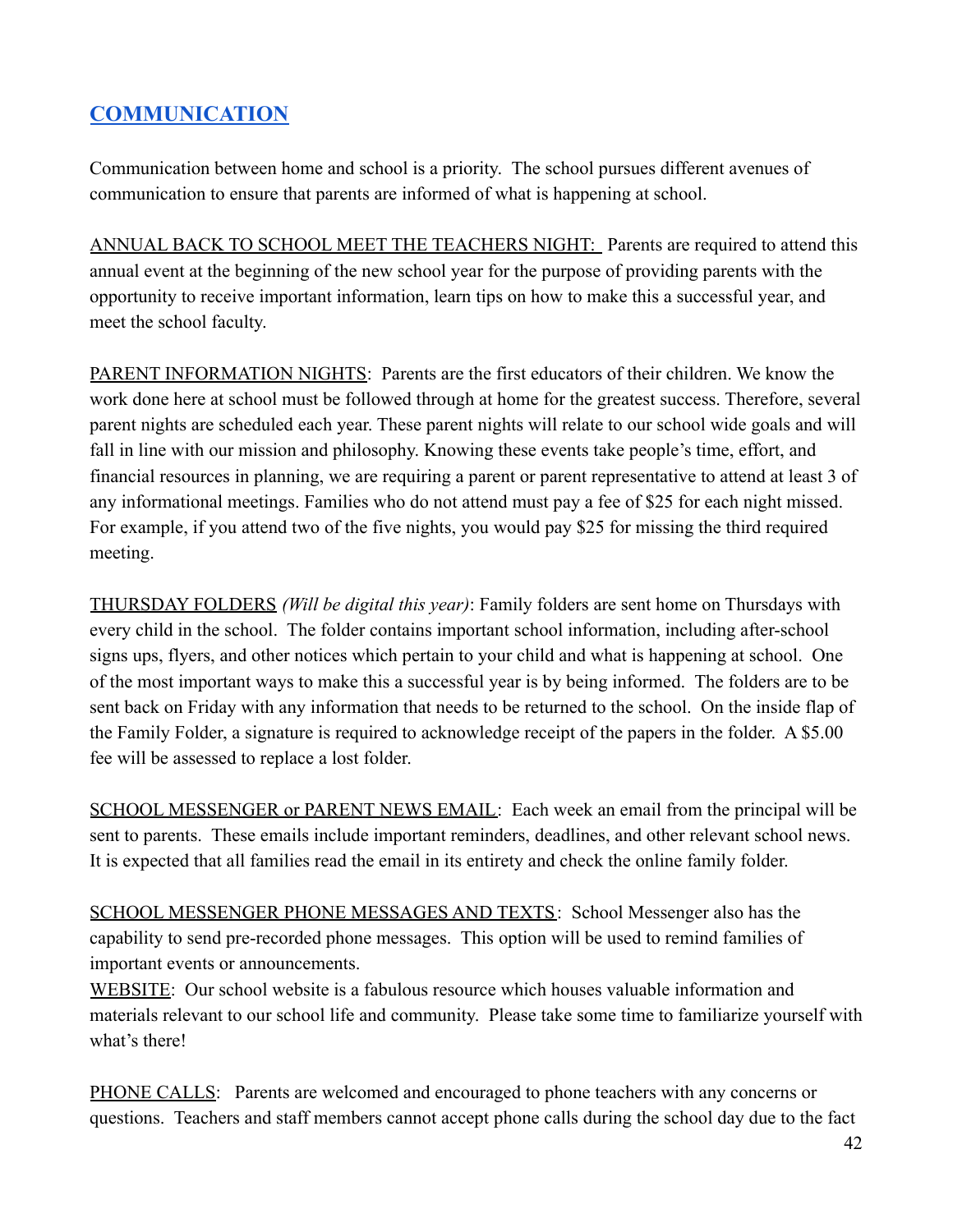that they are busy with the school children. Please allow 24 hours for all calls and e-mails to be returned.

 $\triangleright$  The office phone is available for students to use in cases of emergency. The phone may not be used to call a parent for a forgotten item or other small incidental items. All after school arrangements should be made before students come to school. Permission must be granted by an employee of St. Stan's before a child may use the phone.

WRITTEN COMMUNICATION: Teachers and parents can write quick and efficient notes back and forth through the use of an assignment book. Handwritten and electronic communication is also another means to maintain contact. All teachers and staff members have assigned St. Stan's email accounts. Although teachers are often able to respond quicker, please allow 24 hours for a response.

### **Emergency Contact Information**

Each family must have an emergency form on file in the school office. The form includes the following information:

- 1. Parent(s)or guardian(s)' name(s).
- 2. Up-to-date address.
- 3. Home, cell phone and work numbers.
- 4. Emergency contacts and phone numbers.
- 5. Physician's name and phone number.

### **Parents/guardians must notify the school promptly in writing of any change of home address, or home, email, emergency or work and cell phone numbers.**

If your child states they are feeling ill, nauseous, dizzy and/or has experienced a head injury and we cannot get in touch with the parents/guardians or any of the emergency contacts, the school will call 911 and transport your child via ambulance to the hospital for medical care.

# <span id="page-43-0"></span>**SAFETY & [SECURITY](#page-1-0)**

### **Building Security**

All exterior doors are kept locked at all times. The main entrance is controlled by a buzzer system. For security and the safety of all our children, all school visitors (including parents) must sign-in the Visitor Log Book and check in at the main office. A visitor's badge must be worn while in the building. Office staff will direct visitors to their destination and will notify the teacher of the visitor's arrival. Teachers have been instructed to ask visitors without a name tag to return to the office.

Parents are not to enter a classroom to talk to a teacher during classroom instruction time. Parents must schedule an appointment to formally speak to a teacher.

### *Safety & Emergency Training*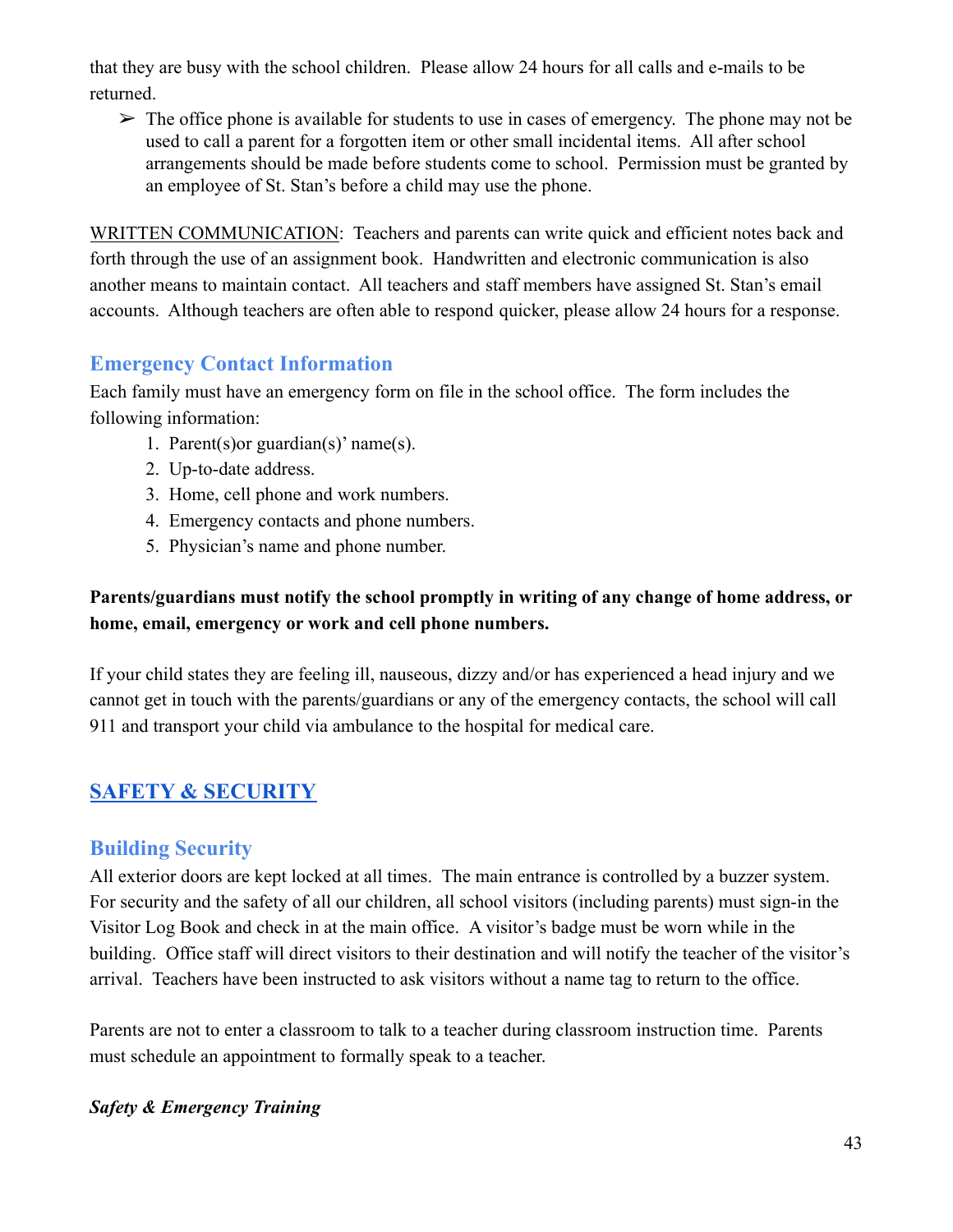*All school employees and volunteers are required to comply with the Child Protection policies of the Archdiocese, which include training of child safety.*

# **Safety Drills**

Fire drills are conducted on a regular basis and a tornado drill at least once a year. A drill is to test the ability of students and staff to act in the event of a real fire or tornado and ensure that they are familiar with safety procedures. The Emergency Management Plan is posted in each room. Safe and orderly exit is essential.

In the event of a tornado drill, the school will take shelter in the locker rooms and the parish meeting room outside of the gym. Students will kneel against the wall and cover their heads with their arms. Students are to remain in this position until they are instructed to return to their room.

All rooms have posted fire drill escape routes. Students in PS-2nd grade line up along the fence closest to the church, while students in grades 3-8 line up along the fences in the back of the school. Students are to line up behind their teacher and remain calm and quiet until they are told to return to the building.

### Law Enforcement Drills Lockdown Drills

At least one Law Enforcement Drill is conducted each school year, in compliance with the School Safety Drill Act (105 ILCS 128). Law Enforcement Drills include specific procedures for handling intruders, school shootings, bomb threats, and similar incidents in the school building. St. Stan's l also has written procedures for handling a safety incident in the neighborhood of the school, but not within the school building. This involves not permitting children to leave the building (also known as a "Soft Lockdown").

# **Firearm Free Environment**

Firearms are not permitted on the property of Catholic schools, with the exception of licensed and identified law enforcement personnel. This policy includes school employees.

# **Smoke & Drug Free Environment**

St. Stanislaus Kostka Academy is a smoke/drug free learning environment. Smoking is NOT permitted on school grounds.

# **Loitering**

All individuals (students, parents, and staff) are not permitted to loiter, "hang around" before or after school anywhere on St. Stan's property (inside and outside).

- $\geq$  Students on school grounds after student dismissal without a pre-arranged reason for staying after will be placed in the after-school program and the parents will be charged accordingly.
- $\triangleright$  Non-students are not permitted on school grounds at any time unless they have been registered as official guests in the school office.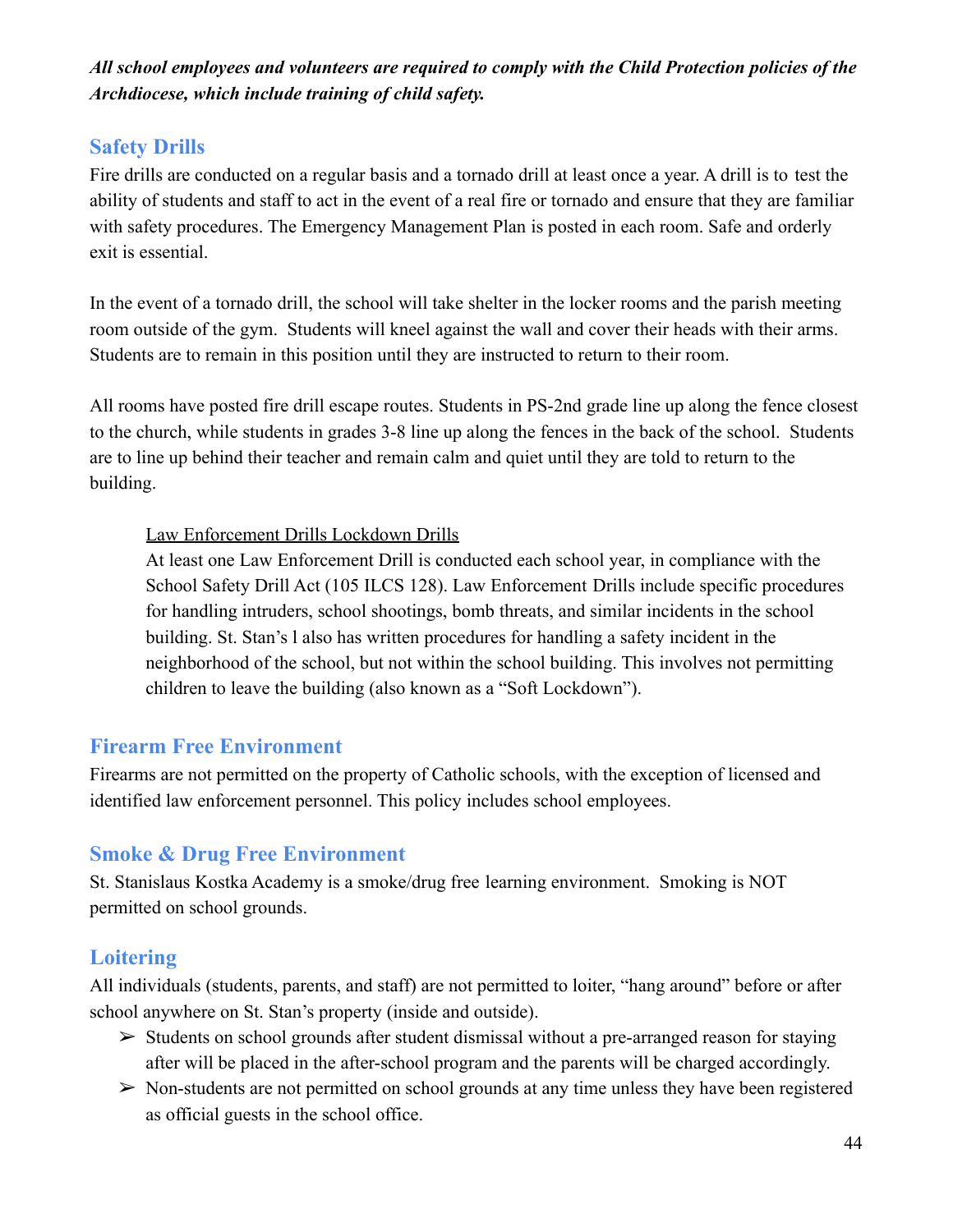### **Supervision of Students**

Schools have a duty to exercise reasonable supervisory care for the safety of students throughout the school day and during lunch or recess periods. Parents/guardians are responsible for the care and supervision of their children travelling to and from school, during pick-up, and outside the times of school supervision before and after school.

Students who arrive before the school grounds are supervised in the morning or who remain on school grounds unsupervised after school must be enrolled in the Before/After School program or find other arrangements.

The principal will encourage and expect parents/guardians to obey parking regulations, speed limits and other traffic controls to help create a safe environment at exits to schools and to show respect to neighbors who live close to the school. Parents/guardians should be encouraged to avoid talking to teachers who are supervising entry, exits or traffic, about their child's progress and should arrange another time for discussion.

The school will not be responsible for the supervision of children not formally enrolled in the local school. Parents or guardians who volunteer in the school may not bring other children (babies, toddlers, guests, visitors) with them to the school during their assigned volunteer hours.

School-wide procedures and rules are developed and/or reviewed at the beginning of each school year, practiced, and enforced by teachers and staff for: morning entry; after-school exit; fire drills; bathroom use; corridors; hallways; stairs; lunchroom; playground; church attendance; office; library; water fountain; change of classes; extended day; locker room.

### **Video, Photographs, & Website**

From time to time, promotional videos, brochures, and flyers may be made by our school. The Back to School Packet contains a photo/video release form that must be signed by each family in order for your child to appear in any print or video materials. If you do not wish for your child to be included, you must indicate this on the form. If your family does not return the form, he/she will not be included in any publications.

### **Cancellation of School**

Cancellation of school takes place only during extraordinary circumstances such as extreme weather, equipment failure, or public crisis. School will not be canceled unless a safety risk has been created by unusual circumstances. Please use your best judgment in determining whether or not it is safe to transport your child(ren) to school.

Should conditions necessitate school closing, several systems are in place to communicate this to faculty, staff, parents, and students: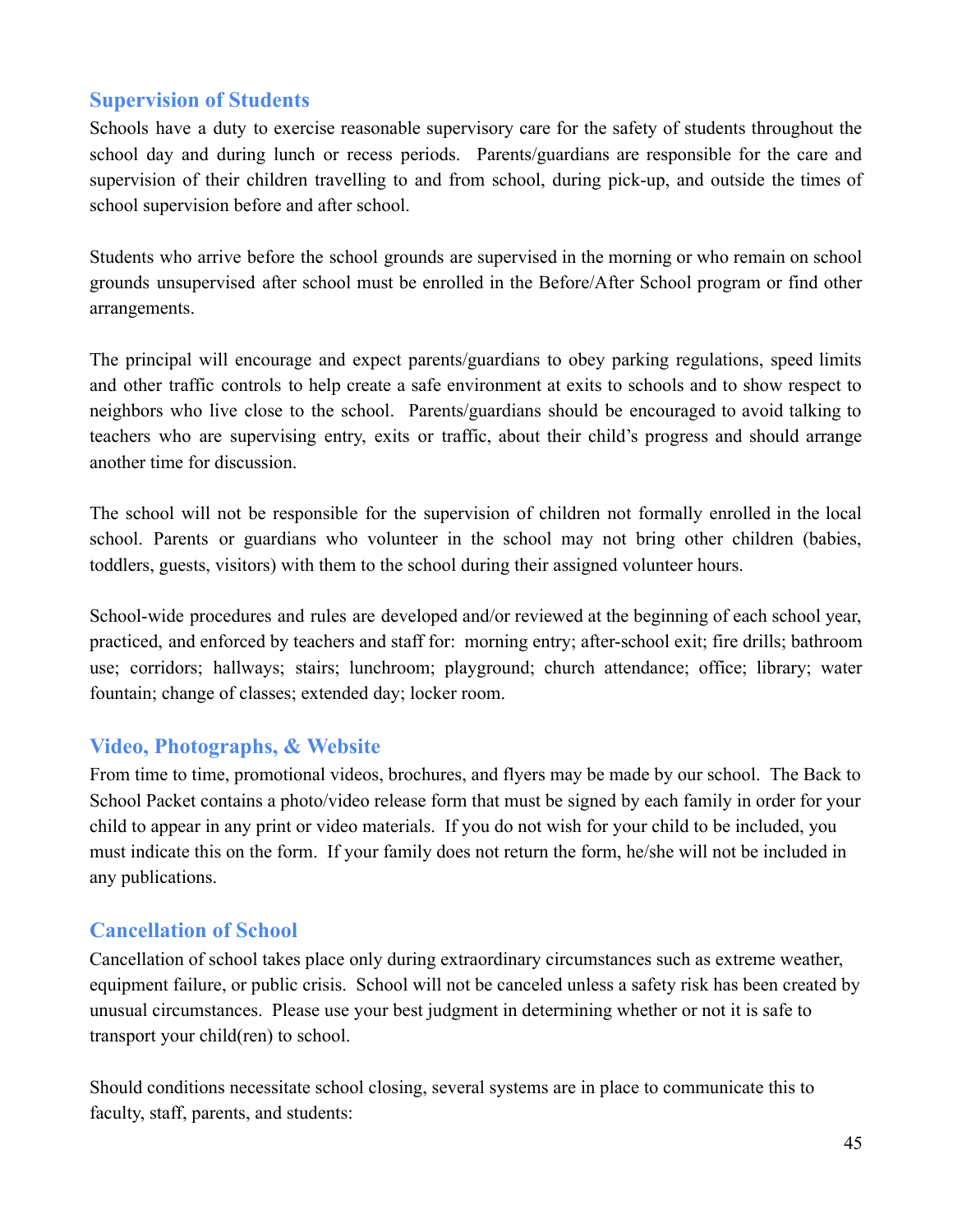- 1. Parents and students are notified through School Messenger (email & text).
- 2. A message on our school website will appear.
- 3. A complete list of closings is also available at [www.emergencyclosingcenter.com](http://www.emergencyclosingcenter.com). At the emergency closing website you may also request an email be sent to you when school is closed. You may also call 847-238-1234 from a touch-tone phone and enter the school's phone number, 773-278-4560.
- 4. You can also access this information on the radio (WGN Radio 720 AM, WBBM Radio 780 AM) or television (CBS Channel 2, NBC Channel 5, ABC Channel 7, WGN-TV, FOX Channel 12, or CLTV).

# <span id="page-46-0"></span>**PARENT [INVOLVEMENT](#page-1-0)**

# **Guiding Principles**

We firmly believe that the process of education here at St. Stan's Academy is a mission shared with parents. We assume that each child's parents or guardians are supportive of the values of learning as expressed in the philosophy of education/beliefs and lived out in all aspects of the life of St. Stanislaus Kostka Academy. This partnership includes supporting the school's policies, procedures, traditions and decisions and/or being willing to communicate directly with appropriate school personnel whenever concerns or questions arise. To accomplish this, the school asks that you follow the procedure outlined below:

- 1. Talk over concerns with your child's teacher, or with the person against whom the concern or complaint is being made.
- 2. If the situation has not been resolved within a reasonable period of time following this initial contact, meet with the principal to present your concerns and the history of your attempts to alleviate them. If the principal is consulted, the person against whom a complaint is made will be notified. Both parties will be given an opportunity to meet in conference with the principal to present, explain, or comment on the facts in an effort to resolve the issue.

Following this order of communication when attempting to resolve a conflict or concern allows for a swift and professional resolution.

When addressing concerns about an individual member of the staff, please assume good faith and positive intentions on the part of the individual(s) in question, and that faculty always attempt to act with the best interests of your child in mind, in compliance with applicable policies. St. Stan's prides itself on its caring, committed staff, whose goal is the education and care of its students.

### **Parent/School Covenant**

"Children develop character by what they see, what they hear, and what they are repeatedly led to do." --James Stenson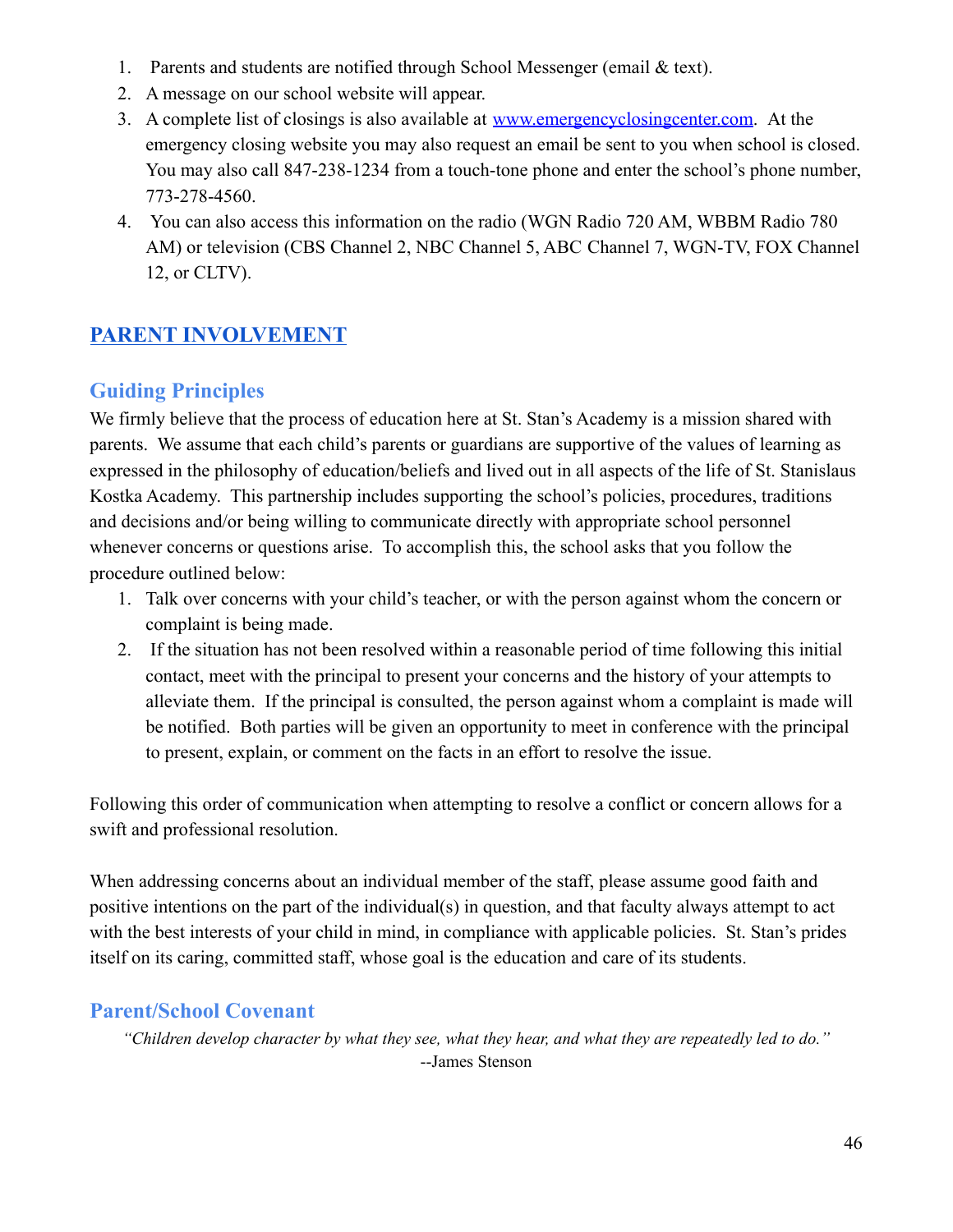Working together, parents and school professionals exert a strong influence on children. At St. Stanislaus Kostka Academy, we acknowledge the vital collaboration between parents and educators, and hope that all of us will practice these fundamentals of communication and constructive behavior.

### **Adhering to habit 6, Seek First to Understand, Then to be Understood, parents, teachers, administration, and staff. . .**

- Approach each other with mutual respect
- Recognize the importance of ongoing dialogue
- **▪** Avoid harmful speech and gossip
- **▪** Acknowledge the legitimacy of differing opinions
- **▪** Work toward building mutual trust
- **▪** Share a commitment to working together toward solutions
- **▪** Promote our school positively to the larger community

### **At St. Stan's, teachers, administration, and staff do their best to. . .**

- Fulfill the school's mission and beliefs
- Maintain a safe and secure school environment
- Create a culture that promotes healthy value and consistent discipline
- Provide students opportunities for success and the building of confidence
- Offer thoughtful feedback to parents regarding their child's academic and personal growth
- Articulate clearly and openly school policies and procedures
- Communicate promptly and regularly regarding school events and student life
- Safeguard the privacy of students and families
- Invite parents to become involved in their child's education and the life of the school

### **At St. Stan's, parents do their best. . .**

- Actively embrace and support the school and its mission
- Send children to school ready to learn: nourished, rested, on-time, in uniform, with books and supplies
- Resist over-scheduling and provide a quiet place for study at home
- Allow children the opportunity to learn from mistakes, as well as experience success
- Communicate honestly and openly with the school regarding their child
- Read school communications thoroughly and respond to school requests promptly
- Seek information from reliable school personnel
- Acquaint themselves with and follow school policies and procedures
- Participate in the life of school by attending school meetings and volunteering regularly

# **Parent/Guardian Conduct**

Our faith in Jesus Christ calls each of us – administrators, faculty, staff, students, and parents – to a deep and abiding respect for the dignity and worth of each person. It is imperative, therefore, that members of the community treat each other with thoughtfulness and charity. In situations of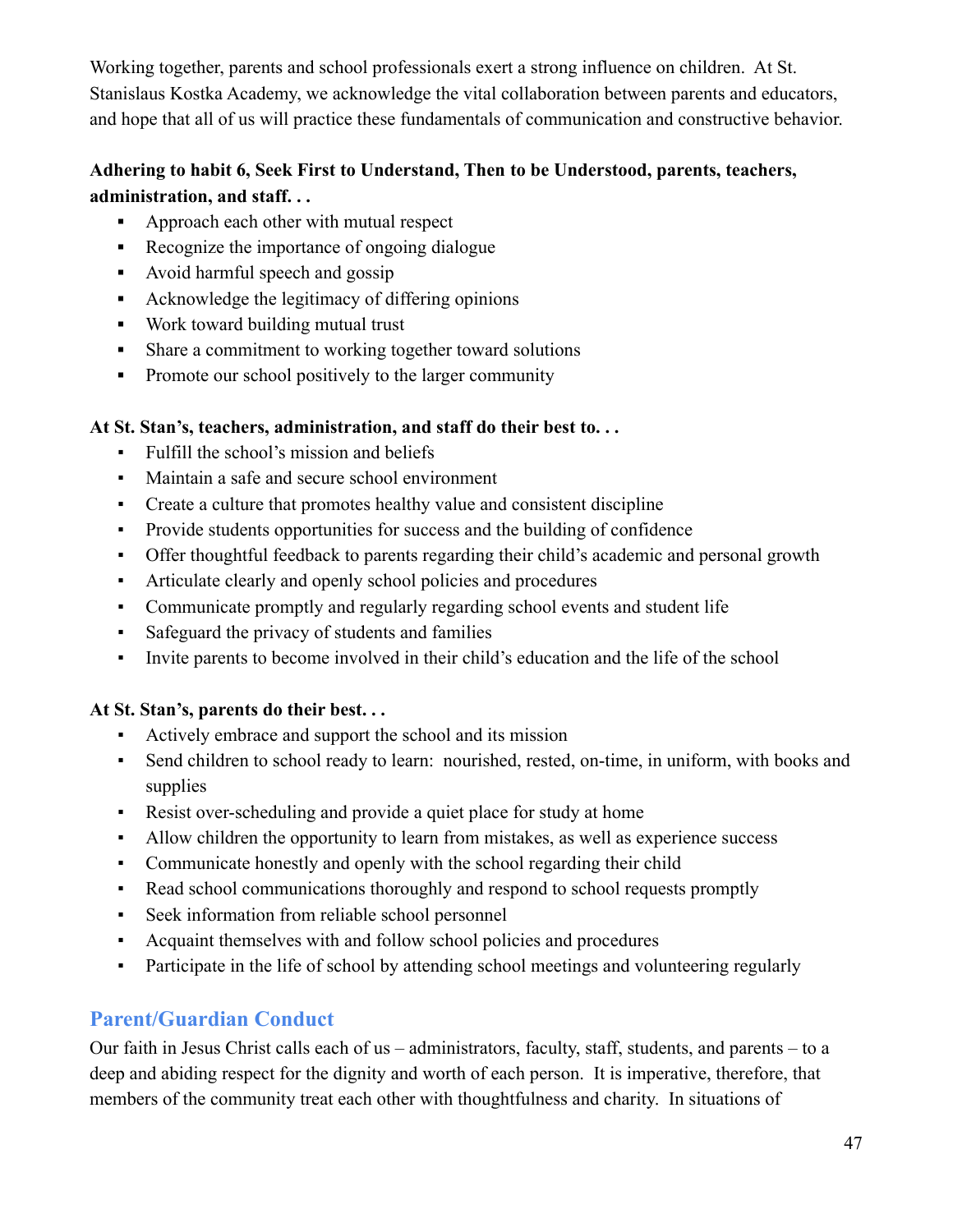frustration or disappointment, one must guard against disregarding the value inherent in the culture of our school.

If a parent develops a pattern of approaching administrators, faculty, staff, or other community members in a manner contradictory to the values reflected in our mission and beliefs, the administration will invite the parent to meet and evaluate whether the values and mission of the school are consistent with those of the family. If, in the opinion of the principal, the parent/school partnership is irretrievably broken, the school reserves the right to require the parent/guardian to withdraw his/her child(ren) from the school, or to refuse to accept registration for the next school year.

# **Parent-Teacher Conferences**

Scheduled parent teacher conference days during the school year to promote a greater understanding of the needs and growth patterns of the student, as well as strengthen home-school communications. Following the first trimester, a traditional 15-minute parent/teacher/student conference will be scheduled. The teacher will present the data they collected that provide insight into a student's strengths and areas that could use attention. Report cards will be distributed during the conference. Since the discussion centers around the student, the student should be present. **All parents are expected to schedule and attend a 1st Trimester parent/teacher/student conference.**

For the second trimester, a **student-led conference** will take place. Student-led conferences are a critical component to the Leader in Me Process. During a student-led conference, students tell their story of success. Instead of the teacher sharing the progress of the child, students describe their successes and struggles. They do this by sharing with parents work samples from the  $2<sup>nd</sup>$  trimester. The focus of a student-led conference is on LEARNING which means report cards are distributed either before or after the conference.

Here is a general layout of a student-led conference, although every teacher may make some slight variation to it:

- 1. Prior to the student-led conferences (SLC), parents will be provided with a set of questions that would be appropriate to help guide the SLC.
- 2. Student will welcome their parents and if appropriate and applicable, they may read an introduction.
- 3. Students will present different work samples that show their strengths and areas of growth for the  $2<sup>nd</sup>$  trimester. Work samples will include not only end products, but the process they went to get to the end product. For example, you won't only see a published writing piece, but you may see what your child did during the prewriting stage, the various drafts, and the revisions made. In math, you won't only see the final chapter test, but you may see parts of their notebook that shows the steps they took to learning and how those steps helped them. Again, we want to look at the learning and all the growth that occurred because of what they were taught.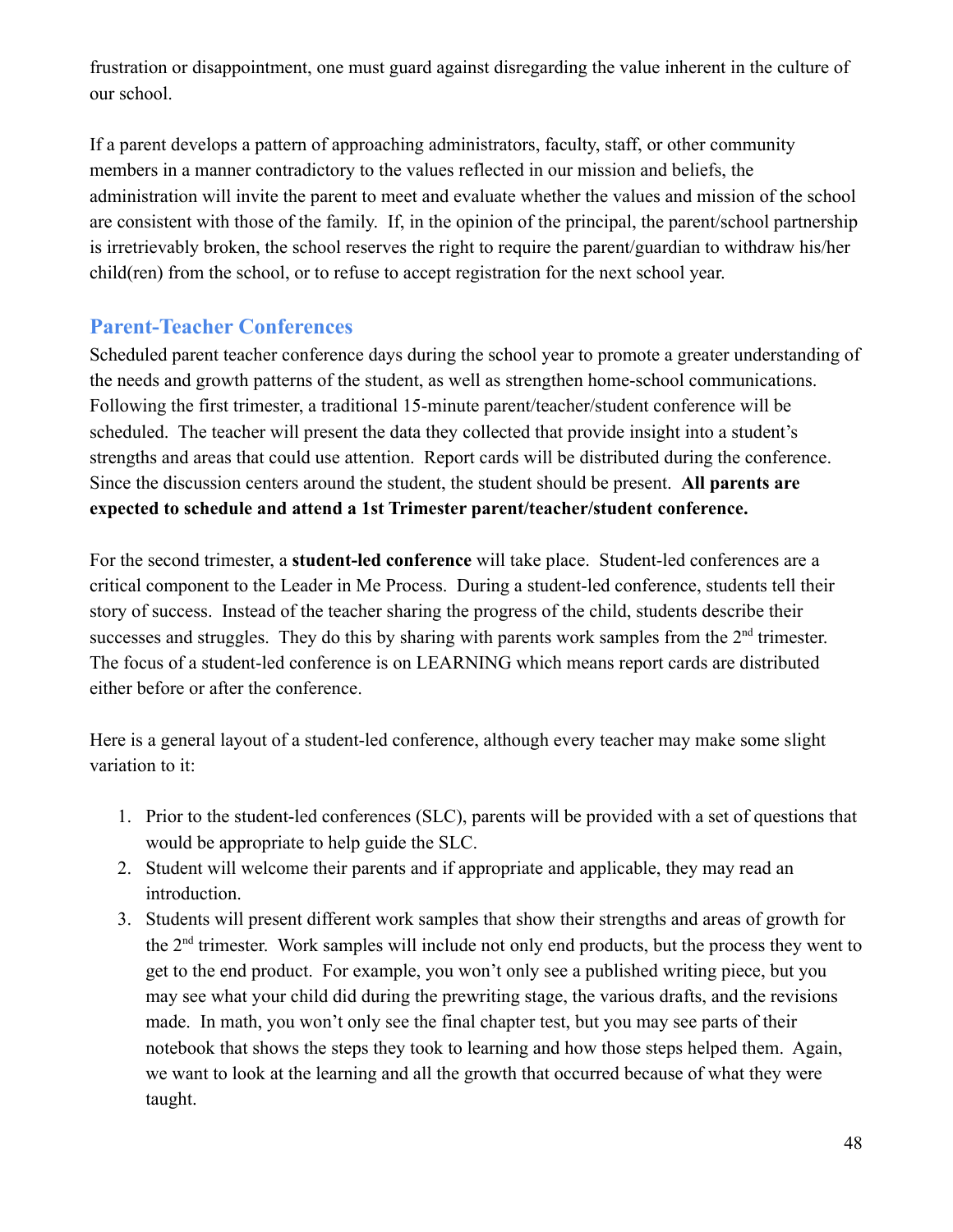- 4. The conference usually ends with some goals that the student, teacher, and parent agree to focus on for the  $3<sup>rd</sup>$  trimester.
	- $\triangleright$  Because the student is leading the conference, the teacher acts as a facilitator. They do a simple check in. This allows for multiple conferences to happen at one time. As many as four conferences can occur at once in the same room.
	- $\triangleright$  If an additional conference is needed outside the traditional and student-led conferences, an appointment may be made with the teacher which will occur before or after school. Teachers will not be interrupted during class for conferences or phone calls (this includes the beginning of the day or homeroom time). You may leave a message in the school office or send a request via email. Please allow a minimum of 24 hours for a response.

### **Family Mass Attendance**

At St. Stanislaus Kostka, Christ is the heart of all that matters; Christ is at the heart of all that we do. And, it is at the celebration of the Eucharist, at Mass, where our hearts touch His in a visible way and where, through Him, our hearts can touch one another's hearts in a visible way. At Mass, we are energized by the faith of one another and enabled to keep our focus on Christ and His being at the heart of all that we do.

Because Mass is so important and so central to who we are and what we do as a Catholic School, students and their parents are expected to participate in the Eucharist, to attend Mass every week, and to take an active part in Family Masses throughout the year.

 $\triangleright$  For non-Catholics, this Covenant is an agreement to attend weekly church services in your denomination.

### **Volunteer Requirements**

A school is only as strong as the partnership that is created between home and school. At St. Stan's we believe in our mission of educating our students in a diverse and challenging environment. To this point, we look to parents for their leadership in providing their time and talent to aid in our efforts.. Every family is encouraged to make a meaningful commitment of time and energy to St. Stan's School. This is particularly important in staffing our fundraising events. Other opportunities include chaperoning field trips, acting as room parents, assisting a teacher, lunch/recess assistance, organizing, handy-work around school, tutoring, etc. *Volunteering a minimum of 10 hours are required for all families receiving financial scholarship awards*.

### **Protecting God's Children**

Beginning with Illinois State Senate Bill 143, effective July 1, 2007, and mandates set forth by the Office for the Protection of Children and Youth, Office of Assistance Ministry, Office for Child Abuse Investigations and Review and the Safe Environment Office, St. Stan's Parish and School will meet the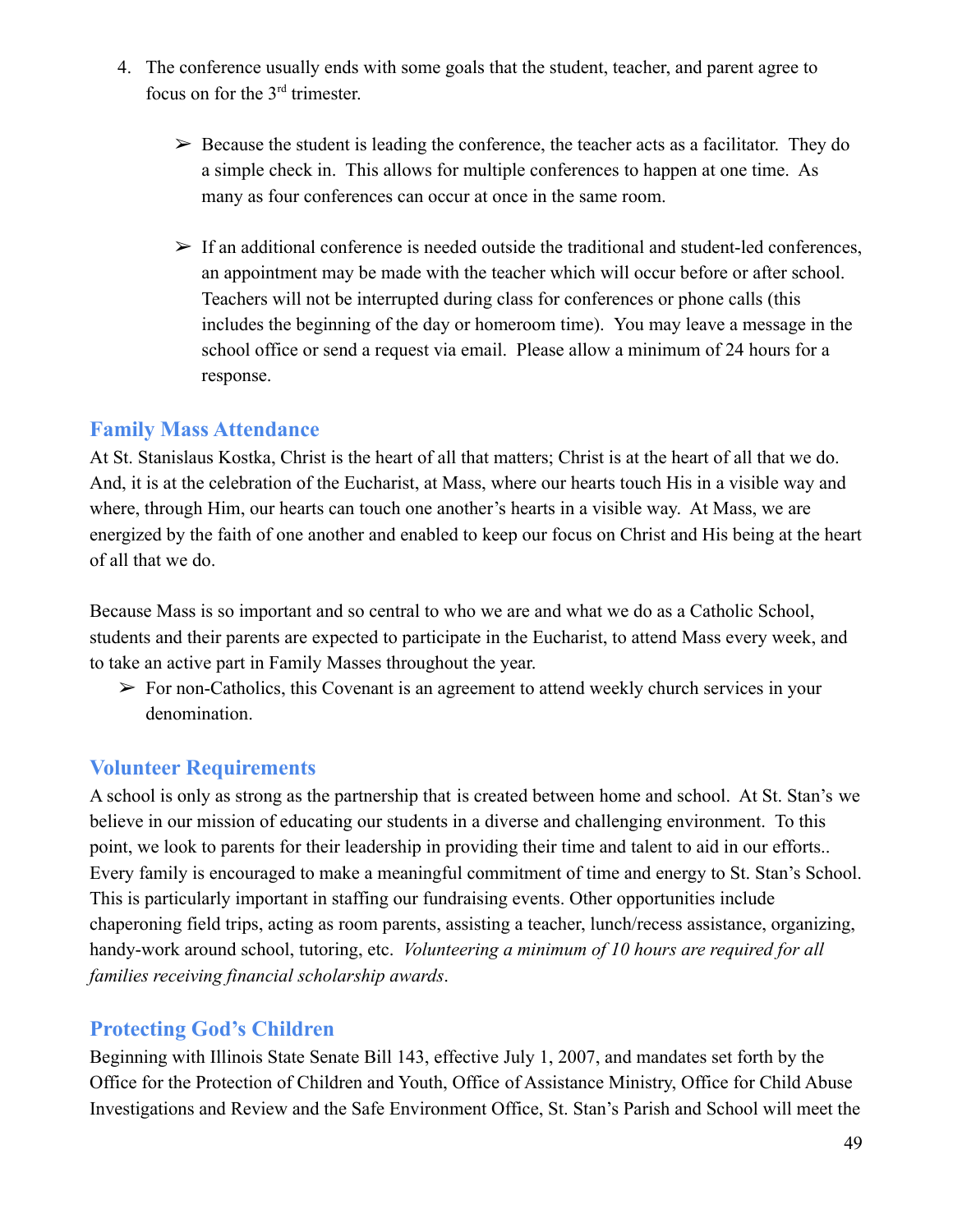requirements mandated by state law and the diocese's mission to promote and protect the dignity of children.

### **Each volunteer must have the following information completed and on file in the school office:**

- 1. Virtus Training (Protecting God's Children), includes completing monthly Virtus bulletins
- 2. CANTS form
- 3. Background Check completed
- 4. Code of Conduct signed

# **Family and School Association**

As outlined in the *Archdiocese of Chicago Family and School Association Manual*: The Family and School Association is an organization of the school dedicated to collaboration between parents, guardians and members of the school and parish staff in the pursuit of quality, faith-centered education.

### **The Family and School Association promotes and fosters the following goals:**

- Spiritual, educational and formational development for parents/guardians and families who are part of the school community
- Support of the school in its role of educational and spiritual development of children
- Regular communication that fosters the partnership of home and school
- Social interaction among the members of the school community
- Volunteer service to the school
- Service to the poor and marginalized
- Promotion of and in recycling, development of green spaces and other environmentally sound activities
- Involvement in legislative action that supports non-public schools
- Promotion of the school in the local community

### **The Family and School Association is Not:**

- A school policy-making organization
- Primarily a fundraising organization, although the organization may sponsor fund-raising activities
- A forum for complaints

### *Membership*

The Family and School Association is open to:

- Parents/guardians of the students in the school
- Pastor
- Principal
- Faculty (representative designated by principal)
- Members of the Parish interested in promoting and supporting the school and the goals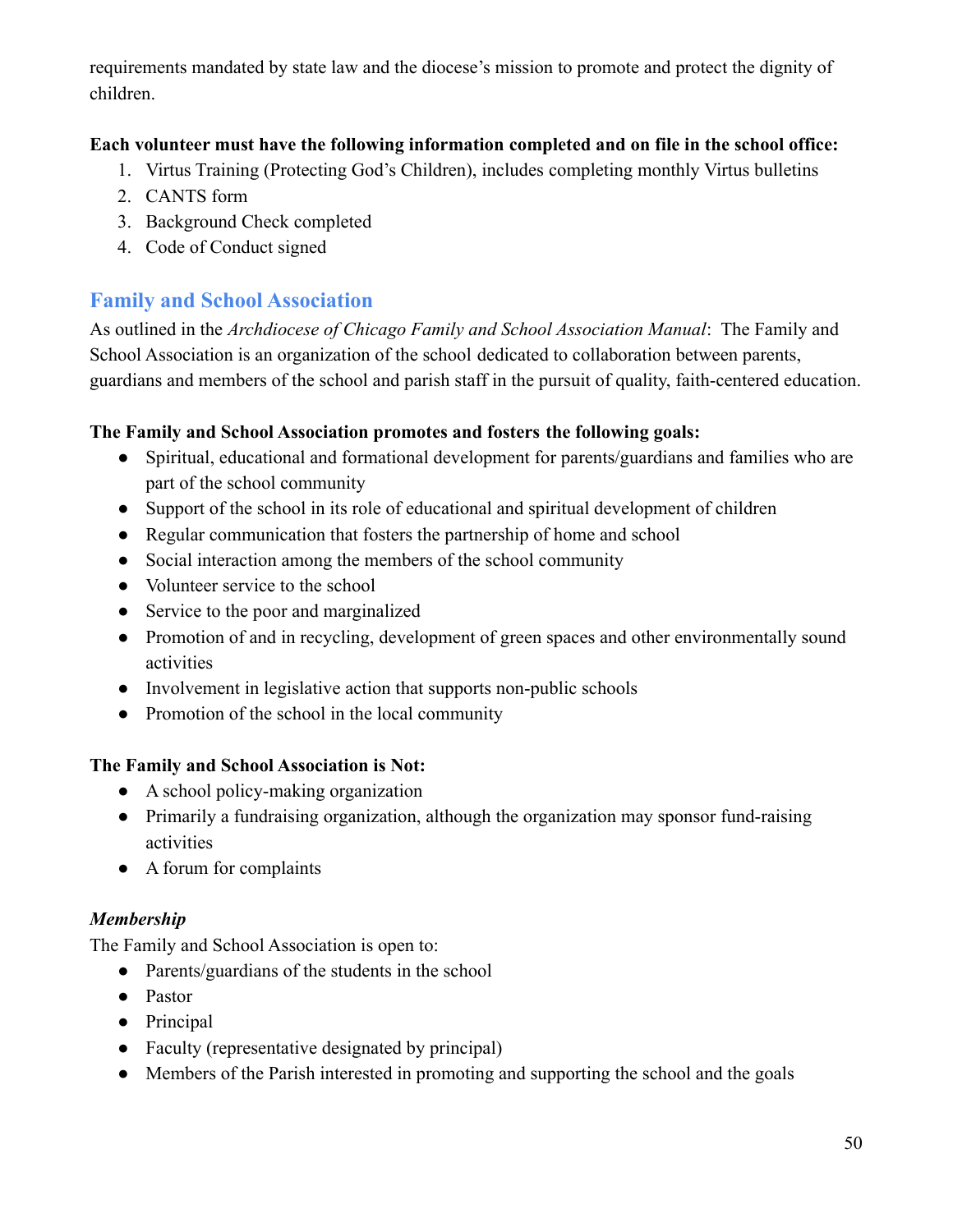# **Parent Ambassador Program**

As outlined in the Archdiocese Parent Ambassador Program Guidelines, this program helps the school with recruitment efforts; community and Parish outreach; builds relationships with prospective families; and organizes parents of current students.

### **Room Parent**

Each year we select one or two parents who act as the main liaison between school and home for each homeroom. If there are no candidates, last year's room parent(s) may be returned as current room parents. Room parents are usually associated with one homeroom. Special circumstances may require a room parent to be associated with two homerooms.

There are three main responsibilities involved with being a room parent. They are: communication, party coordination, and celebration/appreciation of our community. Mass communication sent by the room parents must be informative in nature and may not contain personal messages or opinions. Mass communications must have the administration copied.

# <span id="page-51-0"></span>**SCHOOL [PROPERTY](#page-1-0)**

### **Care of Property**

As part of our mission to exercise responsible stewardship, members of the SSKA community remind themselves that the school building and grounds belong to the Catholic Church, are blessed and dedicated to God, and have been built and maintained by the generous contributions of numerous people. As such, students are asked to demonstrate appreciation by helping to keep the school building, campus, furniture, equipment, educational materials, and other school property clean and free from damage of any kind.

Because of the serious nature, students are required to report any violations of this policy to a member of the faculty or staff or directly to the Principal.

Parents/guardians of students will be held responsible for the replacement of property damaged, and materials damaged or lost through the negligence of their children.

**Textbooks:** Students are expected to take proper care of their textbooks, which remain the property of the school. All hardcover textbooks should be covered with a book cover at all times. No writing is allowed in any hardcover books. Lost or damaged books are to be replaced by the student's family. Fines will be imposed for books damaged beyond what is expected in the normal use for a year.

**Technology:** All students are given instructions for care of use of the equipment. Students are responsible for appropriate behavior while using the school equipment. The student or his or her parents or guardians must replace any equipment that is damaged by a student.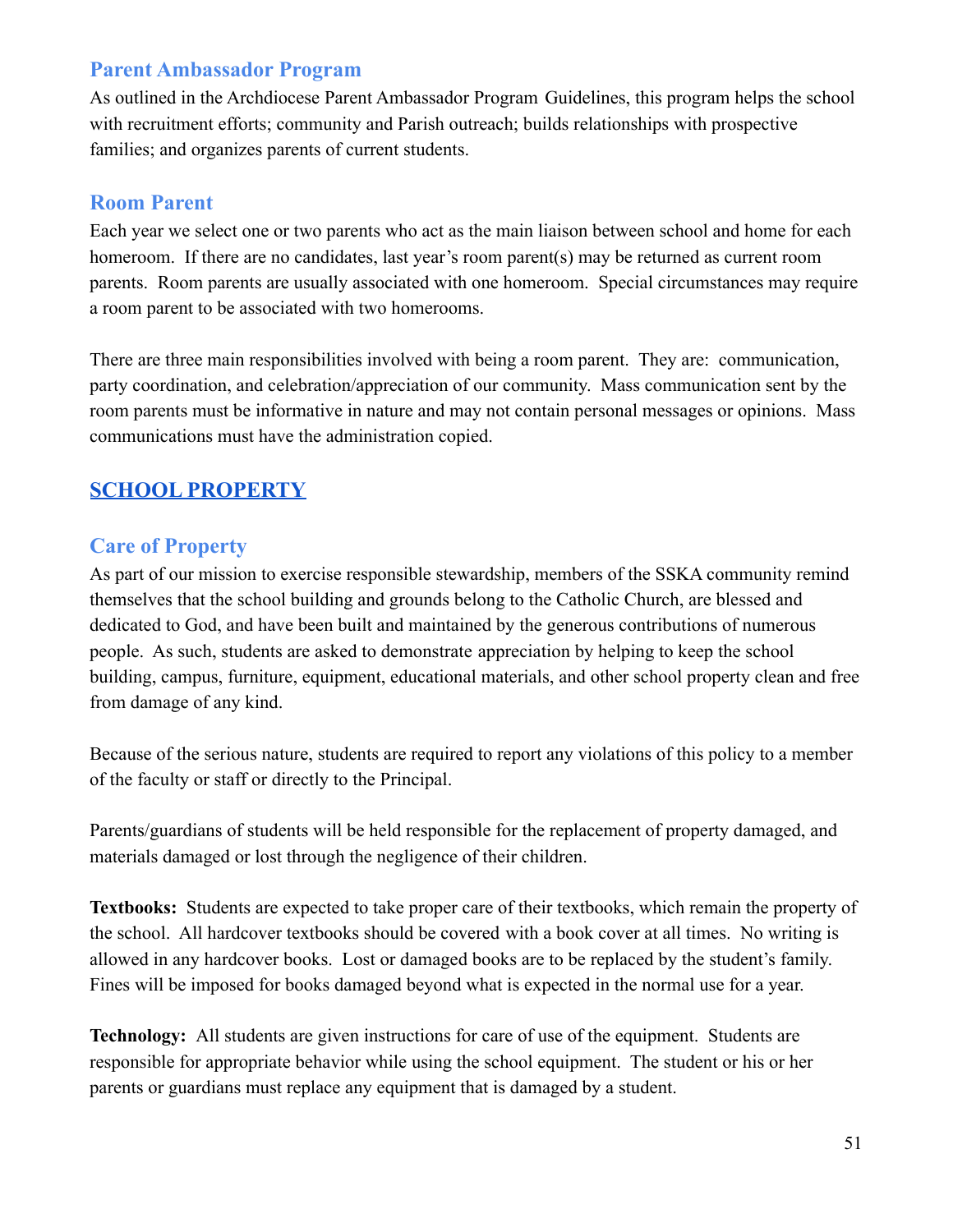**Chewing Gum:** Due to the unsanitary conditions and the damage caused by its improper disposition, chewing gum is not permitted on school premises.

**Personal Belongings:** An unseemly number of personal items are lost every year because they have no identification. Parents are strongly encouraged to ensure that their student's personal items, such as jackets, sweaters, lunch boxes, and the like, are clearly marked with his or her name.

### **Searches of School Property**

All property of the school, including student desks and lockers, as well as contents, may be opened, searched or inspected at any time without notice. School personnel have an unrestricted right to search this property as well as any containers, backpacks, purses, or articles of clothing that are left unattended on the school campus.

➢ **Lockers**: Students in grades K-8 are assigned lockers. This is a place for them to store their backpacks, lunch boxes and jackets and other outerwear. Locks are not permitted on lockers. This helps to ensure we maximize all instructional minutes with students. We expect all students to respect the belongings of others and not enter another student's locker.

### **Lost and Found**

Outside the main office there is a "Lost and Found" bin. Students should check the lost and found box for misplaced items. To avoid missing items, all student clothing and personal items should be labeled with the child's name and current grade level. Items are given to charity if they are not claimed—the lost and found box is cleaned two times a year—once at Christmas and finally when the year ends.

# **Lost or Late Library Books**

Checking out books from our school library is a privilege offered to students of St. Stan's. It is important that all books are cared for and treated properly. All books should be returned on time so that the next patron can enjoy the book. This is also an important lesson in responsibility. If a book is lost or so severely damaged it needs to be replaced, the child and his/her family is responsible for paying for the cost of the book. A fee of \$5 for paperbacks and \$10 for hardcover will be assessed. If this fine is not paid by June 15th, all report cards and transfers of file are withheld until full payment is made.

### **Valuables**

Because it is often impossible to recover stolen personal possessions, the school does not recommend that students carry money or valuables to school and store them away from their persons. The school principal and faculty cannot be responsible for valuables that students bring to school. If special circumstances make it necessary for a student to bring a substantial amount of money or other important possessions to school, s/he can leave these items at the school office for safekeeping. Students who do decide to bring valuable items to school (cell phones, hand-held games, etc.) assume full liability for any loss.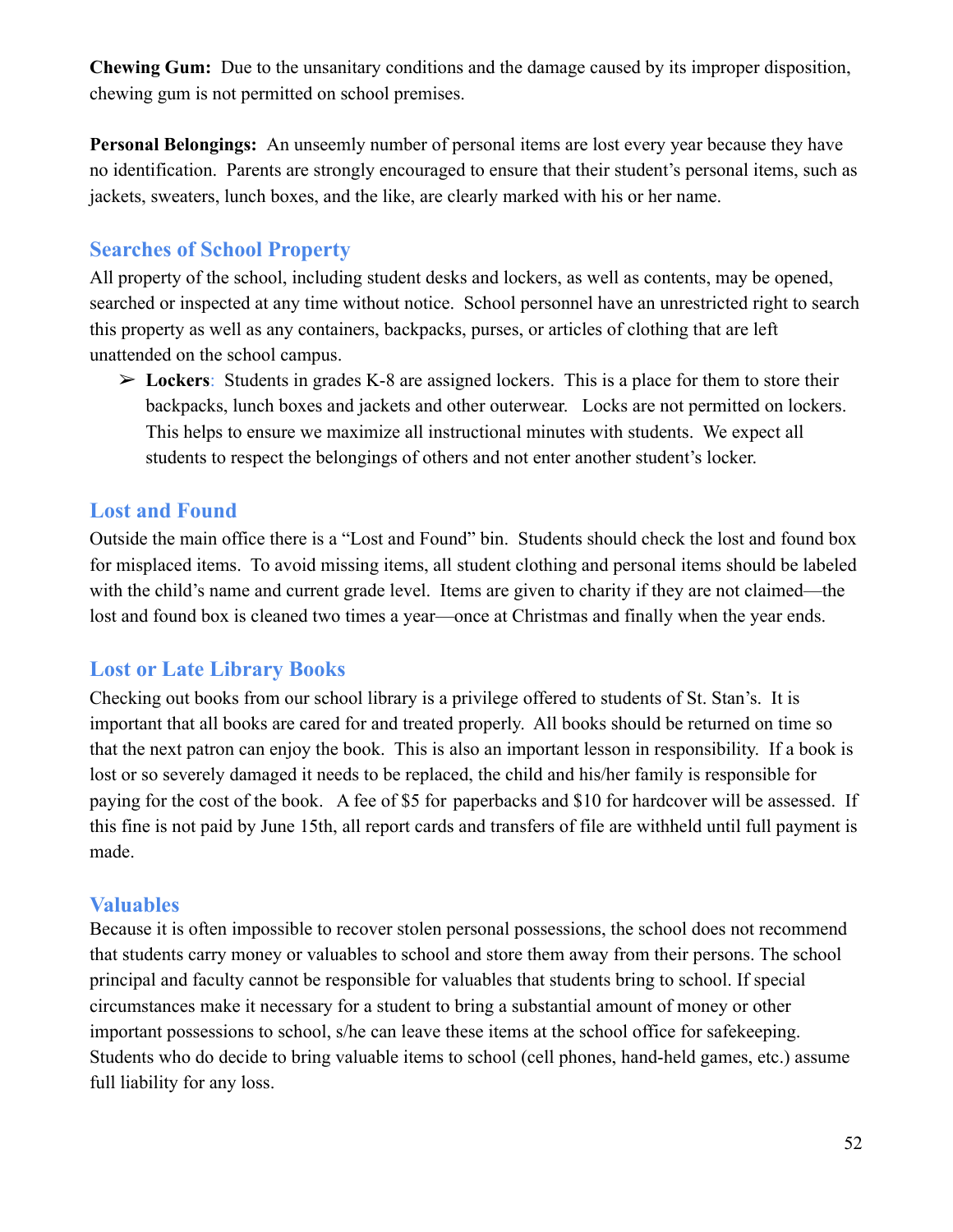# **Vandalism**

Willfully damaging or destroying school property or equipment is cause for immediate suspension and possible expulsion. In particular — students must exercise special care with textbooks, iPads, Chromebooks, computer equipment, and classroom book libraries; these items tend to suffer the most damage during the school year and need to be used again the next year. Classroom libraries especially, whether individual titles or entire sets of novels, hold a place of central importance in our school and must be treated with utmost care by every student who uses them, regardless of which class they belong to. The school requires any damages be paid before a student responsible is allowed to return to class. If a student accidentally causes damage, s/he should report it to the teacher or principal immediately so that the damage is not misconstrued as vandalism.

# <span id="page-53-0"></span>**CHILD PROTECTION [PROCEDURES](#page-1-0)**

# **Child Abuse / Neglect / Allegations**

School personnel are mandated reporters to the State of Illinois Department of Children and Family Services (DCFS) regarding allegations or suspicions of child abuse and neglect. Thus, school personnel are required by law to report even the suspicion of abuse or neglect. School personnel of St. Stanislaus Kostka School follow the law. If any parent has concerns about the safety of a child, the DCFS reporting hotline is: 1-800-ABUSE.

# **Child Custody**

### **Guardianship of a Student**

Before accepting a student for admission, school personnel must verify that the person enrolling the child is the legal guardian. If someone other than the parent/guardian seeks to enroll a child, school personnel must be presented with a court order appointing the person as legal guardian of the child. If the person is unable to present such proof, the **Office of Legal Services (312-534-8239)** should be contacted immediately to discuss the situation.

### **Custody/Guardianship Issues**

Should one parent have sole custody of a child, the child's other biological parent is still the legal guardian of the child unless guardianship has been taken away legally by the court. A parent who has been granted sole custody of a child in a divorce proceeding is not necessarily the sole legal guardian of the child.

A non-custodial parent is not prohibited from participating in school activities, volunteer activities, recitals, performances, parent meetings and other events, unless an order of protection is in effect that prohibits the parent from having access to his or her child, to school information about the child, and/or unless the parent is a registered sex offender. Likewise, a grandparent or stepparent is not the legal guardian of a child unless appointed by court order. When a document calls for the signature of the parent or guardian, a signature of a stepparent or grandparent does not suffice.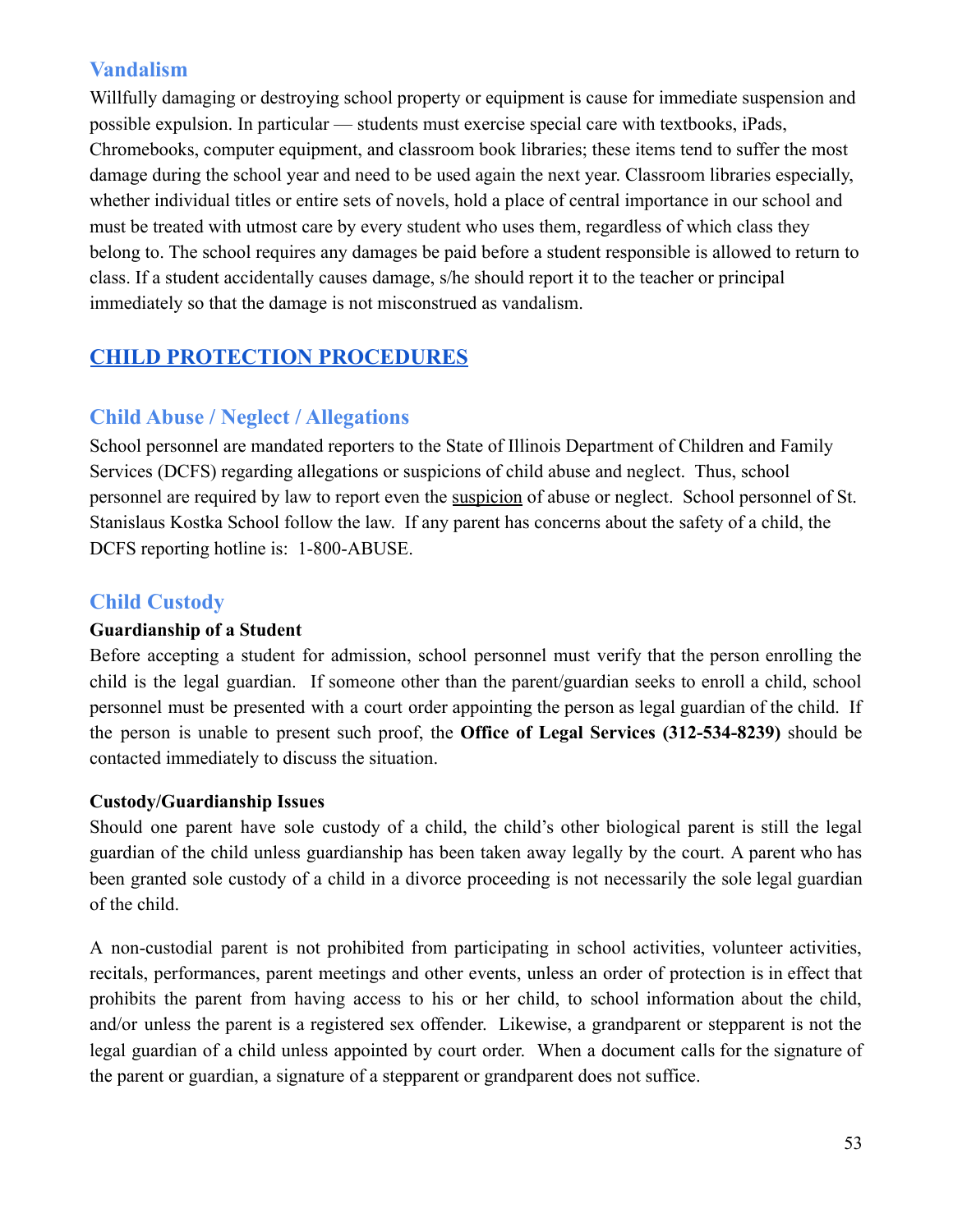#### **Release of a Child to Non-Custodial Parent**

If the non-custodial parent asks the school to release the child and the school determines that the custodial parent may not be expecting release of the child to the non-custodial parent, it is imperative that the school contact the custodial parent. The custodial parent is to be informed immediately that the non-custodial parent is requesting release of the child.

The school should never release a child to a non-custodial parent if there are concerns regarding the child's welfare and safety. In such cases, the non-custodial parent may be denied access to the child. If necessary, local law enforcement should be contacted.

Generally, in situations where there are concerns regarding the release of a child to a non-custodial parent, it is best to contact the Regional Director and/or the Archdiocesan Office of Legal Services.

#### **Parent-Teacher Conferences/Communication with the School**

In the absence of a court order, a school should provide the non-custodial parent the opportunity for a parent-teacher conference. The conference should be scheduled at a time other than that of the custodial parent unless both parents do not object to the same conference. Likewise, the sharing of school information with the custodial parent pertinent to the child should also be provided to the non-custodial parent in a timely fashion.

# <span id="page-54-0"></span>**HEALTH & [WELLNESS](#page-1-0)**

### **Wellness Policy**

St. Stan's is committed to providing a learning environment that supports, promotes, and models good nutrition and an active lifestyle. We recognize the relationship between good nutrition, physical activity and the capacity of students to develop and learn. Therefore, we have implemented the following health-promoting policies in compliance with the goals for student wellness established by the Archdiocese of Chicago.

#### *School Lunches*

- → St. Stan's participates in the National School Lunch Program. All lunches provided by the school must meet USDA regulations (e.g., a variety of fruits and vegetables, low-fat dairy products, whole grain food)
- → Food Service Professionals (FSP) plans and coordinates our hot lunch program. Parents order and pay for lunches in advance. Nutritional and allergen information for these meals are available at [www.fspro.com/nutrition](http://www.fspro.com/nutrition)
- $\rightarrow$  All food service personnel have pre-service training.
- ➔ **Parents are expected to provide healthy lunches for their children. To remain consistent with our commitment to promoting healthy behaviors, soda, candy and junk food are discouraged. In addition, all fast food/restaurant food deliveries/drop off to the school are not allowed.**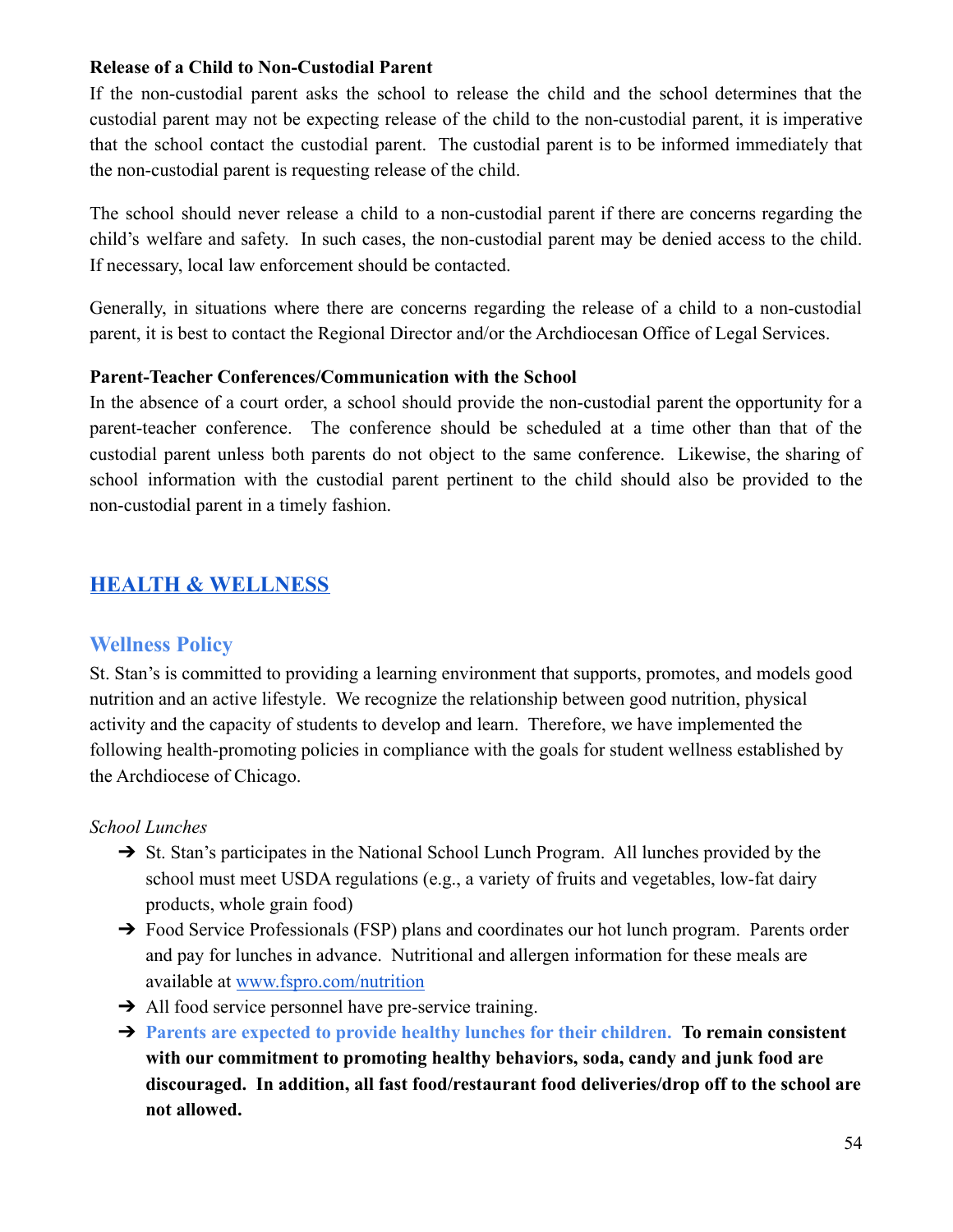#### *Food and Beverages at School*

- $\rightarrow$  In order to stay hydrated during the hot weather and to maximize their learning potential, students are encouraged to bring a water bottle to keep in the classroom.
- ➔ Faculty and staff are discouraged from using food and candy as rewards.
- $\rightarrow$  Foods and beverages are not being withheld as a punishment.
- → Upon consultation with and approval by the principal, occasional sweet treats and foods that do not meet all dietary guidelines may be served or sold at school events and activities.
- → For classroom parties (Halloween, Christmas, Valentine's, and Easter), receptions and all school gatherings, if treats are being served, fruits and vegetables must also be an option. In keeping with efforts to provide a healthy environment, small portions are encouraged at all times.

#### *Snacks/Treats*

- → Students ONLY in PK and Kindergarten have a mid-morning snack. Snacks should come from the approved snack list and must be nut-free (see Early Childhood Handbook).
- $\rightarrow$  If a treat is sent in to celebrate a child's birthday, it must be healthy and individually pre-packaged.

#### *Physical Activity*

- → All students participate in weekly physical education classes and daily supervised recess.
- → Standard practice: Participation in recess or physical education class is not withheld as punishment. In occasional circumstances when needed, teachers or administrators may require students to sit out for a period of time from recess or PE classes.
- → Students are encouraged to participate in school-sponsored extracurricular activities and sports.

### *Implementation*

- $\rightarrow$  The principal is responsible for monitoring the overall implementation of St. Stan's Wellness Policy.
- → All faculty, staff, and parents share responsibility for implementing this policy in classrooms and at student activities and events.
- → School faculty and staff and parents are encouraged to model healthy eating and physical activity as a valuable part of daily life.

#### $\rightarrow$

### **Hot Lunch Program**

Our school participates in the Archdiocese of Chicago Hot Lunch Program (FSP). Monthly order forms will be sent home digitally on Thursday. Order forms are due back one week later in the office. All meals are prepared on site and adhere to USDA guidelines. Lunches this year will again be available to all free of charge through special federal funding.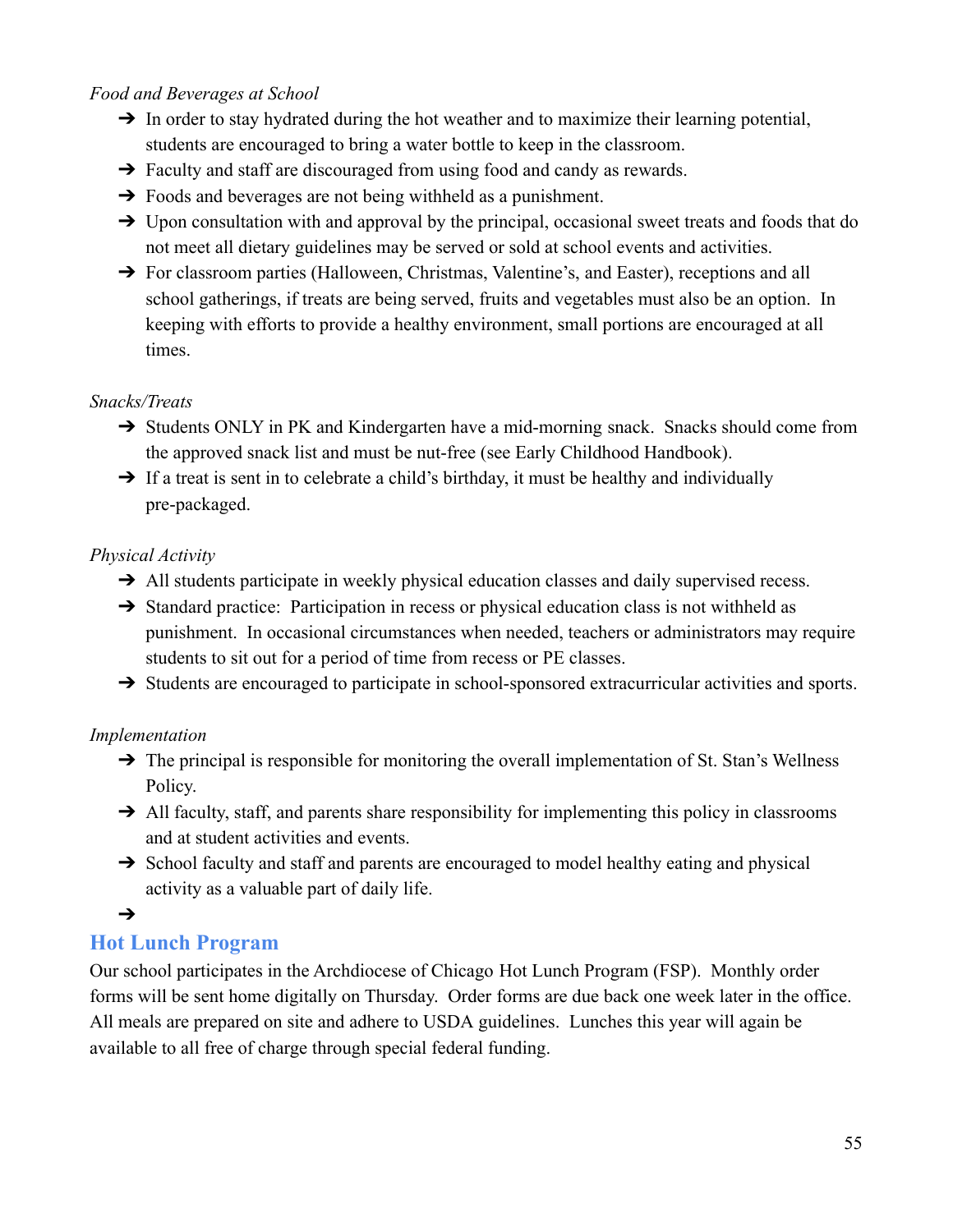Children who do not choose to participate in the Hot Lunch Program are to bring a bag lunch from home. *Parents may not bring in lunches for students that are purchased at fast food restaurants. (Please see Wellness Policy above.)* If a parent needs to drop off a bagged home lunch, it must be brought to the main office.

# **Immunizations, Injury, & Medications**

**Immunization:** The health of your child is very important to us. To ensure that your child complies with the regulations passed by the Illinois Board of Health and the Illinois Board of Education, the following is required:

1. A physical examination complete with required immunizations for all new students as well as those entering grades K and 6.

- 2. Dental examinations are required for the students entering in grades K, 2, and 6.
- 3. Students entering K are required to have proof of a vision screening.

4. A child will be excluded from school if a record of these required immunizations is not on file in the school office by October 1. Medical, dental, and vision forms can be obtained from the school office or via our website.

**Exemption to Immunizations:** Beginning October 16, 2015, any parent or legal guardian requesting a religious exemption to immunizations or examinations must complete the IL Certificate of Religious Exemption. A separate form must be used for each child. This form may not be used for exemptions from immunizations and/or examination for personal or philosophical reasons. Illinois law does not allow for such exemptions (Public Act 099-0249 enacted August 3, 2015).

**Injury:** In the case of injury where medical treatment is necessary, the parents will be contacted. If parents or emergency contacts are not available, the child will be taken to an emergency facility. We need to be informed of changes in work and home phone numbers as they occur in case of emergency. Information regarding any chronic illness (asthma, diabetes, etc.) requiring attention during school hours should be on file in the school office.

All injured students requiring medical attention will have an *Accident Report Form* sent to Gallagher-Bassett Insurance Company. The main office will handle the filing of this report.

**Medication:** Parents/guardians have the primary responsibility for the administration of medication to their children. The administration of medication to students during regular school hours and during school related activities is discouraged unless necessary for the critical health and well-being of the student.

The following instructions regarding medication are written to comply with the Office of Catholic Schools:

1. No school staff member may dispense medication of any kind, including non-prescription drugs such as a pain reliever, without written authorization from the parent.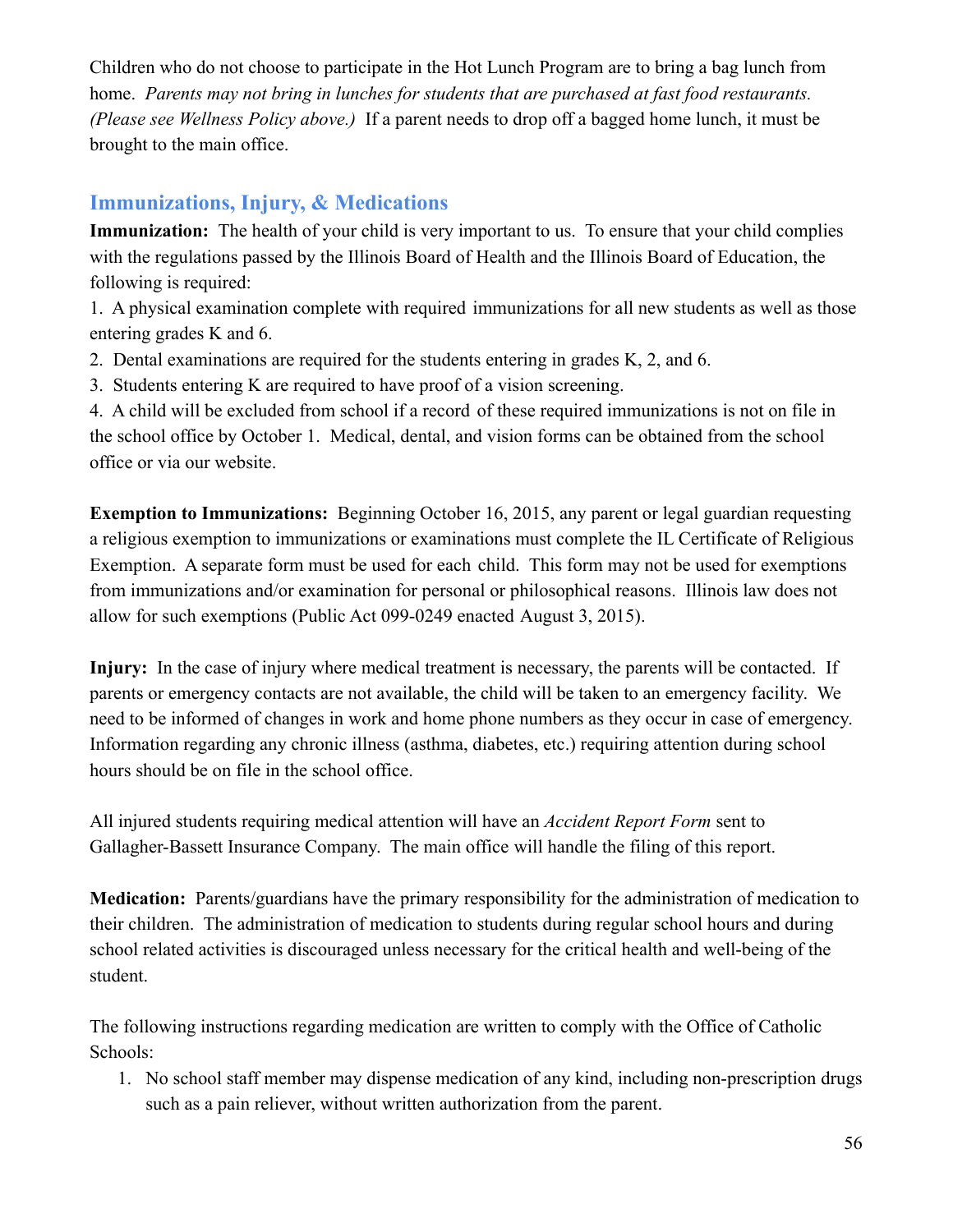- 2. No student may take prescribed medication on school property without written authorization from both the student's doctor and parent. Forms for this purpose are available in the school office.
- 3. All prescribed medication must be brought to the school office by a parent with appropriate authorization. Students may not carry any type of medication around with them in school.
- 4. Any student needing to take non-prescription medication of any kind at school should bring his/her medication and the parent authorization, including detailed instructions, to the school office. Parents should inform the teacher with a note or voice mail.
- 5. All authorized medication must be taken in the presence of two office personnel.

# **Insurance**

Students participating in our sports program(s) must have proof of insurance.

# **Student Mental Health**

Students' mental health is just as important as their physical well-being and academic achievement. On occasion, the school may contact the parent regarding concerns that have arisen, stemming from:

- $\triangleright$  Student reported troubling activity (online or in class)
- $\triangleright$  Student behavior interferes with his/her ability to participate in or benefit from services, activities, or privileges provided by the school.
- $\triangleright$  Student behavior interferes with his/her academic performance.

If student behavior is determined by the school administration to be a cause for concern, the parent must submit official documentation verifying that their child has been seen by a licensed and qualified mental health professional and that their child is not a threat to him/herself or others.

# **Asthma Guidelines**

Asthma is the most common chronic condition of childhood. Comprehensive, individualized asthma education focuses on improving medical management which means recognizing and responding to attacks and medication.

**A Doctor's signature is no longer required for a student to carry and self-administer asthma inhaler in school. Only parent permission and prescription labels are necessary.**

### **AUTHORIZATION FOR SELF-ADMINISTRATION OF ASTHMA MEDICATION**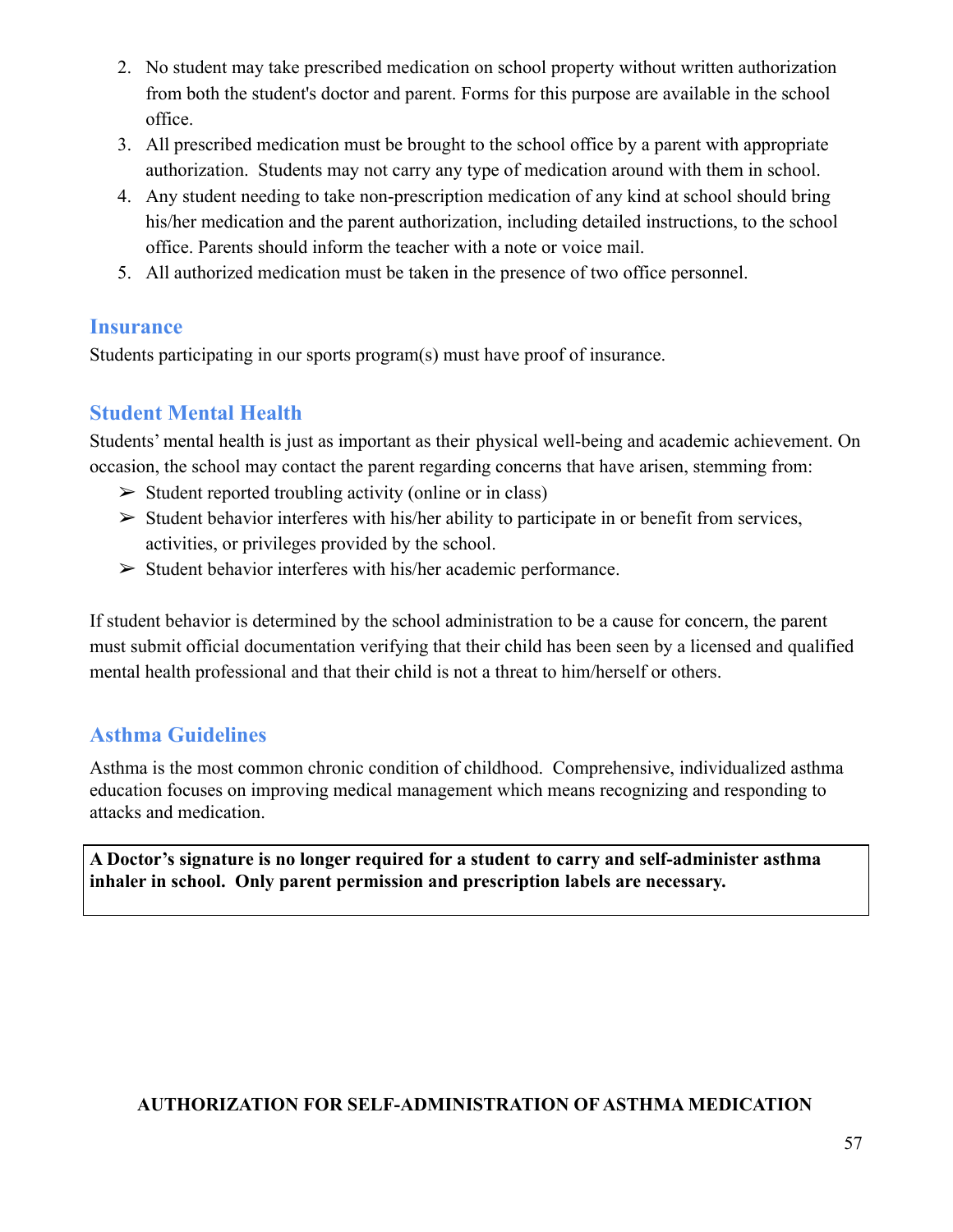**I/WE** guardian(s) of  $\Box$ 

**(***Please PRINT) (Please PRINT)*

a student at  $\Box$  School, hereby request and authorize the School to

#### *{Please PRINT)*

permit my/our child to self-administer asthma medication as prescribed by our child's physician, physician assistant, or advanced practice registered nurse.

#### \_\_\_\_\_\_\_**Parent/Guardian written permission and prescription label must be received by the school. Date:**

I/WE further acknowledge that this nonpublic school is to incur no liability, except for willful and wanton conduct, as a result of any injury arising from the self-administration of medication or use of an epinephrine auto-injector by the student regardless of whether authorization was given by the student's parents or guardians or by the student's physician, physician's assistant, or an advanced practice registered nurse. As parent(s) or guardian(s), I/WE indemnify and hold harmless this nonpublic school and its employees and agents against any claims, except a claim based on willful and wanton conduct, arising out of the self-administration of medication or use of an epinephrine auto-injector by the student regardless of whether authorization was given by the student's parents or guardians or by the student's physician, physician's assistant, or an advanced practice registered nurse.

I/WE understand that any abuse of this right by the student or endangerment of another student or students by means of the student's possession of this medication may result in appropriate disciplinary action.

The permission for self-administration of medication or use of an epinephrine auto-injector is effective for the school year for which it is printed and shall be renewed each subsequent school year upon fulfillment of the requirements **of section ILCS 5/22-30 of the Illinois School Code.**

Provided the above requirements are met, a student with asthma may possess and use his or her medication or a student may possess and use his or her auto-injector while in school, at a school-sponsored activity, while under the supervision of school personnel, or before or after normal school activities, in before or after care on school-operated property. PARENT/GUARDIAN SIGNATURE:  $\begin{array}{ccc} \text{DATE:} \end{array}$ PARENT/GUARDIAN SIGNATURE: \_\_\_\_\_\_\_\_\_\_\_\_\_\_\_\_\_\_\_\_\_\_\_\_\_\_\_\_\_ DATE: \_\_\_\_\_\_\_\_\_\_\_\_\_\_\_

> **The completed form is to be filed in the student's Health file in the school. Copies of both pages should be given to the parent/guardian.**

### **Allergies**

Parents/Guardians shall notify the school in writing of any diagnosed allergies. For serious allergies, the Principal (or designee) shall meet with the Parent/Guardian to develop a written set of procedures, as well as an Allergy Emergency Action Plan, to ensure a safe environment for the child. School personnel may administer epinephrine auto-injectors ("epipens") with the approval of the parent/guardian, and with proper authorization from the Principal and training.

St. Stan's recognizes that food allergies are a growing concern in American society. Faculty, staff and administration also realize that any food could cause a potentially fatal anaphylactic reaction, and not all children experiencing anaphylaxis have been previously diagnosed with a life-threatening food allergy. The health, safety, and inclusion of all children is important.

Avoiding food-allergic reactions requires the committed efforts of parents, students, teachers and administration. While it is impossible to guarantee an allergen-free environment, St. Stan's policy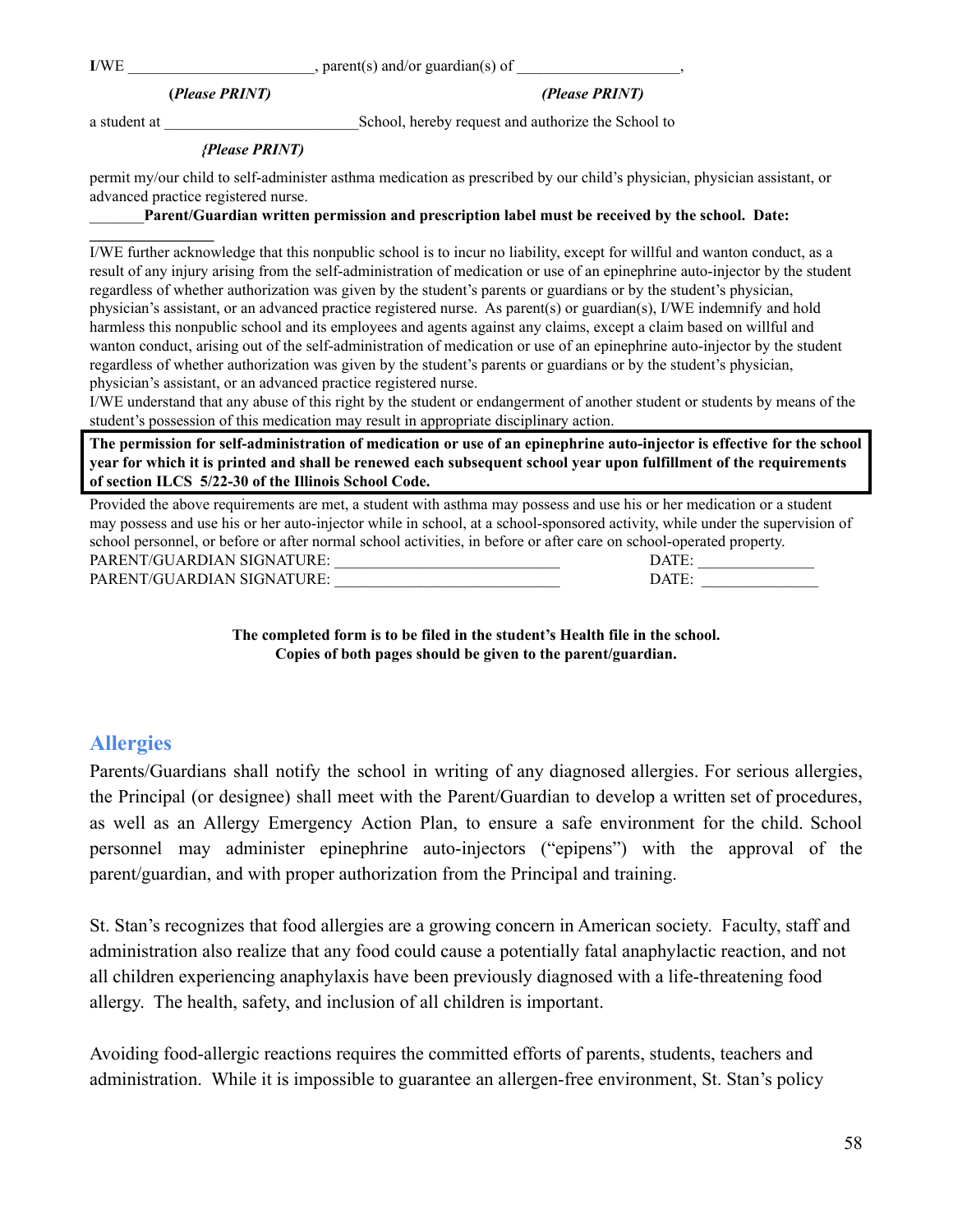provides a framework for partnering with all families to build a safe, loving, and supportive environment for children suffering from life-threatening food allergies and their classmates.

The following precautions are in place at St. Stan's:

- → Every family is required to fill out a Medical Alert at the beginning of every year and indicate any allergies or health concerns.
- $\rightarrow$  Up-to-date medication is to be provided to the school, preferably a supply for the school office and another for the classroom.
- → Students with food allergies are encouraged to wear medical identification bracelets or shoe tags.
- → St. Stan's encourages a "no sharing" policy to discourage all students from sharing food with one another.
- → Procedures are in place to attend to the cleanliness of the classrooms and lunch room, including wiping down desks before and after food is consumed and having all children wash their hands or use wipes before or after eating.
- $\rightarrow$  Since students are not bringing in their own individual snacks, but rather snacks are shared with the entire class, snacks should be nut free. An approved list of snacks can be found in our Early Childhood Handbook.
- → We encourage families with children having food allergies to bring approved lunches and snacks from home and to maintain a student-specific box of approved treats in their homeroom.
- → For students wanting a dedicated allergen-aware table in the lunchroom, designated lunchroom space can be made available.

Circumstances can vary for any student with a diagnosed food allergy. Faculty and staff work with students, teachers, and families and their physicians to address accommodations that consider the health and well-being of all St. Stan's students.

# **EpiPen Guidelines**

Illinois law allows schools to voluntarily maintain a supply of emergency epinephrine auto-injectors (**EpiPens**) for students who have forgotten their EpiPen at home or who do not have a current known allergy. **Schools are not required to maintain extra EpiPens; however, without an emergency supply, dialing 911 is the only option school personnel have if a student forgets his/her EpiPen and has an anaphylactic or a first-time reaction**. Any delay in administering epinephrine can be fatal.

If your child needs an Epipen, please ensure that the office has an emergency pen secured for them should it be needed.

# **Exemption From Liability**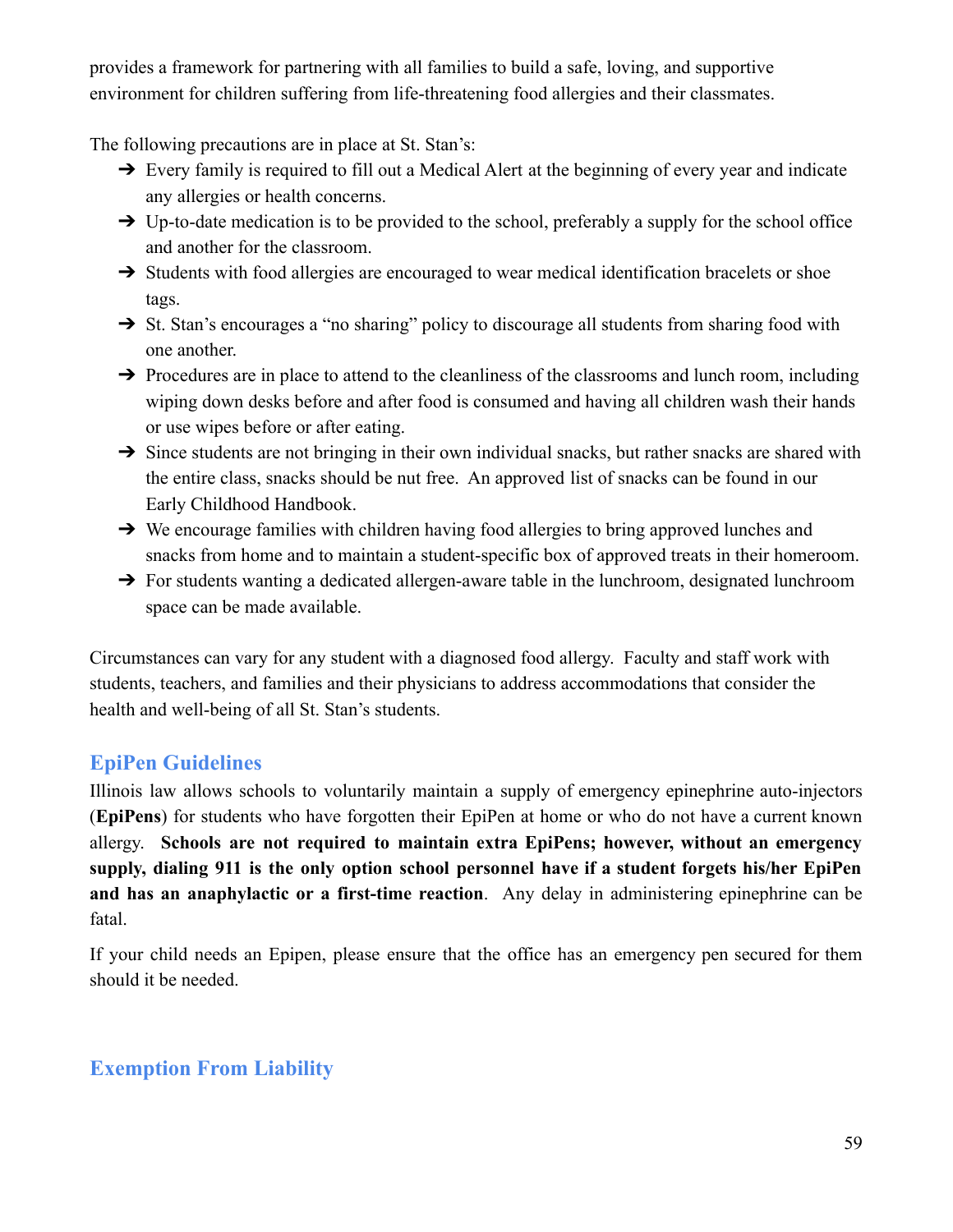Under Public Act 97-0361, a school district or non-public school and its employees and agents are to incur *no liability* for the administration of an EpiPen, provided the school nurse or trained personnel acted in good faith when administering the EpiPen to a student whom he or she believed to be having an anaphylactic reaction. Only in cases of willful and wanton conduct will liability be incurred. If a student is injured or harmed due to the administration of epinephrine that a school obtained under

the provisions of the Act, the school, its employees, and its agents will not be held responsible for the injury unless the epinephrine was administered with a conscious disregard for safety.

### **Concussions**

The State of Illinois has enacted specific requirements for schools when students receive concussion injuries. Schools must follow these requirements.

- OCS Concussion Guidelines
- **IESA Concussion Procedures**

### **Diabetes**

To receive assistance with diabetes management at school, the student's parent/guardian must submit a "Diabetes Care Plan" to the school. The Diabetes Care Plan is a document that specifies the diabetes-related services needed by a student at school and at school-sponsored activities. It identifies the appropriate staff to provide and supervise these activities. The parent/guardian must include the following information in the Diabetes Care Plan, including:

- 1. the treating health care provider's instructions concerning the student's diabetes management during the school day;
- 2. a copy of the signed prescription and the methods of insulin administration;
- 3. appropriate safeguards to ensure that syringes and lancets are disposed of properly;
- 4. requirements for diet, glucose testing, insulin administration, treatment for hypoglycemia, hyperglycemia, and what to do in emergency situations;
- 5. procedures regarding when a delegated care aide (defined below) must consult with the parent/guardian, school nurse (if available), or health care provider to confirm that an insulin dosage is appropriate; and,
- 6. the signature of the student's parent/guardian.

# **Student Self-Management**

Students are allowed to self-manage their diabetes in the school setting if they are authorized to do so by their diabetes care plans.